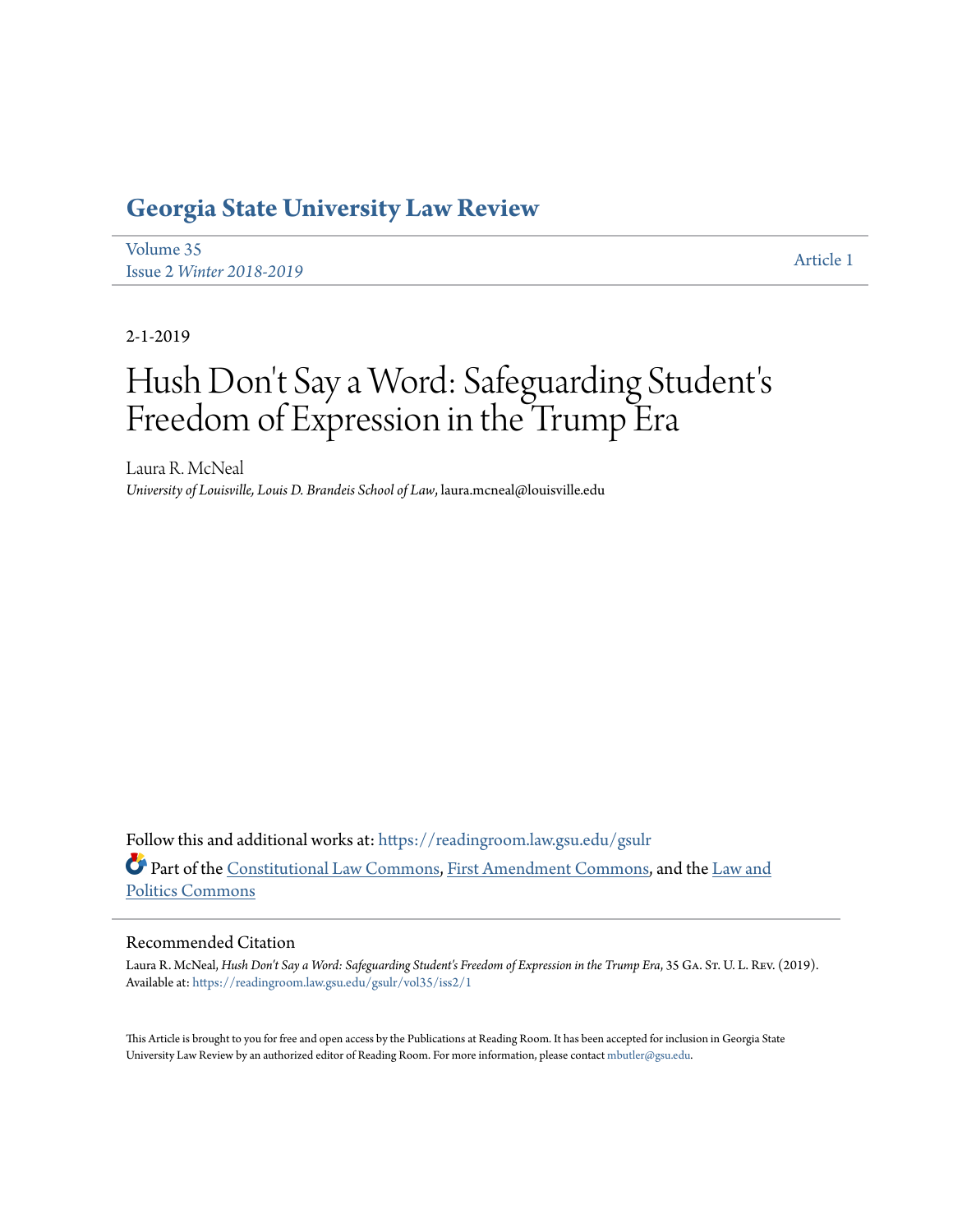# **HUSH DON'T SAY A WORD: SAFEGUARDING STUDENTS' FREEDOM OF EXPRESSION IN THE TRUMP ERA**

# **Laura Rene McNeal***\**

#### **ABSTRACT**

The controversy surrounding NFL player Colin Kaepernick's act of kneeling during the national anthem in protest of police brutality against people of color continues to permeate public discourse. In March 2017, President Trump referenced Colin Kaepernick's symbolic act during a rally in Louisville, Kentucky, in an effort to illustrate his strong opposition to anyone kneeling during the national anthem. In this speech, President Trump stated that although many NFL franchise owners were interested in signing Colin Kaepernick, many were afraid of receiving a nasty tweet from him. Likewise, in another speech, President Trump stated, "I think it's a great lack of respect and appreciation for our country and I really think they should try another country, see if they like it better." Although President Trump is referring to professional athletes in both of the aforementioned public statements, what about the thousands of students who participated in the nationwide walkout to protest gun violence in the aftermath of the Parkland school shooting? Or the hundreds of youth football players that are kneeling during the national anthem in an effort to mimic their professional idols?

This article takes the position that students have the constitutional right under the First Amendment to engage in expressive activities, political speech, and symbolic speech without interference or censor

1

 <sup>\*</sup> Laura R. McNeal is currently an Associate Professor of Law at the University of Louisville's Brandeis School of Law. She also works with the Charles Hamilton Houston Institute for Race and Justice at Harvard Law School. She holds a J.D. from Washington University School of Law and Ph.D. in Education from Illinois State University. A special thanks to my research assistant, Marianna Michael for her outstanding work on this project.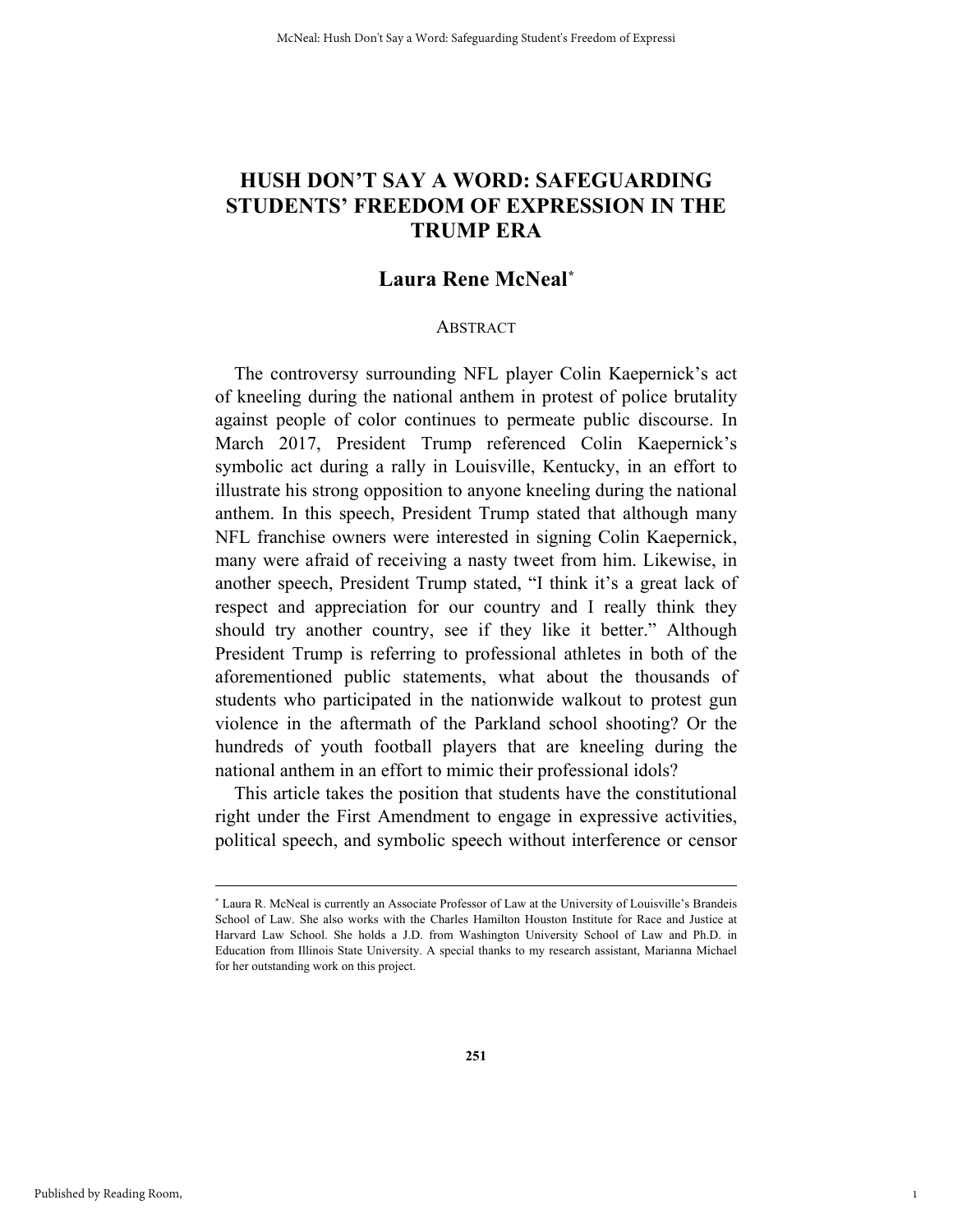from the state. Certainly, schools can educate, but they cannot indoctrinate based on a prescribed orthodoxy. Therefore, any attempts to limit or discipline students from participating in expressive activities, such as social protests, in K-12 schools that does not cause a material disruption to the learning environment is unconstitutional. Currently, students' First Amendment rights in K-12 schools reside in a sea of ambiguity where the Supreme Court has acknowledged that students are considered 'persons' under our Constitution and thus entitled to fundamental rights, such as freedom of expression, yet in the same vein marginalize those same rights in subsequent decisions by permitting school authorities to limit freedom of speech under certain circumstances. This article offers a path toward safeguarding students' First Amendment rights to engage in expressive activities, political speech and symbolic speech in K-12 schools by amending existing anti-*Hazelwood* statutes to explicitly include protections for student social protests, as long as such conduct does not cause a material disruption to the school learning environment. Furthermore, the proposed amendment to anti-*Hazelwood* statutes will limit the reach of *Tinker*'s Material Disruption Standard so that school officials do not have unbridled discretion to censor student expression.

### TABLE OF CONTENTS

|                                                          | 251  |
|----------------------------------------------------------|------|
| <b>INTRODUCTION</b>                                      | 253  |
|                                                          | .259 |
|                                                          |      |
| A. Tinker v. Des Moines Independent Community            |      |
|                                                          |      |
| B. Bethel School District No. 403 v. Fraser: Lewd        |      |
|                                                          | 274  |
| C. Morse v. Frederick: Deterring Illegal Drug Use 277    |      |
| D. Hazelwood School District v. Kuhlmeier: School-       |      |
|                                                          | 279  |
| III. States' Responses to Abridgement of Student Speech: |      |
|                                                          |      |
|                                                          |      |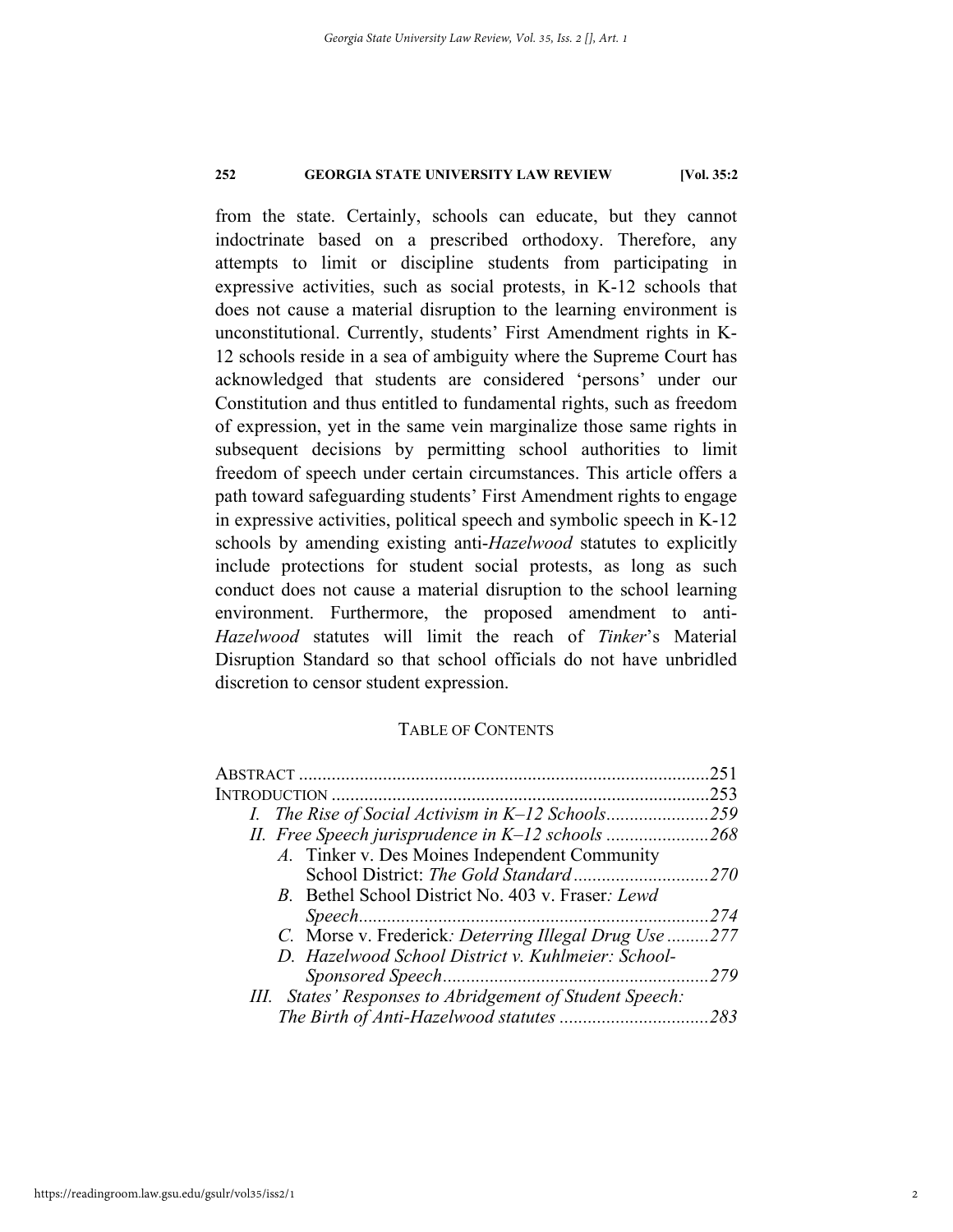| IV. A Statutory Solution to Safeguarding Students' Free |  |
|---------------------------------------------------------|--|
|                                                         |  |
| A. A Legislative Solution to Safeguarding Students'     |  |
|                                                         |  |
|                                                         |  |
|                                                         |  |

#### **INTRODUCTION**

"NFL owners don't want to pick him up because they don't want to get a nasty tweet from Donald Trump . . . [the American people] like it when people actually stand for the American flag."<sup>1</sup> Trump Rally, Louisville, Kentucky.

The controversy surrounding NFL player Colin Kaepernick's act of kneeling during the national anthem in protest of police brutality against people of color continues to permeate public discourse.<sup>2</sup> In March 2017, President Trump referenced Colin Kaepernick's symbolic act during a rally in Louisville, Kentucky, to illustrate his strong opposition to anyone kneeling during the national anthem.<sup>3</sup> In this speech, President Trump stated that although many NFL franchise owners were interested in signing Colin Kaepernick, many were afraid of receiving a nasty tweet from the President.<sup>4</sup> A recent report substantiated President Trump's beliefs, revealing that several NFL teams were interested in signing Colin Kaepernick to their rosters but feared the "Trump Effect," which is the backlash that may result if President Trump sends a tweet condemning the NFL owner's

 <sup>1.</sup> John Wagner, *Trump Takes Another Shot at Quarterback Who Wouldn't Stand for National Anthem*, WASH. POST (Mar. 20, 2017), https://www.washingtonpost.com/news/postpolitics/wp/2017/03/20/trump-takes-a-renewed-shot-at-quarterback-who-wouldnt-stand-for-nationalanthem/?noredirect=on&utm\_term=.eac6f11a6c10 [https://perma.cc/56M3-WQAQ].

 <sup>2.</sup> John Branch, *National Anthem Protests Sidelined by Ambiguity*, N.Y. TIMES (Jan. 1, 2018), https://www.nytimes.com/2018/01/01/sports/nfl-national-anthem-protests.html [https://perma.cc/7CCL-JKBN].

 <sup>3.</sup> Wagner, *supra* note 1.

 <sup>4.</sup> Live On-Air News, *President Trump Takes Shot at Colin Kaepernick During Louisville Rally*, YOUTUBE (Mar. 20, 2017), https://www.youtube.com/watch?v=4hyI5R3FCfQ [https://perma.cc/M9S7- C6X4].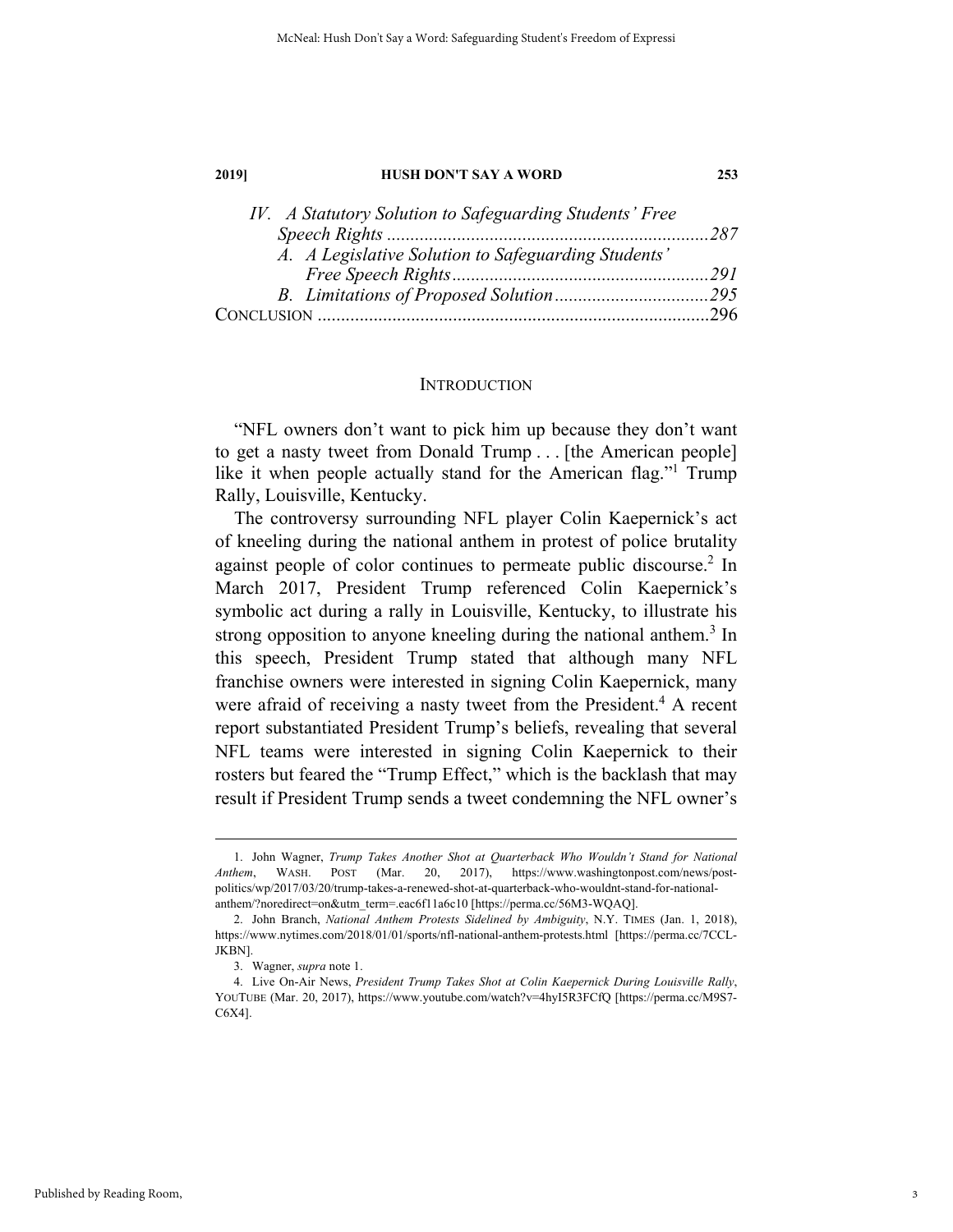decision.<sup>5</sup> Likewise, in another speech, President Trump stated, "I think it's a great lack of respect and appreciation for our country[,] and I really said they should try another country, see if they like it better."6 Although President Trump is referring to professional athletes in both of the aforementioned public statements, what about the thousands of students who participated in the nationwide walkout to protest gun violence in the aftermath of the Parkland school shooting?<sup>7</sup> Or the hundreds of youth football players who are kneeling during the playing of the national anthem at high school athletic events in an effort to mimic their professional idols?<sup>8</sup> Should these youth be in fear of being the subject of a disapproving tweet from President Trump? Should they, too, consider living in another country? Should high school students in public schools have the same constitutional freedom-of-expression rights to engage in expressive activities, political speech, and symbolic speech as adults? This article addresses these crucial legal questions.

In today's polarizing political climate, youth are choosing to take a more prominent role in social activism through their political speech, expressive activities, and symbolic conduct.<sup>9</sup> For example, students

 <sup>5</sup>*. See* Joe DePaolo, *'A Desperate Act': Watch Skip Bayless Condemn Trump for Taking Shots at Colin Kaepernick During Rally*, MEDIATE (Mar. 21, 2017, 2:31 PM), http://www.mediaite.com/online/a-desperate-act-watch-skip-bayless-condemn-trump-for-taking-shotsat-colin-kaepernick-during-rally/ [https://perma.cc/UUB5-CVE7].

 <sup>6.</sup> Jordan Heck, *Donald Trump: Colin Kaepernick, Other Protesters in NFL, Should Leave the Country*, SPORTINGNEWS (Sept. 12, 2016), http://www.sportingnews.com/us/nfl/news/donald-trumpnfl-players-protest-on-911-marcus-peters-dolphins-seahawks/1x6muxaepfnyw1vxy2ywylseoa [https://perma.cc/HB2R-X6VF].

 <sup>7.</sup> Peter Weber, *Students Nationwide Plan to Walk Out of Class Today to Protest Gun Violence*, WEEK (Mar. 14, 2018), http://theweek.com/speedreads/760867/students-nationwide-plan-walk-classtoday-protest-gun-violence [https://perma.cc/722V-QFAN]. Schools are mixed on whether they will support or discipline. *See id.* The ACLU says the schools "can discipline students for leaving class [without permission] to protest but [cannot] make the punishment any harsher because [of the] political nature of the walkout." *Id.*

 <sup>8.</sup> Bob Cook, *Youth Athletes, Again, Take a Knee During National Anthem*, FORBES (Sept. 26, 2017, 12:28 AM), https://www.forbes.com/sites/bobcook/2017/09/26/youth-athletes-again-take-a-kneeduring-national-anthem/#5ae9ee0e708e [https://perma.cc/Z4L9-UFK5].

 <sup>9.</sup> Ashraf Khalil & Calvin Woodward, *Thousands Gather Across U.S. to March for Gun Control and Spark Activism*, DENVER POST (Mar. 24, 2018, 8:52 AM), https://www.denverpost.com/2018/03/24/thousands-gather-gun-control-us/ [https://perma.cc/F5LR-3QUX] ("Summoned by high school students swept up in school violence, thousands swarmed into the nation's capital and cities across America on Saturday to march for gun control and ignite political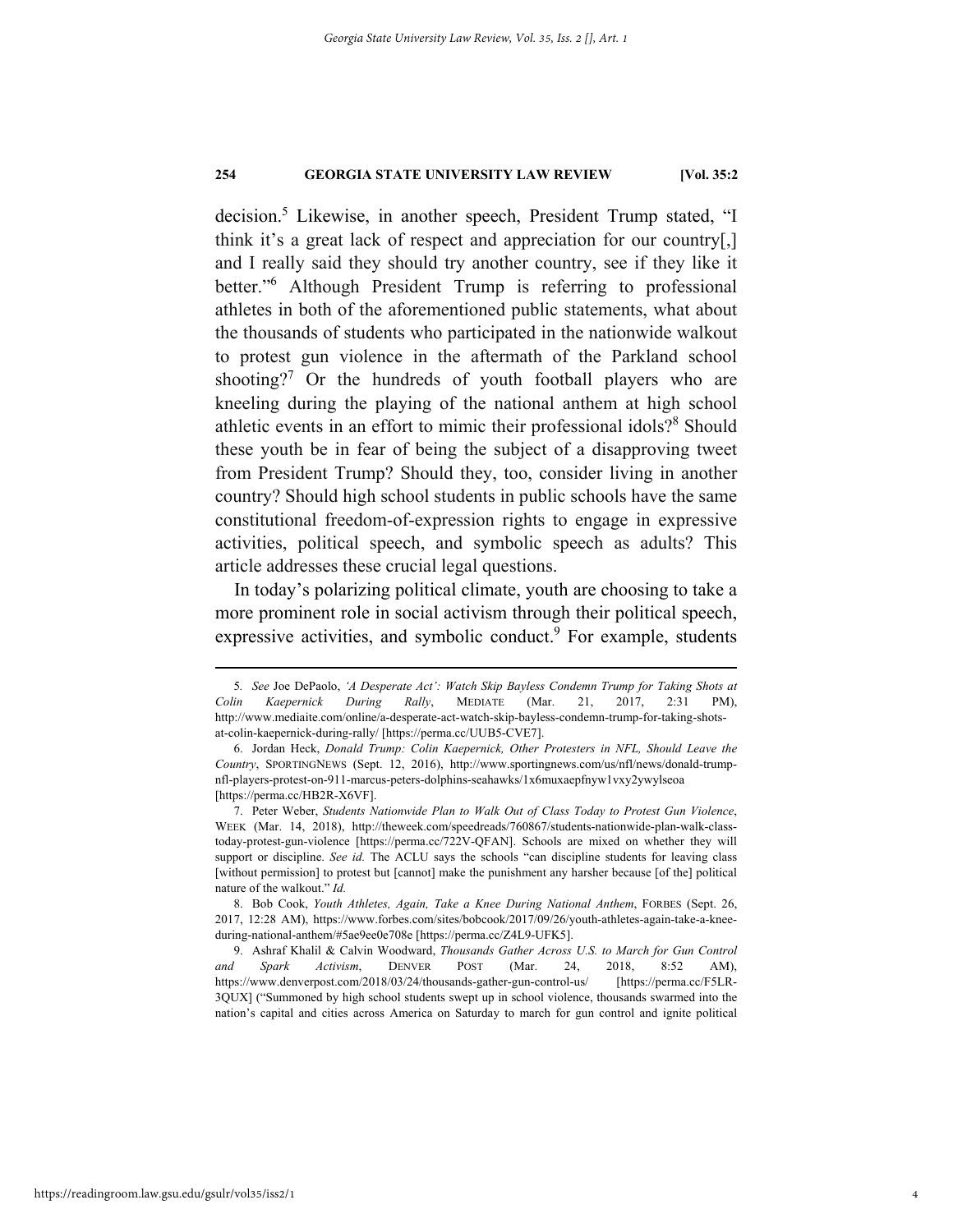who survived the tragic school shooting at Marjory Stoneman Douglas High School in Parkland, Florida, in which seventeen students were killed, organized a national school walkout in protest of gun violence.10 This heroic show of activism by students led to the national March for Our Lives rally in our nation's capital for gun control legislation.<sup>11</sup> Similarly, high school student athletes around the country are kneeling during the national anthem in protest of police brutality against people of color.<sup>12</sup> However, unlike Colin Kaepernick, their symbolic expression often has immediate adverse consequences. For example, Mike Oppong, a football player at Doherty High School in Worcester, Massachusetts, received a onegame suspension for kneeling during the national anthem in solidarity with Colin Kaepernick to protest police brutality against people of color.<sup>13</sup> Similarly, another student, Dylan Bruton, was suspended from Bishop Gorman High School in Las Vegas, Nevada, and placed on a disciplinary contract for kneeling during the national anthem.14 Although these two high school athletes are located in different geographic regions of the country, they both represent the disturbing trend of school leaders infringing on students' freedom of

11. Jamison, *supra* note 10.

13*. Id*.

activism among the young."); Vivian Yee & Alan Blinder, *National School Walkout: Thousands Protest Against Gun Violence Across the U.S.*, N.Y. TIMES (Mar. 14, 2018), https://www.nytimes.com/2018/03/14/us/school-walkout.html [https://perma.cc/RP3V-YU7N] ("Even after a year of near continuous protesting—for women, for the environment, for immigrants and more the emergence of people not even old enough to drive as a political force has been particularly arresting, unsettling a gun control debate that had seemed impervious to other factors.").

<sup>10.</sup> Peter Jamison et al., *'Never again!' Students Demand Action Against Gun Violence in Nation's Capital*, WASH. POST (Mar. 24, 2018), https://www.washingtonpost.com/local/march-for-our-liveshuge-crowds-gather-for-rally-against-gun-violence-in-nations-capital/2018/03/24/4121b100-2f7d-11e8 b0b0-f706877db618\_story.html?utm\_term=.fa4708207683 [https://perma.cc/L4T3-3LPJ] ("Hundreds of thousands of demonstrators gathered in the nation's capital and cities across the country Saturday to demand action against gun violence, vividly displaying the strength of the political movement led by survivors of a school massacre in Parkland, Fla."); Yee & Blinder, *supra* note 9.

 <sup>12.</sup> Emmett Knowlton, *High School Player Suspended for Kneeling During Anthem Has Suspension Lifted After Public Outcry*, BUS. INSIDER (Sep. 12, 2016, 10:15 AM), http://www.businessinsider.com/high-school-football-player-suspended-kneeling-during-nationalanthem-2016-9 [https://perma.cc/TEE4-66R8].

 <sup>14.</sup> Mahsa Saeidi, *High School Football Player Suspended for National Anthem Protest*, NBC 26 (Nov. 23, 2016, 1:39 AM), http://www.nbc26.com/news/national/bishop-gorman-football-playersuspended-for-national-anthem-protest [https://perma.cc/2KPV-WW9R].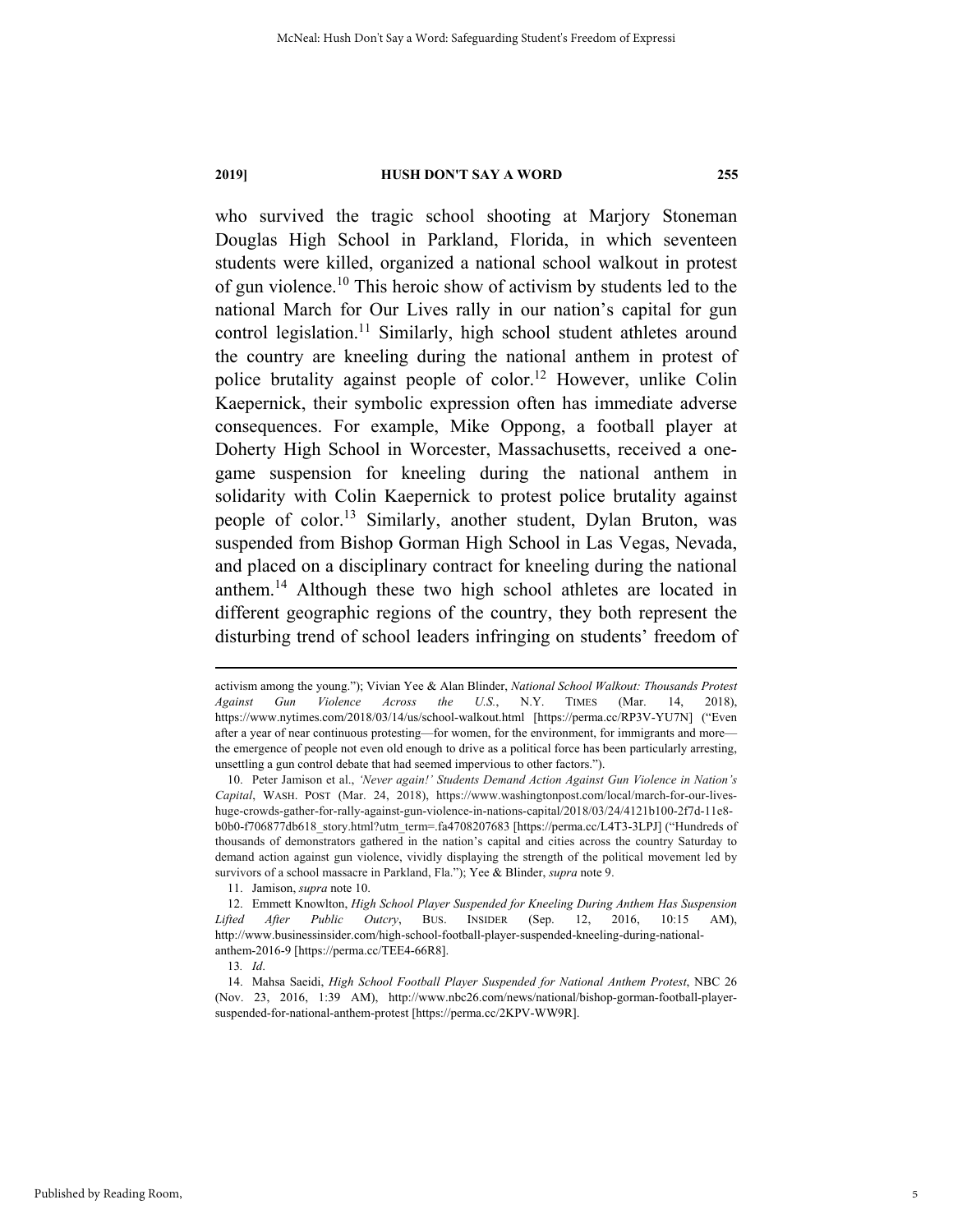expression rights.15 Likewise, school administrators had varied responses to students participating in school walkouts in protest of gun violence.16 Some administrators supported student walkouts and allowed students to return to school without admonishment, whereas others emphasized that leaving school without permission would result in swift disciplinary sanctions.<sup>17</sup>

Currently, students' First Amendment rights in K–12 schools reside in a sea of ambiguity, $18$  where the Supreme Court has acknowledged that students are considered "persons" under the Constitution and, thus, are entitled to fundamental rights, such as freedom of expression,<sup>19</sup> yet in the same vein marginalize those fundamental rights in a series of decisions that expand school administrators' authority to limit students' free speech.<sup>20</sup> Thus, although the Court posits that neither teachers nor students relinquish their constitutional freedom of speech and expression rights at the

19*. Stanford*, 492 U.S. at 380.

 <sup>15.</sup> Knowlton, *supra* note 12; Saeidi, *supra* note 14.

 <sup>16.</sup> Camila Domonoske, *Across the Country, Students Walk Out to Protest Gun Violence*, NPR (Mar. 14, 2018, 11:01 AM), https://www.npr.org/sections/thetwo-way/2018/03/14/593433911/across-thecountry-students-walk-out-to-protest-gun-violence [https://perma.cc/92EJ-UQKL] ("Various school districts also face different responses from administrators. Some have told students they won't punish walkout participants. Others emphasize that normal school rules are still in place, and leaving class or campus without permission will result in disciplinary action.").

<sup>17</sup>*. Id*.

<sup>18.</sup> Over time, the Court has acknowledged that children are entitled to the same constitutional protections as adults, yet it undermined those various protections through a series of limitations and exceptions. In *New Jersey v. T. L. O.*, the court held that children are entitled to Fourth Amendment prohibitions from unreasonable search and seizures by public school officials. New Jersey v. T.L.O., 469 U.S. 325, 333 (1985). However, the court severely marginalized those Fourth Amendment prohibitions by allowing public school officials to conduct searches based on reasonable suspicion as opposed to applying the higher standard required for adult searches by state actors, which is probable cause. In *Thompson v. Oklahoma*, the Court held that the Eighth and Fourteenth Amendments prohibit the execution of a fifteen-year-old. Thompson v. Oklahoma, 487 U.S. 815, 838 (1988). Whereas in *Stanford v. Kentucky*, the Court established that sixteen and seventeen-year-old minors may be eligible for the death penalty depending on the crime. Stanford v. Kentucky, 492 U.S. 361, 380 (1989). Thus, the Court acknowledged that children are "persons" and entitled to constitutional protections, yet it mandated a series of standards that undermine those very protections. *See id.*; *see also* Andrew D. M. Miller, *Balancing School Authority and Student Expression*, 54 BAYLOR L. REV. 623, 626 (2002) (highlighting a series of exceptions to students' free speech protections).

<sup>20</sup>*. See* Miller, *supra* note 18, at 626. It is important to note that the First Amendment safeguards the infringement of students' rights by the state, not private actors. *See id.* Therefore, free speech jurisprudence applies to public schools, but not private schools. *See id.* Thus, this article focuses on students' First Amendment rights in K–12 public schools.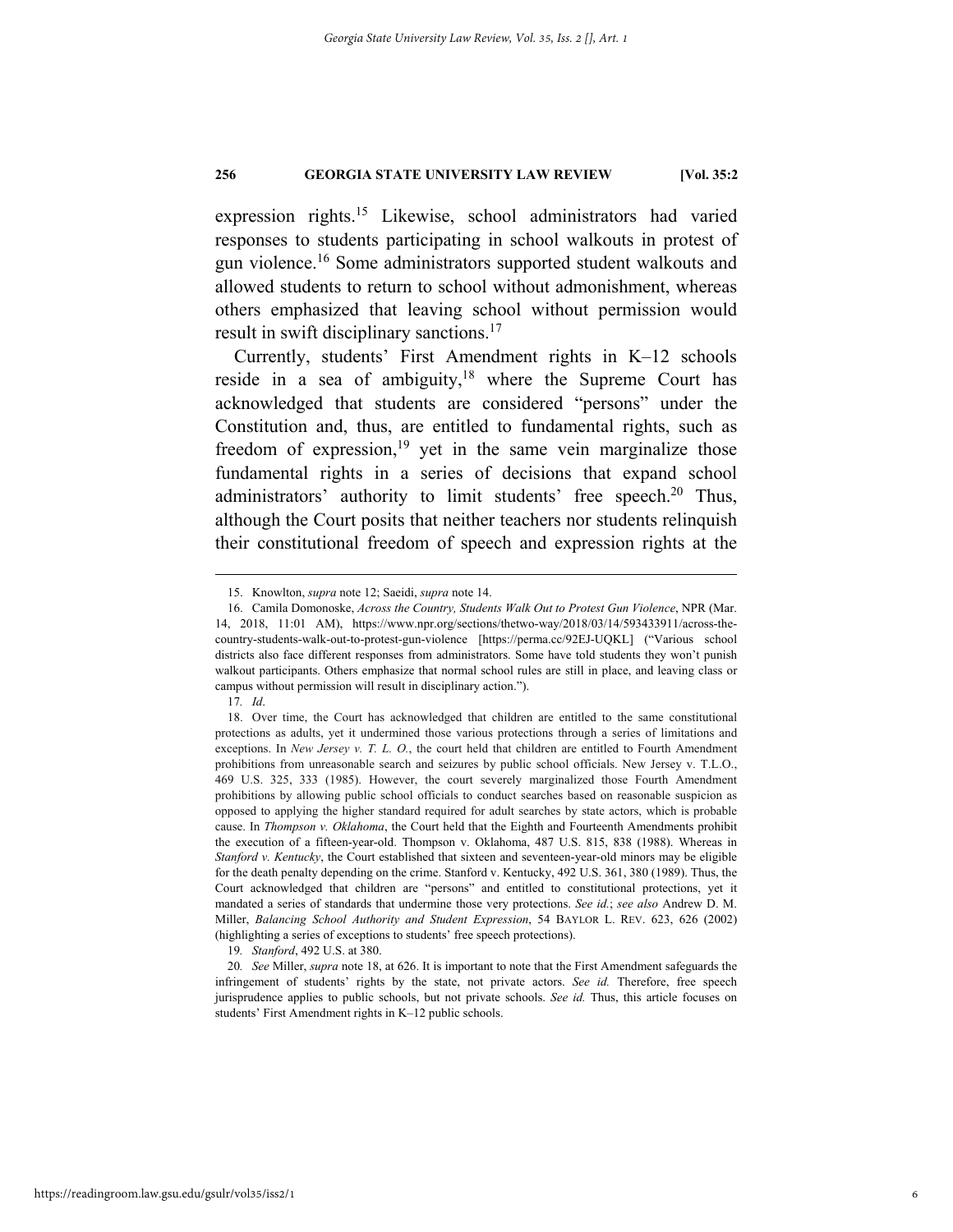schoolhouse door, the reality is students are denied the full extent of First Amendment protections afforded to adults.<sup>21</sup> Because students are arguably one of the most vulnerable sectors of our society, they should be afforded equal, if not more, constitutional protections than adults to ensure they are in a safe learning environment that adequately prepares them to actively participate in democracy. Limiting students' constitutional protections in schools denies them the opportunity to fully understand the extent of their substantive rights as adults.

This essay takes the position that students have the constitutional right under the First Amendment to engage in expressive activities, political speech, and symbolic speech without interference or censorship from the state. Certainly, schools can educate, but they cannot indoctrinate based on a prescribed orthodoxy. Therefore, any attempts to limit or discipline students from participating in expressive activities, such as social protests, in K–12 schools that do not cause a material disruption to the learning environment are unconstitutional. School authorities' interpretation of students' constitutional right to engage in social protests has been antithetical.22 Some school authorities not only support but encourage

 <sup>21</sup>*. See* Tinker v. Des Moines Indep. Cmty. Sch. Dist., 393 U.S. 503, 506 (1969) ("It can hardly be argued that either students or teachers shed their constitutional rights to freedom of speech or expression at the schoolhouse gate. This has been the unmistakable holding of this Court for almost fifty years.").

 <sup>22.</sup> Evie Blad, *Can Schools Punish Students for Protesting the National Anthem?*, PBS NEWS HOUR (Oct. 7, 2016, 2:03 PM), http://www.pbs.org/newshour/updates/schools-students-protesting-nationalanthem/ [https://perma.cc/MB88-UA3A]. Whether students who choose to kneel during the national anthem are disciplined largely depends on whether the school administrator approves of the symbolic conduct, with little consideration for the students' First Amendment rights. *Id.* For example, studentsatheletes attending Parkway High School in Louisiana who choose to kneel during the national anthem will be punished by being removed from the team, whereas student-athletes attending Centerville High School in Ohio may kneel during the national anthem without fear of disciplinary action. Jacob Bogage, *Louisiana High School Will Kick Students Off Team if They Don't Stand for National Anthem*, WASH. POST (Dec. 28, 2017), https://www.washingtonpost.com/news/early-lead/wp/2017/09/28/louisiana-highschool-will-kick-students-off-team-if-they-dont-stand-for-national-anthem/?utm\_term=.5c2e87159f4a [https://perma.cc/PH89-NTA4]; Dana Smith, *High School on Students Kneeling During National Anthem*, WDTN (Dec. 29, 2017, 6:15 PM), http://wdtn.com/2017/09/29/high-school-on-studentskneeling-during-national-anthem/ [https://perma.cc/9ALS-AQ5Q]. The principal of Centerville High stated, "I personally am disheartening [sic] when people [kneel during the national anthem] but that's because I choose to stand so that people have the right to freedom of expression and if they choose to kneel then that's what I'm standing for." *Id.*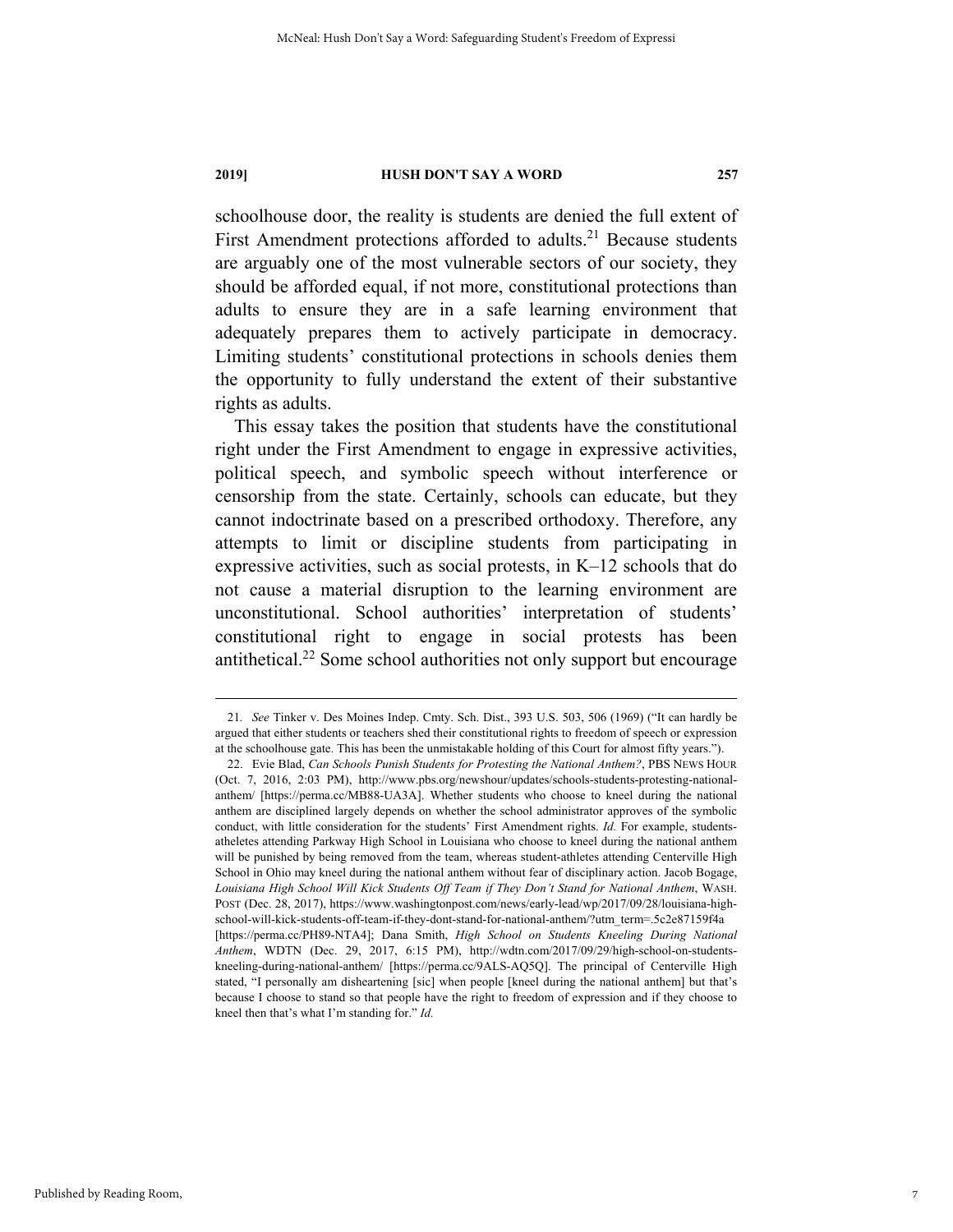students to exercise their freedom of expression,<sup>23</sup> whereas other school leaders issue disciplinary sanctions to any student engaging in social protests during school activities.<sup>24</sup> As a result, every school year, potentially thousands of students are at risk for having their freedom-of-expression rights violated by overzealous school administrators who impose disciplinary sanctions upon students who engage in social protests.<sup>25</sup> This essay offers a path toward safeguarding students' First Amendment rights to engage in expressive activities, political speech, and symbolic speech in K–12 schools by amending existing anti-*Hazelwood* statutes to explicitly include protections for student social protests, as long as such conduct does not cause a material disruption to the school learning environment. Furthermore, the proposed amendment to anti-*Hazelwood* statutes will limit the reach of *Tinker*'s material disruption standard to help ensure school officials do not have unbridled discretion to censor student expression. The adoption of anti-*Hazelwood* legislation was an effort by some states to shield students from the harmful effects of the Court's decision to limit students' freedom-of-expression rights in *Hazelwood School District v. Kuhlmeier*. 26 In this landmark decision, the Court established that school authorities may censor education-related speech. $27$ Concomitantly, the *Hazelwood* decision and the First Amendment establish the minimum constitutional protections afforded to students; however, states may, through progressive legislation like anti-*Hazelwood* statutes, expand students' free speech protections.<sup>28</sup>

 <sup>23</sup>*. See* Blad, *supra* note 22.

<sup>24</sup>*. Id.*

<sup>25</sup>*. High School Facts at a Glance*, U.S. DEP'T OF EDUC., https://www2.ed.gov/about/offices/list/ovae/pi/hs/hsfacts.html [https://perma.cc/7EFY-KV38] (last visited Mar. 20, 2018). According to the U.S. Department of Education, there are over 26,000 secondary schools in the United States. *Id.* 

 <sup>26.</sup> Bruce L. Plopper, *A Synthesis Model for Passing State Student Press Legislation*, 51 JOURNALISM & MASS COMM. EDUCATOR 61, 61 (1996).

 <sup>27.</sup> Hazelwood Sch. Dist. v. Kuhlmeier, 484 U.S. 260, 267 (1987) (citing Bethel Sch. Dist. No. 403 v. Fraser, 478 U.S. 675, 683 (1986)).

 <sup>28.</sup> Plopper, *supra* note 26, at 61.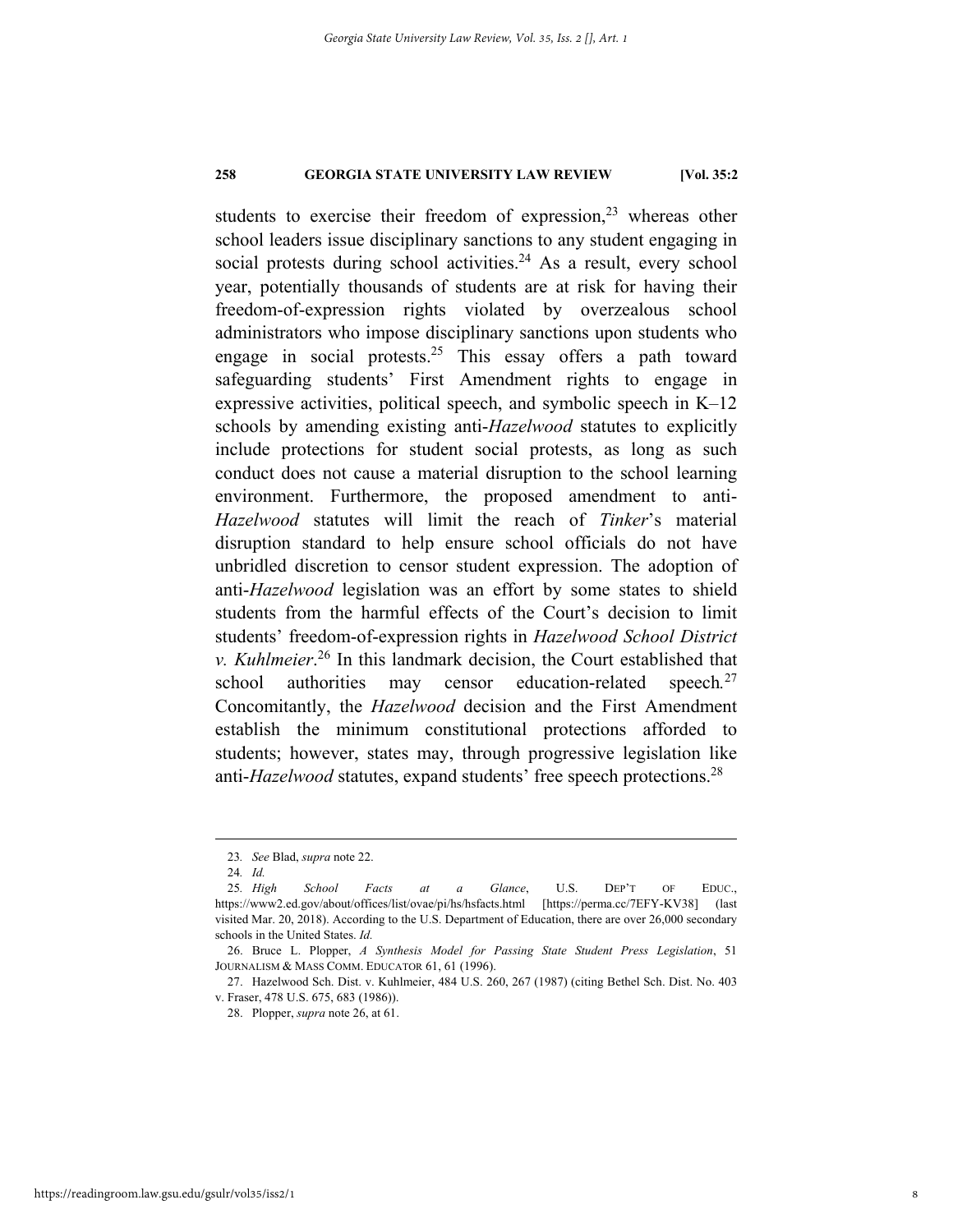The proposed legislative solution would restore the expansive free speech rights established in *Tinker v. Des Moines Independent Community School District*, <sup>29</sup> thereby shielding students from unlawful infringements on their First Amendment rights by audacious administrators. This approach balances the educational mission of the school and the expressive free speech rights of students. Part I of this essay discusses the growing trend of school authorities violating students' First Amendment rights by prohibiting them from engaging in social protests, such as kneeling during the national anthem, to indoctrinate them into a proscribed orthodoxy.<sup>30</sup> Part II discusses the existing free speech jurisprudence for assessing students' freedom-of-expression rights in K–12 schools and how it fails to adequately safeguard students from viewpoint discrimination.31 Part III highlights the evolution of anti-*Hazelwood* statutes and the implications for students' free speech rights.<sup>32</sup> Part IV proposes an innovative statutory solution to safeguard students' free speech rights by amending existing anti-*Hazelwood* statutes to create more expansive freedom-of-expression rights for students in  $K-12$  schools.<sup>33</sup> The proposed solution would help protect students from school authorities who engage in viewpoint discrimination under the guise of school discipline and order.

#### *I. The Rise of Social Activism in K–12 Schools*

A renaissance of political and social activism is currently emerging among K–12 schools as students protest a myriad of controversial issues affecting their communities. $34$  Students' efforts to promote substantive change through informal democratic mobilizations has ignited a sea of controversy as school authorities struggle to find a balance between maintaining school safety and discipline while

 <sup>29.</sup> Tinker v. Des Moines Indep. Cmty. Sch. Dist., 393 U.S. 503, 514 (1969).

<sup>30</sup>*. See infra* Part I.

<sup>31</sup>*. See infra* Part II.

<sup>32</sup>*. See infra* Part III.

<sup>33</sup>*. See infra* Part IV.

<sup>34</sup>*. See* Domonoske, *supra* note 16; *supra* text accompanying note 7.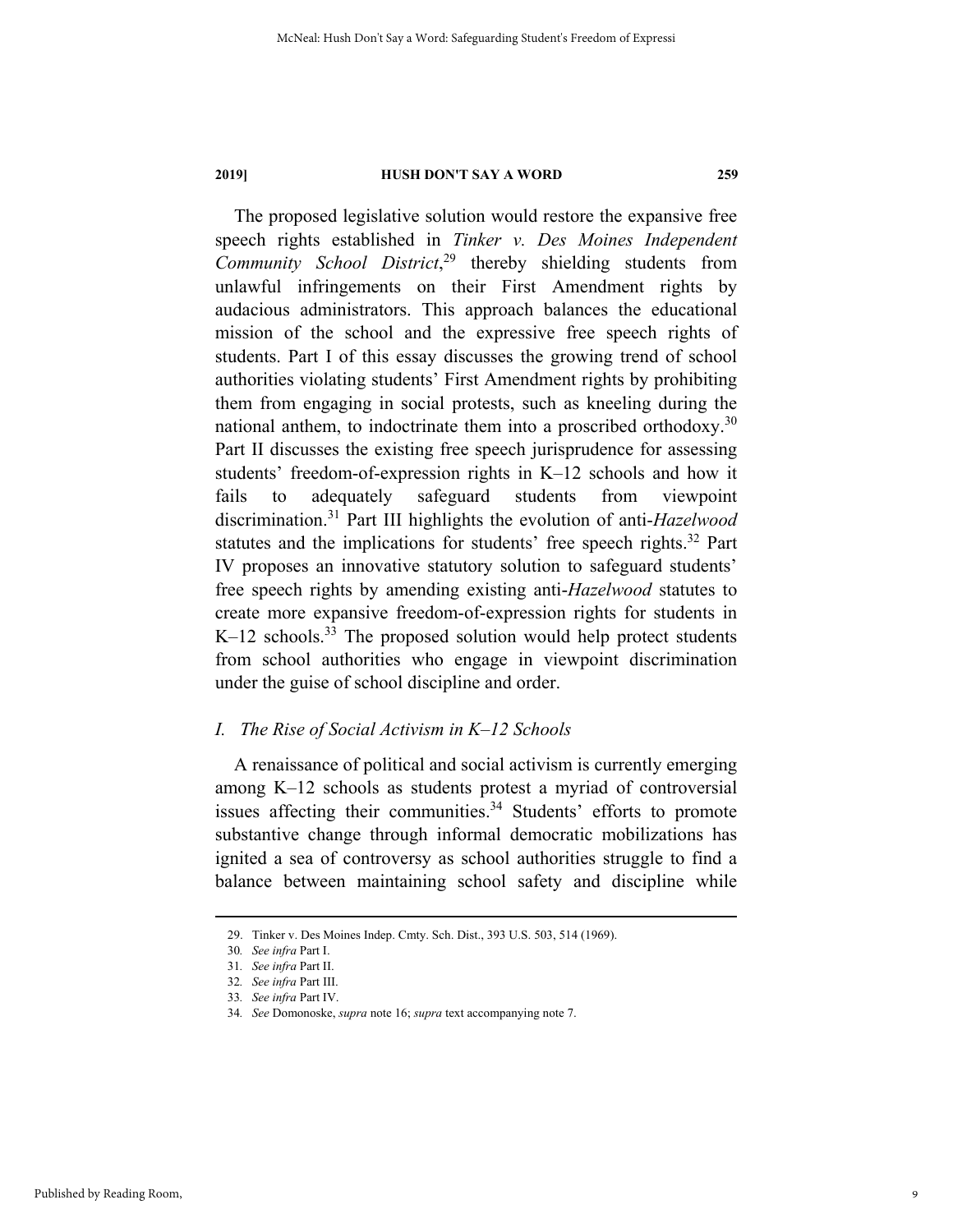preserving students' freedom of expression rights.<sup>35</sup> Student activism is not a new phenomenon but rather has been an intricate part of the K-12 education landscape.<sup>36</sup> Historically, students have played a significant role in social movements through their efforts to help dismantle systemic inequalities within society such as desegregation in K–12 public schools, voting rights, the Vietnam War, and police brutality.37 For example, in 1963 more than 200,000 students in Chicago Public Schools organized a one-day boycott in protest of racially-segregated schools.38

Similarly, one year later over 450,000 African-American and Puerto Rican students protested segregation and inequality in the New York City public school system.<sup>39</sup> Students have also participated in social activism through the Black Lives Matter movement, which is a campaign against violence and systemic racism directed toward people of color by law enforcement.40 The current wave of student activism permeating K–12 schools is in response to increased instances of police brutality against African Americans and the tragic school shooting at Marjory Stoneman Douglas High School in Parkland, Florida.<sup>41</sup> Students who survived

 <sup>35</sup>*. See* Domonoske, *supra* note 16; *supra* text accompanying note 7.

 <sup>36.</sup> Melinda D. Anderson, *The Other Student Activists*, ATLANTIC (Nov. 23, 2015), https://www.theatlantic.com/education/archive/2015/11/student-activism-history-injustice/417129/ [https://perma.cc/VQZ8-UWN8].

<sup>37</sup>*. Id.*

<sup>38</sup>*. Id.*

<sup>39</sup>*. Id.*

 <sup>40.</sup> Osagie K. Obasogie & Zachary Newman, *Black Lives Matter and Respectability Politics in*  Local News Accounts of Officer-Involved Civilian Deaths: An Early Empirical Assessment, 2016 WIS. L. REV. 541, 541 (2016) ("As a social movement, Black Lives Matter can be understood as growing out of a specific opposition to respectability politics by insisting that regardless of any ostensibly nonrespectable behavior—from Martin's hoodie to Eric Garner selling loose cigarettes—their lives matter and should not be treated with deadly force."); *see also* Corinthia A. Carter, *Police Brutality, the Law & Today's Social Justice Movement: How the Lack of Police Accountability Has Fueled #Hashtag Activism*, 20 CUNY L. REV. 521, 523 (2017) ("The Black Lives Matter ("BLM") movement and others are products of the continued failure of this country's legislature and judiciary to enact and apply laws that effectively address the racially driven violence that police officers commit against Blacks. BLM calls for a complete reform in policing policies as well as true accountability for police departments that systematically violate the rights of Black individuals.").

 <sup>41.</sup> Leah Shafer, *Student Activism and Gun Control*, HARV. GRADUATE SCH. EDUC. (Feb. 25, 2018), https://www.gse.harvard.edu/news/uk/18/02/student-activism-and-gun-control [https://perma.cc/2V64- KHQW].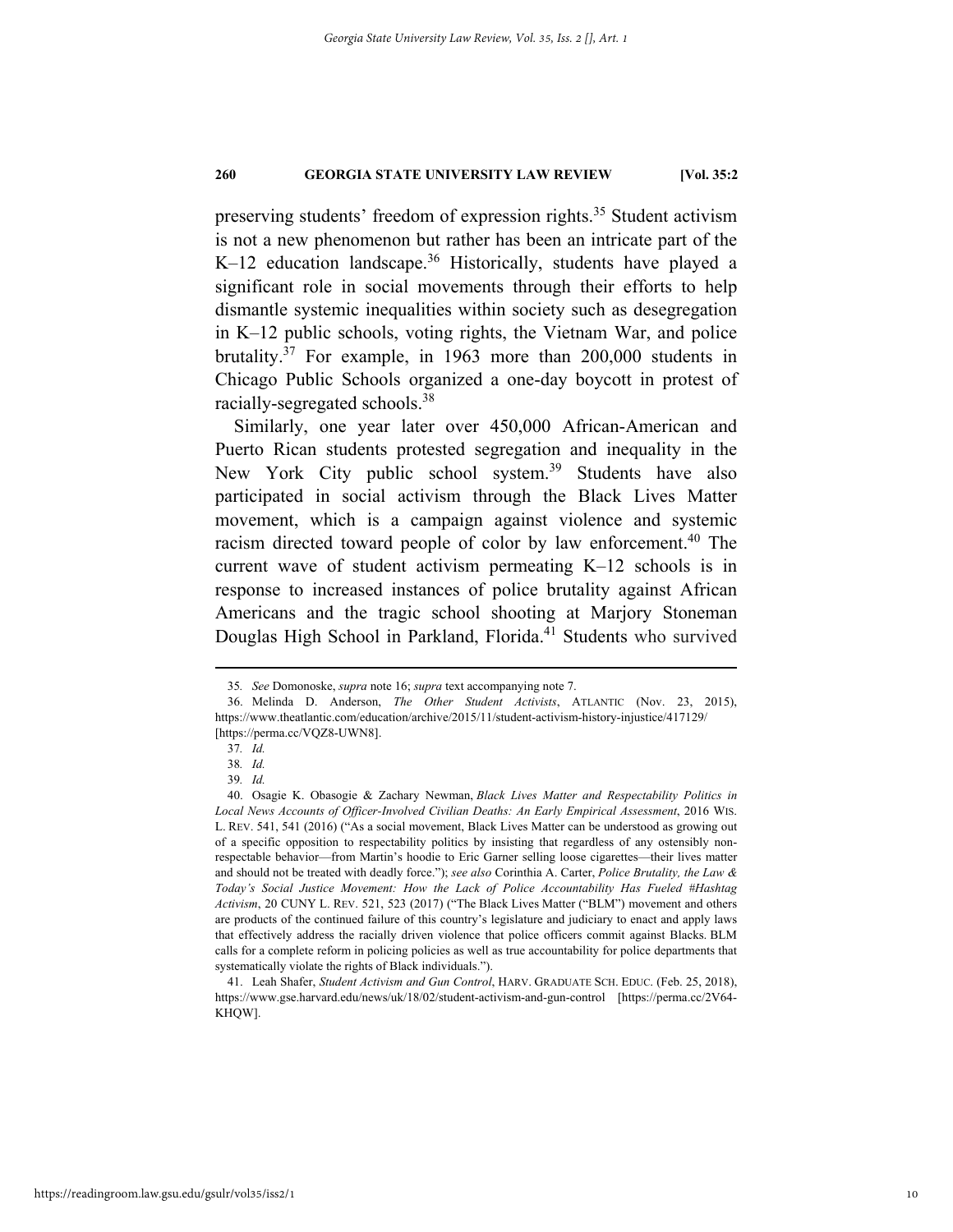the shooting in Parkland, Florida, have become the new face of school safety and gun control as they petition lawmakers to enact tougher gun restrictions through a series of political protests. $42$  For instance, students organized the National Walkout Day, which encouraged high school students throughout the country to walk out of their schools to advocate for federal gun reform legislation.<sup>43</sup> Furthermore, survivors of the Marjory Stoneman Douglas High School shooting also organized a national March for Our Lives rally at the National Mall in Washington, D.C., and over 800 other simultaneous marches in cities across the nation such as Chicago, Miami, and Dallas, to protest gun violence in schools.<sup>44</sup>

As previously mentioned, a great deal of student activism in K–12 schools has ensued around another important social issue—police brutality against black males.45 Last season, high school football players across the nation kneeled during the national anthem in solidarity with former NFL player Colin Kaepernick and his efforts to increase awareness about police brutality.<sup>46</sup> National anthem

 <sup>42</sup>*. Id.*

 <sup>43.</sup> Christal Hayes, *Students Plan to Walk Out of Schools to Protest Gun Laws*, USA TODAY (Feb. 18, 2018), https://www.usatoday.com/story/news/2018/02/17/students-teachers-planning-nationwidewalkout-protest-gun-control-inaction-students-fed-up-they-plan/348752002/ [https://perma.cc/U8U5- GHLJ].

<sup>44</sup>*. March for Our Lives Highlight: Students Protesting Guns Say 'Enough is Enough*,*'* N.Y. TIMES (Mar. 24, 2018), https://www.nytimes.com/2018/03/24/us/march-for-our-lives.html [https://perma.cc/CV3S-HG8H] ("Demonstrators flooded streets across the globe in public protests on Saturday, calling for action against gun violence. Hundreds of thousands of marchers turned out, in the most ambitious show of force yet from a student-driven movement that emerged after the recent massacre at a South Florida high school."); *see also* Sarah Gray, *The March for Our Lives Protest is This Saturday. Here's Everything to Know*, TIME (Feb. 20, 2018), http://time.com/5167102/march-forour-lives-parkland-school-shooting-protest/ [https://perma.cc/N44K-94AU].

 <sup>45.</sup> Carter, *supra* note 40, at 523.

 <sup>46.</sup> Brenna Kelly, *Lincoln HS Students Take a Knee During the National Anthem to Protest Racial Injustice,* FOX 12 OR. (Oct. 27, 2017), http://www.kptv.com/story/36706433/lincoln-hs-students-take-aknee-during-national-anthem-to-protest-racial-injustice [https://perma.cc/TQ3T-3VWY]. A group of more than 60 students, which included football players, at Lincoln High School in Portland, Oregon, kneeled during the national anthem while holding signs that read "Racial Justice Now." *Id.*; *see also*  Gregory Pratt, Dan Shalin & Steve Shering, *As Protests During Anthem Reach High Schools, a 'Teaching Moment' for Some Coaches*, CHI. TRI. (Sept. 29, 2017, 9:43 PM), http://www.chicagotribune.com/news/local/breaking/ct-high-school-anthem-protests-met-20170929 story.html [https://perma.cc/AGC5-SS2M]; Alex Samuels, *The Anthem, the Pledge and the Protests: A National Debate Comes to Texas Schools*, TEX. TRIB. (Nov. 3, 2017, 1:00 PM), https://www.texastribune.org/2017/11/03/texas-school-kids-join-national-debate-protest-during-anthem-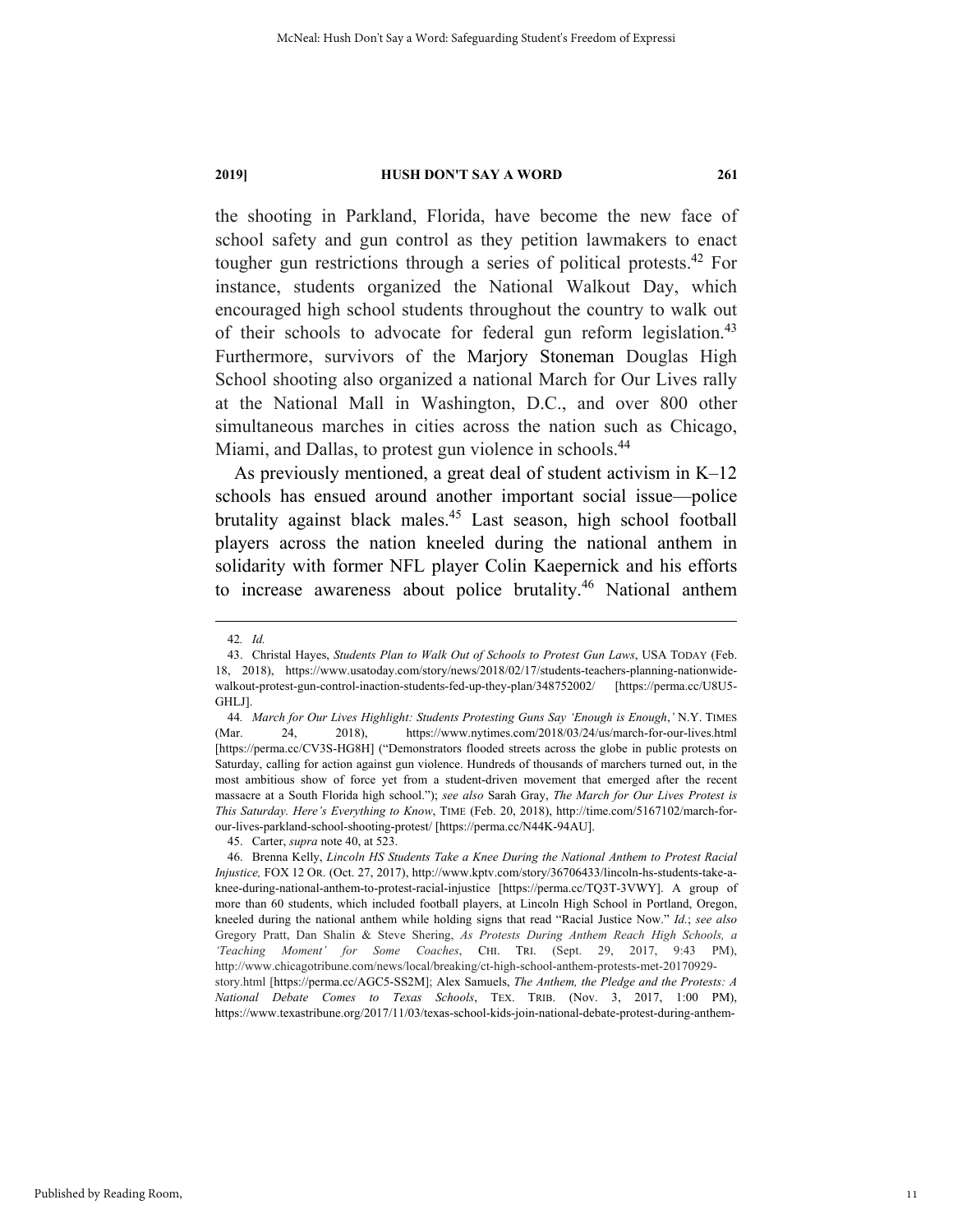protests provided students with the opportunity to have a voice on the issues impacting their communities. However, as national anthem protests and other instances of social activism, such as school walkouts, became more prevalent in the K–12 landscape, school authorities struggled to determine the correct response to students' symbolic expression.<sup>47</sup> School authorities either could discipline students for engaging in national anthem protests or support students' conduct as an exercise of their First Amendment freedom of expression rights.48 Either course of action places school administrators at risk of public backlash and criticism from the communities in which they serve due to the sea of controversy surrounding these issues.<sup>49</sup> For example, a Kansas City school's disciplinary response to student protests was heavily criticized by members of the local community as evidenced by the following quote from a citizen interviewed by the media: "To punish 150 students for standing up for what they believe in respectably and on school property . . . doesn't seem too just. We protest out of necessity for change, not the novelty of just missing school."50 Similar public criticisms were directed toward school officials in Long Island, New York, for disciplinary sanctions issued to students participating in the

pledge/ [https://perma.cc/DW6L-UQFS] ("As the national debate continues to rage, similar demonstrations are taking place at the grade school level. There have been reports in Texas school districts of students and teachers kneeling during the national anthem or sitting during the pledge something that, while legal, has stirred controversy."). High school football players in Oak Park and Evanston schools kneeled during the national anthem to protest social injustice. *Id.*

<sup>47</sup>*. See* Blad, *supra* note 22. School administrators had different interpretations regarding whether students kneeling during the national anthem was protected speech or unprotected speech that warranted disciplinary action. *Id.* As a result, some students were disciplined for kneeling during the national anthem, whereas others were permitted to engage in the symbolic conduct. *Id.*

<sup>48</sup>*. Id.*

<sup>49</sup>*. See, e.g.*, Jennifer Angiesta, *CNN Poll: Americans Split on Anthem Protests*, CNN POLITICS (Sept. 30, 2017, 2:49 AM), http://www.cnn.com/2017/09/29/politics/national-anthem-nfl-cnnpoll/index.html [https://perma.cc/5EJT-M4F7]; *see also* Sophie Tatum, *Athletes, Activists Spar on Kneeling National Anthem Protests*, CNN POLITICS (Sept. 28, 2017, 4:20 AM), http://www.cnn.com/2017/09/27/politics/cnn-nfl-kneeling-protests-town-hall-ac360/index.html [https://perma.cc/SMR4-JY2W].

 <sup>50.</sup> Max Londberg, *Students at This KC School Were Disciplined for Honoring Parkland Victims with Walkout*, KAN. CITY STAR (Mar. 14, 2018, 2:00 PM), http://www.kansascity.com/news/local/article205246334.html [https://perma.cc/HAL6-LK9D].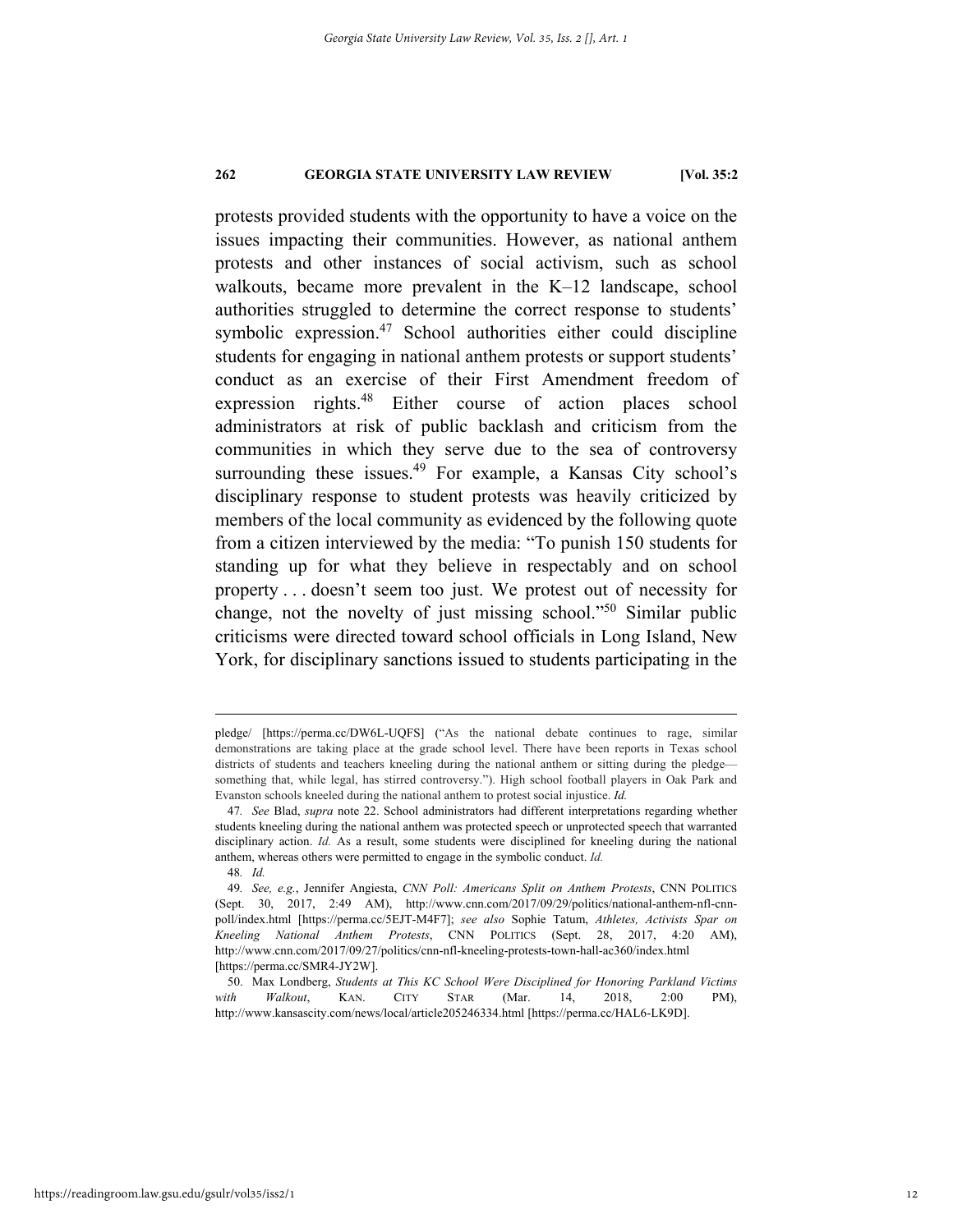National Walkout Day in protest of gun violence.<sup>51</sup> In this instance, not only did community members express opposition to disciplining students for participating in the school walkout, the Governor of New York, Andrew Cuomo, released a public statement condemning any disciplinary action and urged the state education commissioner to intervene on the students' behalf.<sup>52</sup> The potential public backlash for school administrators' disciplinary actions surrounding controversial issues is even more apparent regarding national anthem protests.<sup>53</sup> It is a well-established American tradition and patriotic ritual for spectators to stand at sporting events during the playing of the national anthem to show respect for the American flag and the soldiers who risked their lives to uphold the freedom the flag represents.54 Therefore, kneeling—as opposed to standing—during the playing of the national anthem is perceived by many individuals, which includes some school administrators, as offensive and disrespectful.<sup>55</sup> Those in opposition of individuals kneeling during the playing of the national anthem assert that permitting this type of symbolic speech in schools teaches students to be disrespectful, especially regarding honoring the men and women who have served in the military.<sup>56</sup> In contrast, those in support of students' ability to participate in national anthem protests posit that schools should be a training ground for democracy and encourage civic engagement

 <sup>51</sup>*. National Walkout Day Punishments Met with Backlash*, NEWS 12 LONG ISLAND (Mar. 15, 2018, 2:59 PM), http://longisland.news12.com/story/37735079/national-walkout-day-punishments-met-withbacklash [https://perma.cc/G9HZ-PLHG] [hereinafter *National Walkout Day*].

<sup>52</sup>*. Id.*

 <sup>53.</sup> Evie Blad, *Taking a Stand: How Schools Should Respond to National-Anthem Protests*, EDUC. WK. (Oct. 4, 2016), https://www.edweek.org/ew/articles/2016/10/05/taking-a-stand-how-schoolsshould-respond.html [https://perma.cc/WZ57-U9TT].

<sup>54</sup>*. See* Mark Strasser, *Establishing the Pledge: On Coercion, Endorsement, and the Marsh Wild Card*, 40 IND. L. REV. 529, 534 (2007) (equating standing for the national anthem with showing "respect for the government.").

<sup>55</sup>*. Id.*

 <sup>56.</sup> David B. Larter, *Legendary SEAL Leader: National Anthem Protests Disrespect the Military*, NAVY TIMES (Sept. 9, 2016), http://www.navytimes.com/news/your-navy/2016/09/09/legendary-sealleader-national-anthem-protests-disrespect-the-military/ [https://perma.cc/YP3G-LVBY].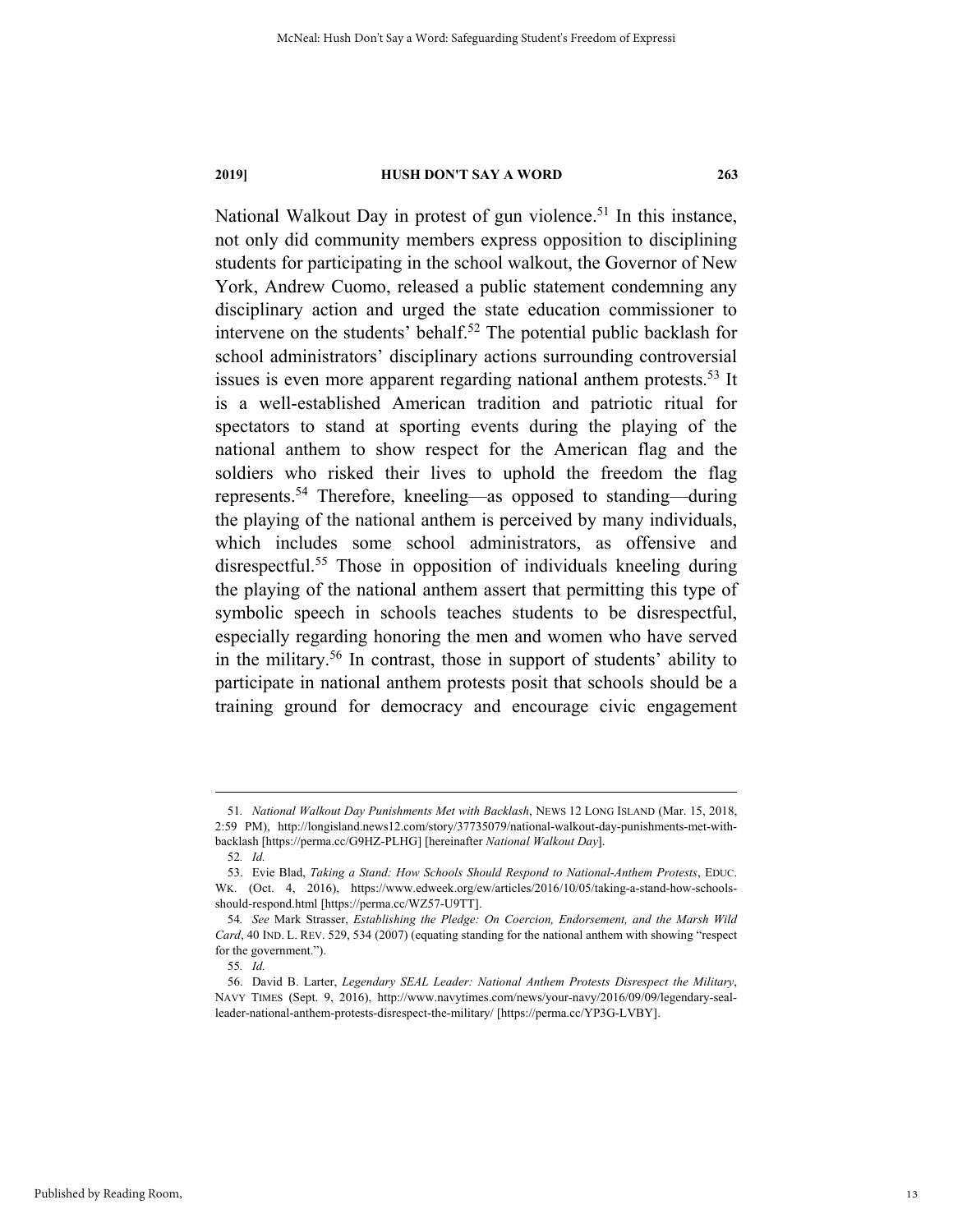among students regarding issues impacting their communities such as gun control legislation.57

The increased instances of political protests in schools have placed school administrators and students at the heart of the debate regarding the extent of students' freedom-of-expression rights in K– 12 schools.58 School administrators, like the general public, have differing views on the appropriateness of student protests in K–12 schools.<sup>59</sup> Some school authorities not only support but encourage students to engage in social activism to advocate for reform regarding issues impacting their communities, $60$  whereas others issue sanctions or implement policies prohibiting the expressive conduct at issue.<sup>61</sup> Additionally, the severity and scope of disciplinary sanctions issued to students have varied immensely among school districts, which raises concerns among stakeholders regarding issues of equity and fairness.62 For example, several students at a Kansas City school were marked truant for leaving their classrooms without permission

61. Turner & Lombardo, *supra* note 59.

62*. Id.*

 <sup>57.</sup> Athena Jones & Tom LoBianco, *Obama: Colin Kaepernick 'Exercising Constitutional Right*,*'* CNN POLITICS (Sept. 5, 2016, 10:40 AM), http://www.cnn.com/2016/09/05/politics/barack-obamacolin-kaepernick/ [https://perma.cc/7N7G-3TYT]; *see also* Chris Biderman, *Colin Kaepernick is Exercising His Rights, Whether You Agree or Not*, NINERSWIRE (Aug. 27, 2016, 5:56 PM), http://ninerswire.usatoday.com/2016/08/27/colin-kaepernick-is-exercising-his-rights-whether-youragree-or-not/ [https://perma.cc/VVP3-MMKM].

 <sup>58.</sup> Eric Russell, *High School Athletes, Officials Confront National Anthem Protests*, PORTLAND PRESS HERALD (Sept. 26, 2017), http://www.pressherald.com/2017/09/26/high-school-athletes-andofficials-confront-national-anthem-protests/ [https://perma.cc/S24M-XZ56] ("High school athletes, coaches and administrators across Maine are grappling with the increasingly bitter debate over whether kneeling during the national anthem is an acceptable form of protest."); *see also* Kyle Neddenriep, *Some Indiana High Schools Weigh Pregame Protest Phenomenon*, INDYSTAR (Sept. 28, 2017, 4:31 PM), https://www.indystar.com/story/sports/high-school/2017/09/28/some-indiana-high-schools-weigh-

pregame-protest-phenomenon/712907001/ [https://perma.cc/6KL3-CYXC] ("[T]his is as polarizing of an issue as [one local athletic director] has seen in his time as an administrator. 'I'm afraid of what could happen . . . . What happens if adults in the bleachers get mad? You've got a bad situation on your hands. It's an emotional topic.'").

<sup>59</sup>*. See* Cory Turner & Clare Lombardo, *How School Walkouts Test Student Rights and School Responsibilities*, NPR (Mar. 13, 2018, 6:00 AM), https://www.npr.org/sections/ed/2018/03/13/591858922/how-school-walkouts-test-student-rights-andschool-responsibilities [https://perma.cc/3QEZ-F9V2].

 <sup>60.</sup> Talia Richman, *Educators Take 'Black Lives Matter' Message into Baltimore Schools*, BALT. SUN (Feb. 8, 2018, 3:55 PM), http://www.baltimoresun.com/news/maryland/education/bs-md-ci-blacklives-matter-schools-20180206-story.html [https://perma.cc/M7N8-HHK9].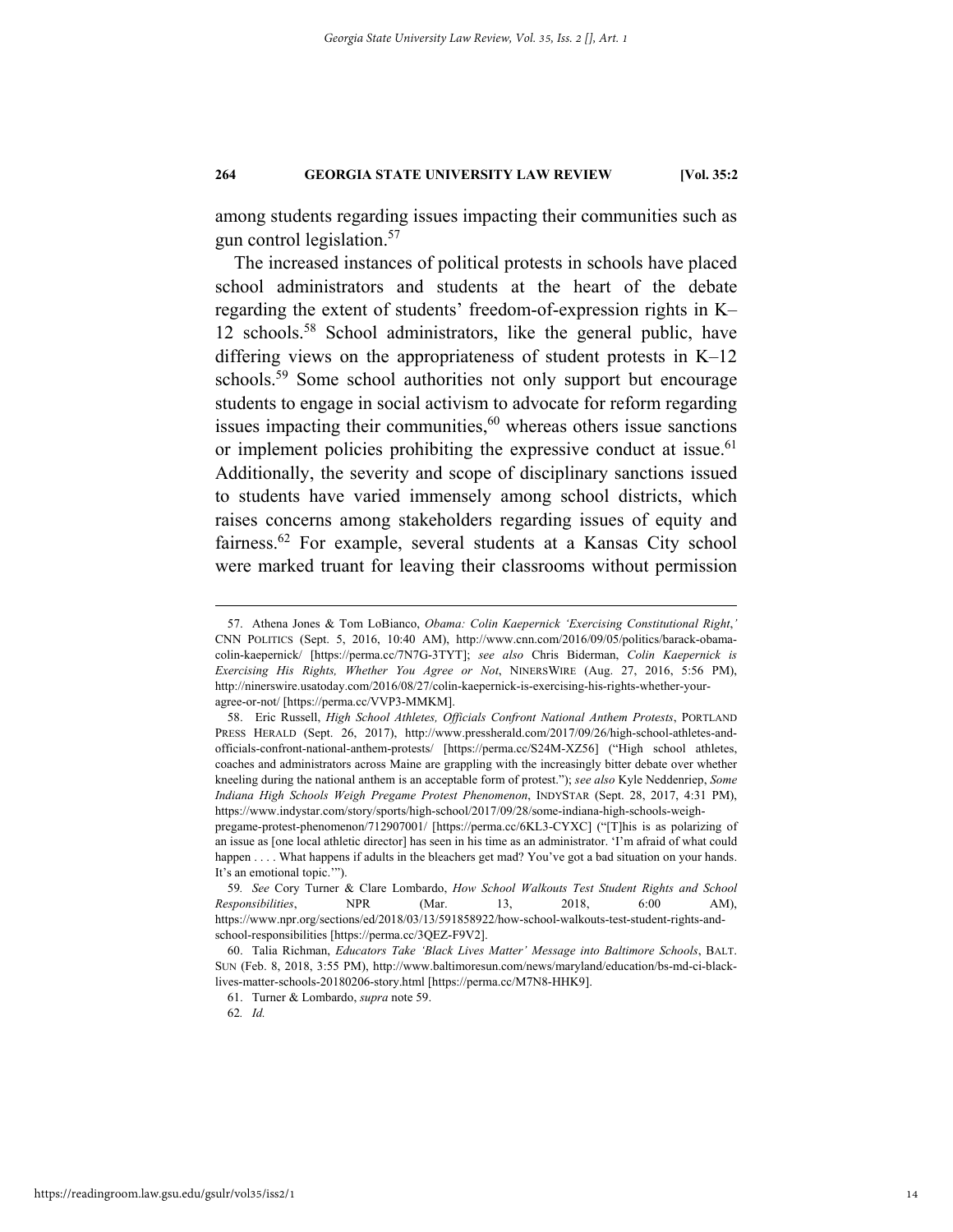to participate in a school walkout in protest of gun violence and the lack of gun control legislation. $63$  Whereas, students attending Cobb County high schools in Georgia received a much harsher punishment—a one-day suspension—for participating in the same type of walkout in protest of gun violence.<sup>64</sup> The aforementioned examples of inequity in student disciplinary sanctions help illustrate the need for greater free speech protections for students. Student-athletes who participated in national anthem protests during school athletic events also received varying disciplinary sanctions despite committing the same alleged infraction.<sup>65</sup> For example, Dylan Bruton was placed on a disciplinary contract and suspended from his Nevada high school for kneeling during the anthem.<sup>66</sup> Whereas, another student, a football player at Doherty Memorial High School in Massachusetts, only received a one-game suspension for his national anthem protest.<sup>67</sup> Clearly, suspension from school is a much harsher sanction than a one-game suspension because the suspended child is being deprived of the opportunity to learn for the duration of the suspension.68 Issuing different disciplinary sanctions to similarlysituated students for the same behavior is unjust and fundamentally unfair.<sup>69</sup> It is a contradiction for school authorities to encourage students to treat all people equally when they do not adhere to those same sentiments.

Despite some of the aforementioned negative responses to student protests, the school leaders in Baltimore Public Schools provide a salient example of how schools that provide a platform for student

 <sup>63.</sup> Londberg, *supra* note 50.

 <sup>64.</sup> Vanessa McCray, *Some Cobb Students Disciplined for Walking Out*, ATLANTA J.-CONST. (Mar. 21, 2018), https://www.ajc.com/news/local-education/some-cobb-students-disciplined-for-walkingout/YQEZ188OVxdfPCAd3pDCrM/ [https://perma.cc/5V6Q-BGGQ].

<sup>65</sup>*. See* Blad, *supra* note 53.

 <sup>66.</sup> Saeidi, *supra* note 14.

 <sup>67.</sup> Knowlton, *supra* note 12.

<sup>68</sup>*. See* Blad, *supra* note 53; JUSTCHILDREN PROGRAM, *Suspended Progress: The Harms of Suspension & Expulsion*, LEGAL AID JUST. CENT. (May 2016), https://www.justice4all.org/wpcontent/uploads/2016/05/Quotes.pdf [https://perma.cc/B6TV-Q6PC]; *National Walkout Day*, *supra* note 51.

 <sup>69.</sup> U.S. GOV'T ACCOUNTABILITY OFFICE, K–12 EDUCATION: DISCIPLINE DISPARITIES FOR BLACK STUDENTS, BOYS, AND STUDENTS WITH DISABILITIES (2018) [hereinafter K–12 EDUCATION REPORT].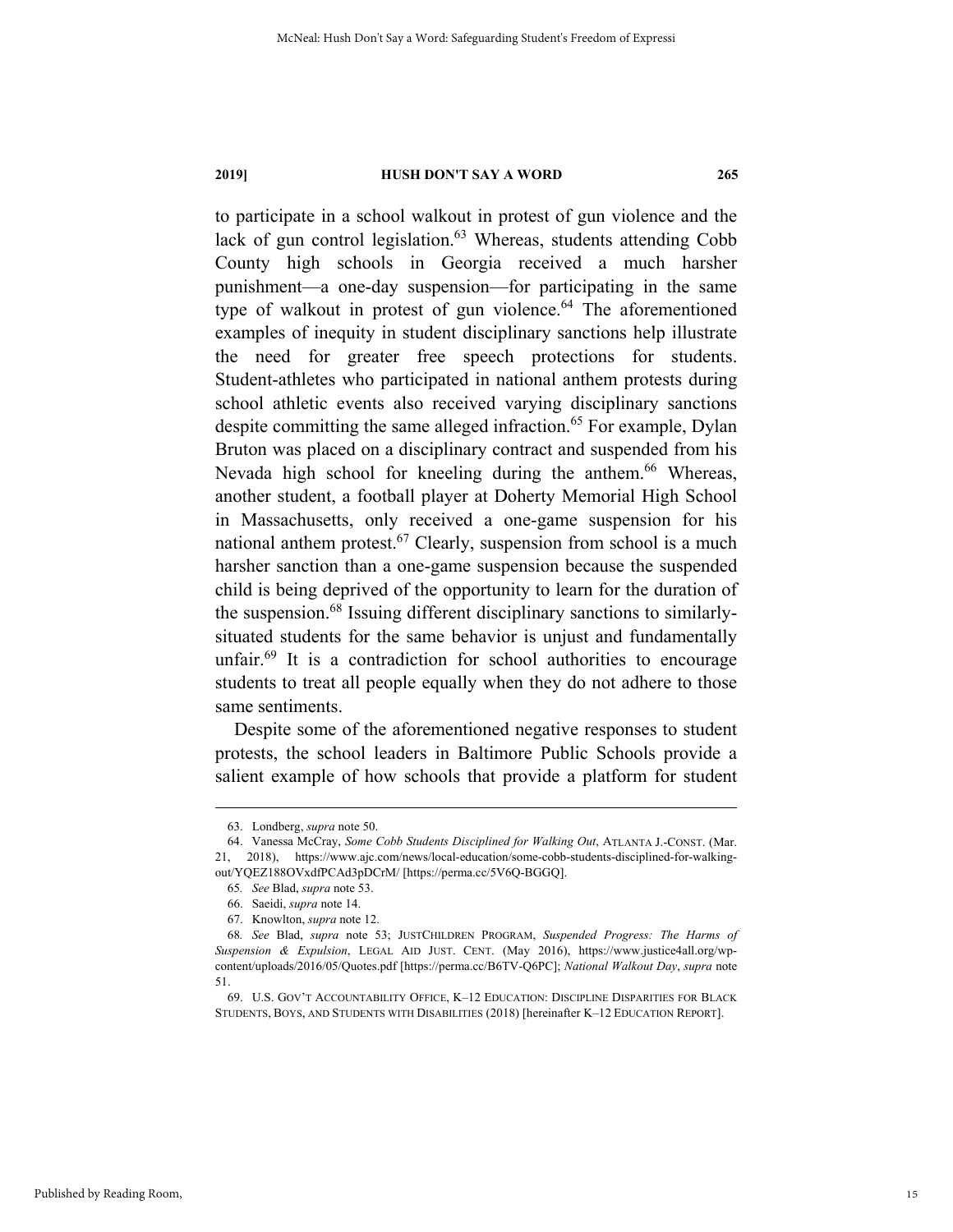activism enable students to freely express themselves and learn how to fully participate in the democratic process without fear of reprimand.70 In Baltimore, several schools organized an event called Black Lives Matter Week of Action in Schools to affirm the value of black lives within their schools and communities.<sup>71</sup> As part of the initiative, the schools' uniform mandates were waived so students could wear Black Lives Matters t-shirts to support the movement.<sup>72</sup> In a similar show of support, the entire coaching staff at Woodrow Wilson High School in New Jersey kneeled during the national anthem with their football team to show solidarity with Colin Kaepernick and their students' efforts to increase awareness about police brutality.<sup>73</sup> Although the level of support demonstrated by some school officials for student activism is commendable, it is important to acknowledge the potentially harmful effects of school officials participating in students' symbolic expression. Specifically, the act of an entire coaching staff taking part in a student-led national anthem protest may unintentionally cause student athletes in opposition of kneeling during the playing of the national anthem to feel pressured to participate.<sup>74</sup> The coaches' actions may be perceived as an attempt to indoctrinate students into a particular orthodoxy, which is a practice strictly prohibited by the Constitution.<sup>75</sup>

The aforementioned examples of school administrators' responses to student national anthem protests demonstrate the immense disparity in how K–12 school authorities respond to expressive activities, political speech, and symbolic conduct. Currently, students' First Amendment freedom-of-expression rights in K–12 schools are ambiguous and, thus, subject to multiple interpretations by public school officials. It is apparent that the current legal

 <sup>70</sup>*. See* Richman, *supra* note 60.

<sup>71</sup>*. Id.*

<sup>72</sup>*. Id.*

 <sup>73.</sup> Rachaell Davis, *This High School Football Coach Planned to Kneel Alone During National Anthem—Then This Happened*, ESSENCE (Sept. 12, 2016), http://www.essence.com/2016/09/12/highschool-football-team-knee-support-kaepernick [https://perma.cc/Z4XP-SZX7].

<sup>74</sup>*. Id*.

<sup>75</sup>*. See* Morse v. Frederick, 551 U.S. 393, 397–98 (2007).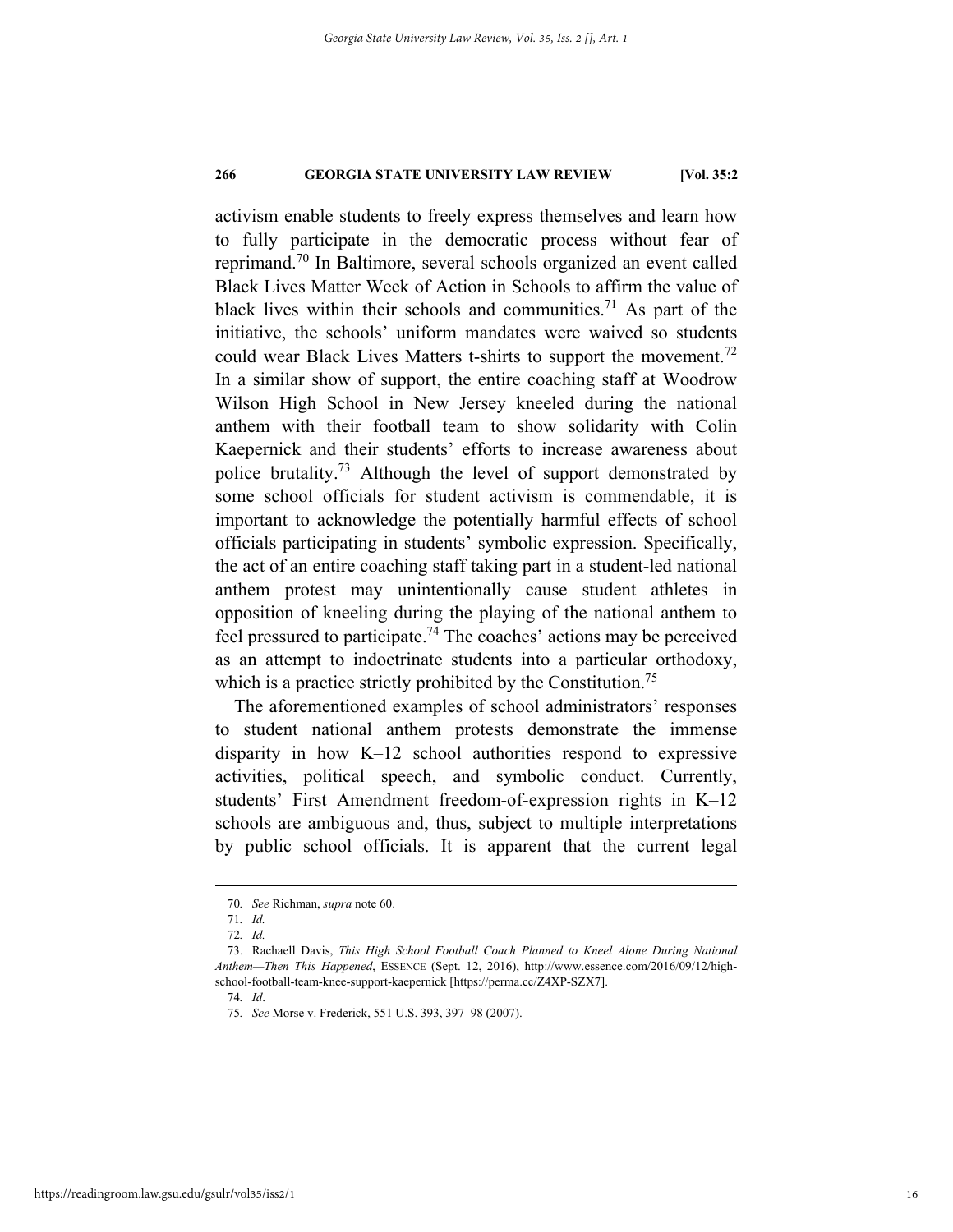framework fails to protect students from unwarranted censorship by school authorities.<sup>76</sup> Although the Supreme Court has acknowledged that students are considered persons under the Constitution and, thus, entitled to freedom of expression rights, the Court marginalizes those same rights in subsequent decisions that expand school administrators' abilities to censor student speech.<sup>77</sup> As a result, the Court has failed to adequately safeguard students' constitutional freedoms by leaving the preservation of students' rights to the discretion of overzealous school administrators who utilize their discretionary power to usurp student rights under the guise of school discipline.78 Schools should provide students with the opportunity to not only learn about their constitutional freedoms but to practice them so they can be civically-engaged adults. Furthermore, it is contrary to fundamental conceptions of fairness to acknowledge that students are afforded constitutional protections yet limit the scope of those very protections. This is especially problematic because the First Amendment is devoid of any age restrictions to exercising those rights. Therefore, students should be afforded the same freedom-ofexpression rights as adults. In light of the gross disparities in whether students are disciplined for expressive activities, political speech, or symbolic conduct, it is of paramount importance to address the quandary surrounding the scope of students' freedom-of-expression rights and adopt a substantive legal solution.

 <sup>76.</sup> Frank D. LoMonte, Symposium, *Shrinking* Tinker*: Students Are 'Persons' Under Our Constitution—Except When They Aren't*, 58 AM. U.L. REV. 1323, 1339 (2009) (citing Tinker v. Des Moines Indep. Cmty. Sch. Dist., 393 U.S. 503, 511 (1969)).

<sup>77</sup>*. Id.*

 <sup>78.</sup> Anna Boksenbaum, *Shedding Your Soul at the Schoolhouse Gate: The Chilling of Student Artistic Speech in the Post-Columbine Era*, 8 CUNY L. REV. 123, 135 (2005) ("The Court's decision that sexually suggestive speech was unprotected by the First Amendment dealt a serious blow to *Tinker*'s liberal approach, as it gave deference to school administrators to decide what kind of speech is permissible in school and gave schools responsibility for inculcating students into community morals and standards of behavior.").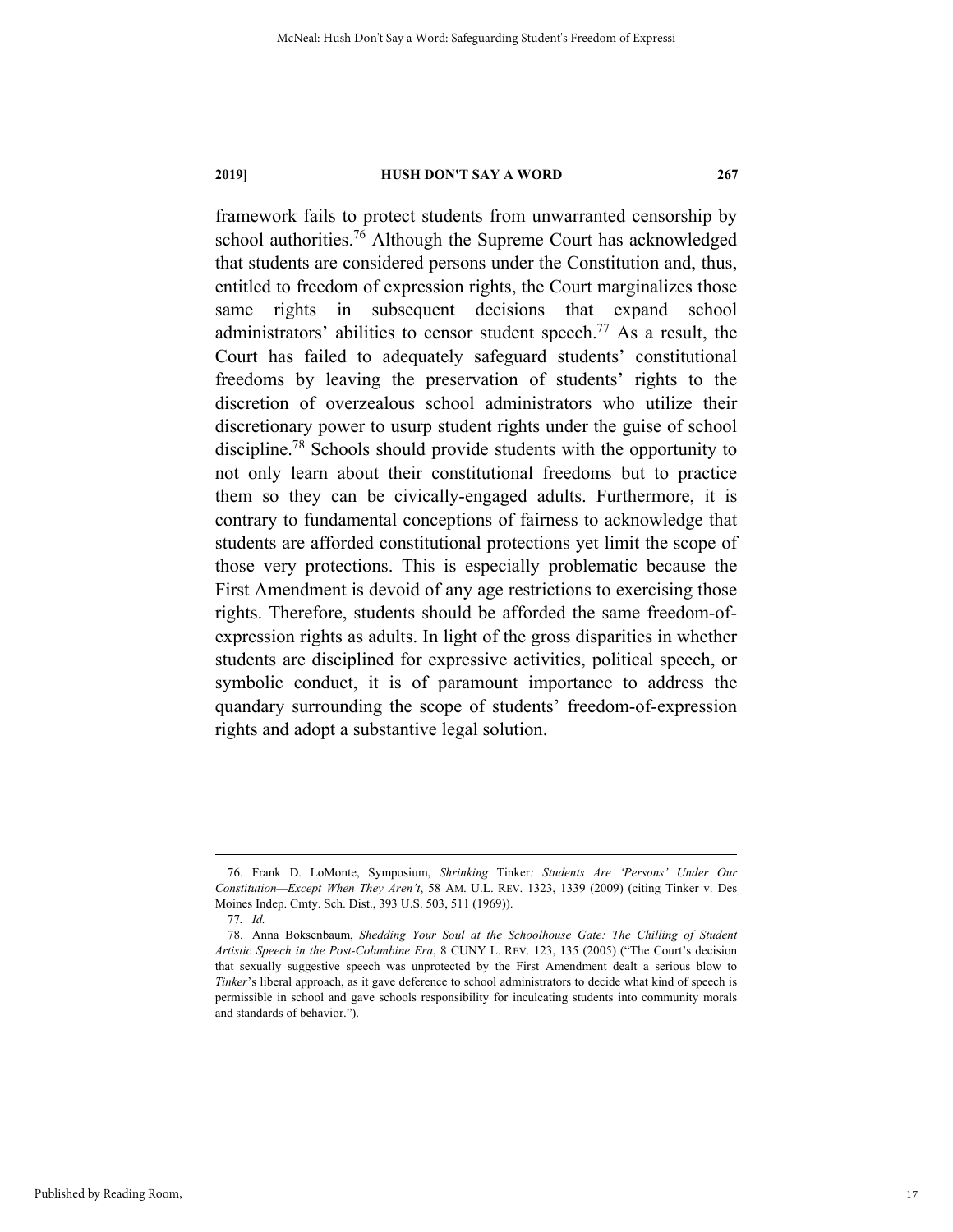#### *II. Free Speech jurisprudence in K–12 schools*

The First Amendment's guarantee of free speech is an essential component to promoting and maintaining a democratic society by protecting individuals' rights to freedom of speech, expression, press, and assembly.79 At the heart of the First Amendment is the notion that our society should serve as a marketplace of ideas where individuals are encouraged to critically analyze diverse perspectives and solutions to societal issues.80 Under the marketplace doctrine, the First Amendment "serves as a protector of democracy by promoting the public discussion of competing ideas and by increasing the People's participation in society . . . . "<sup>81</sup> To this end, civic education in schools plays an important role in inculcating students with the core principles of freedom of speech and expression to enable students to fully participate in formal and informal democratic processes.82 In a world faced with increasing political, social, and

 <sup>79.</sup> Lauren E. Tanner, Note, *Rights and Regulations: Academic Freedom and a University's Right to Regulate the Student Press*, 86 TEX. L. REV. 421, 421 (2007).

<sup>80</sup>*. Tinker*, 393 U.S. at 512 (discussing the role of schools as a marketplace of ideas and that students' freedom of expression is essential for the free exchange of ideas); Keyishian v. Bd. of Regents, 385 U.S. 589, 602–03 (1967); *see also* Stephen C. Jacques, Reno v. ACLU*: Insulating the Internet, the First Amendment, and the Marketplace of Ideas*, 46 AM. U.L. REV. 1945, 1949–50 (1997) ("Supreme Court Justice Oliver Wendell Holmes posited that the primary goal of the First Amendment is to guarantee a 'marketplace of ideas,' where truth and honest debate emerge from a multiplicity of voices. The marketplace doctrine suggests that the First Amendment serves as a protector of democracy by promoting the public discussion of competing ideas and by increasing the People's participation in society and in their government."). Although *Keyishian* involved the state's attempt to remove "subversives" from faculty positions at its institutions, the Court asserted its guiding premise more broadly to public education in general, holding that, "The classroom is peculiarly the 'marketplace of ideas.'" *Keyishian*, 385 U.S. at 602. The First Amendment therefore "does not tolerate laws that cast a pall of orthodoxy over the classroom." *Id.* at 603.

 <sup>81.</sup> Jacques, *supra* note 80, at 1950.

 <sup>82.</sup> Kaye Pepper at al., *Teaching Civic Education in a Democratic Society: A Comparison of Civic Education in Hungary and the United States*, EDUC. FOUND. 29, 30 (2003) ("Education is one of few means at our disposal to inspire voluntary participation of our citizens. The ability to maintain democracy rests upon the success of education for democratic citizenship in schools and in our education of teachers."); Eli Savit, Note, *Can Courts Repair the Crumbling Foundation of Good Citizenship? An Examination of Potential Legal Challenges to Social Studies Cutbacks in Public Schools*, 107 MICH. L. REV. 1269, 1286–87 (2009) ("[B]asic knowledge of history and government is the price of admission to equal participation in American democracy. An individual who does not know that the federal Constitution establishes a series of checks and balances is unlikely to understand contemporary debates about the scope of the Vice President's power; an individual who does not know that the Bill of Rights guarantees the freedom of speech may be afraid to publicly voice controversial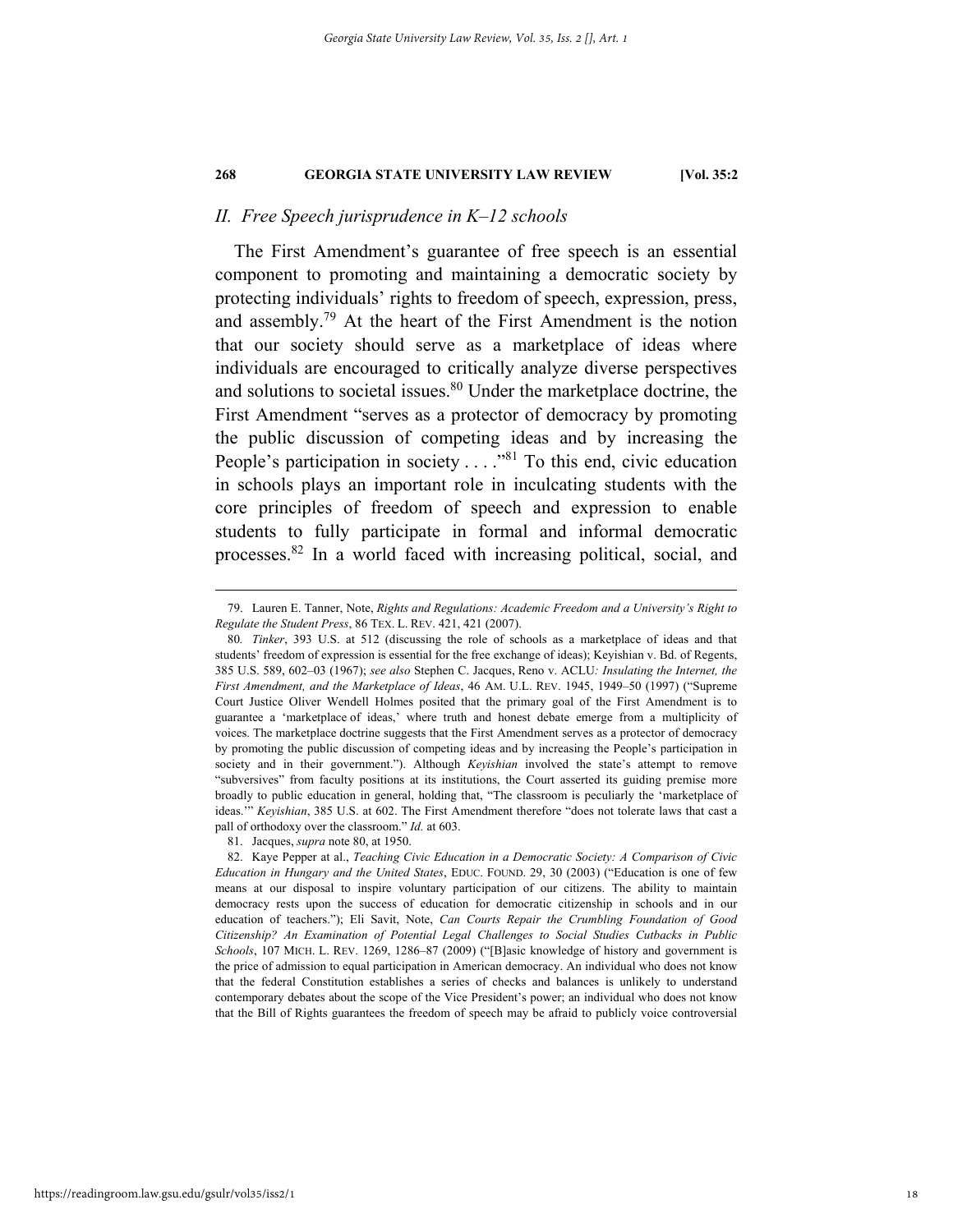economic challenges, it is imperative that students are empowered with the skills and knowledge to enable them to foster substantive solutions to issues impacting their communities. To this end, social activism plays an essential role in preparing students to be civicallyengaged adults.<sup>83</sup> Therefore, it is important to explore the current legal framework governing students' free speech rights in K–12 schools to identify barriers to student activism.

It is well established in constitutional jurisprudence that students do not shed their constitutional rights at the schoolhouse door. 84 The legal framework for governing students' First Amendment rights in public schools is comprised of a series of Supreme Court decisions that begin with the l943 landmark decision *West Virginia State Board of Education v. Barnette*. 85 The *Barnette* decision not only solidified students' rights to freedom of expression in schools but forbid school authorities from compelling students to adhere to a particular viewpoint.86 Although *Barnette* served as the gold standard for assessing students' free speech rights in K–12 schools for more than twenty-five years, the modern legal framework is based on the landmark *Tinker v. Des Moines Independent Community School District* case and the subsequent trilogy of First Amendment cases.<sup>87</sup>

The recent controversy surrounding students' national anthem protests in K–12 schools at school-sponsored sporting events has increased public discourse surrounding free speech jurisprudence in schools.<sup>88</sup> Many school leaders find themselves in a quandary as they

views."); *see generally The Brave New World of Fear: Public Education*, 15 LEGAL NOTES EDUC. 1 (2003).

<sup>83</sup>*. See* Pepper et al., *supra* note 82, at 33.

<sup>84</sup>*. Tinker*, 393 U.S. at 506, 514.

 <sup>85.</sup> W. Va. State Bd. of Educ. v. Barnette, 319 U.S. 624, 642 (1943).

<sup>86</sup>*. Id.* at 642, 644 ("If there is any fixed star in our constitutional constellation, it is that no official, high or petty, can prescribe what shall be orthodox in politics, nationalism, religion, or other matters of opinion or force citizens to confess by word or act their faith therein. If there are any circumstances which permit an exception, they do not now occur to us.").

 <sup>87.</sup> Miller, *supra* note 18, at 626.

 <sup>88.</sup> Laura Rene McNeal, *From Hoodies to Kneeling During the National Anthem: The Colin Kaepernick Effect and Its Implications for K–12 Sports*, 78 LA. L. REV. 145, 185 (2017) ("The insurgence of student national anthem protests at school-sponsored athletic events has raised concerns regarding the effectiveness of existing free speech doctrine in safeguarding students' First Amendment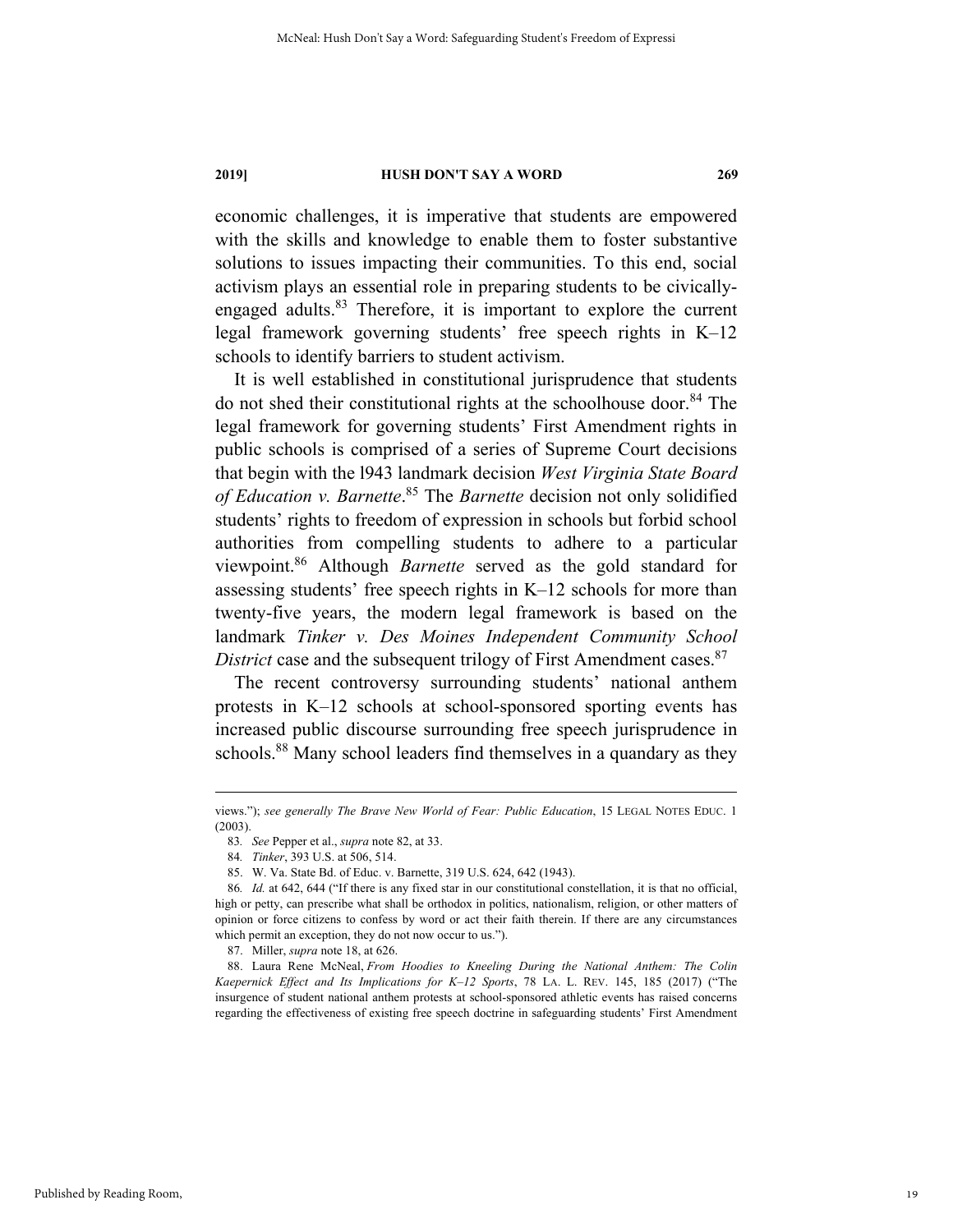attempt to strike a balance between protecting students' First Amendment rights and addressing critics who perceive national anthem protests as disrespectful to the military.89 Despite the bold, speech-inspiring rhetoric in *Tinker*, in which the Court declared, "[S]tate-operated schools may not be enclaves of totalitarianism," the Court substantially diminished students' free speech rights in a trilogy of cases following *Tinker* by carving out a series of exceptions to the material disruption standard*.* 90 These exceptions significantly increased school administrators' authority to censor students' speech without violating their constitutional rights.<sup>91</sup> Collectively, *Tinker*, *Bethel School District No. 403 v. Fraser*, *Morse v. Frederick*, and *Hazelwood School District v. Kuhlmeier* establish today's modern legal framework for free-speech jurisprudence in K– 12 schools.<sup>92</sup> The following discussion provides an overview of the K–12 freedom of expression legal landscape and highlights the controversy surrounding the post-*Tinker* decisions.

# *A.* Tinker v. Des Moines Independent Community School District: *The Gold Standard*

The *Tinker* decision is arguably the most important student freedom-of-expression decision in the past fifty years because it provides the legal framework for students' freedom-of-expression

rights.").

 <sup>89.</sup> Sarah B. Boxer, *Ruth Bader Ginsburg on Trump, Kaepernick and Her Lifelong Love of the Law*, YAHOO! NEWS (Oct. 10, 2016), https://www.yahoo.com/katiecouric/ruth-bader-ginsburg-on-trumpkaepernick-and-her-lifelong-love-of-the-law-132236633.html [https://perma.cc/B5LE-5KCF]; *see also*  Ryan Wilson, *Esiason on Kaepernick Sitting: 'It's About as Disrespectful as Any Athlete Has Ever Been*,*'* CBS SPORTS (Aug. 31, 2016), https://www.cbssports.com/nfl/news/esiason-on-kaepernicksitting-its-about-as-disrespectful-as-any-athlete-has-ever-been/ [https://perma.cc/Z9DS-5HAP].

 <sup>90.</sup> Morse v. Frederick, 551 U.S. 393, 397 (2007) (asserting that student symbolic speech promoting illegal drug use may be limited); Hazelwood Sch. Dist. v. Kuhlmeier, 484 U.S. 260, 266–67 (1988) (asserting that school authorities may limit school-sponsored activities that are part of the educational curriculum); Bethel Sch. Dist. No. 403 v. Fraser, 478 U.S. 675, 680 (1986) (asserting that lewd and offensive student speech during school-sponsored activities may be censored).

<sup>91</sup>*. See* Miller, *supra* note 18, at 623.

 <sup>92.</sup> McNeal, supra note 88, at 185 ("The legal doctrine established in *Tinker*, *Bethel*, *Morse*, and *Hazelwood* concomitantly creates today's modern legal framework for evaluating students' free speech rights.").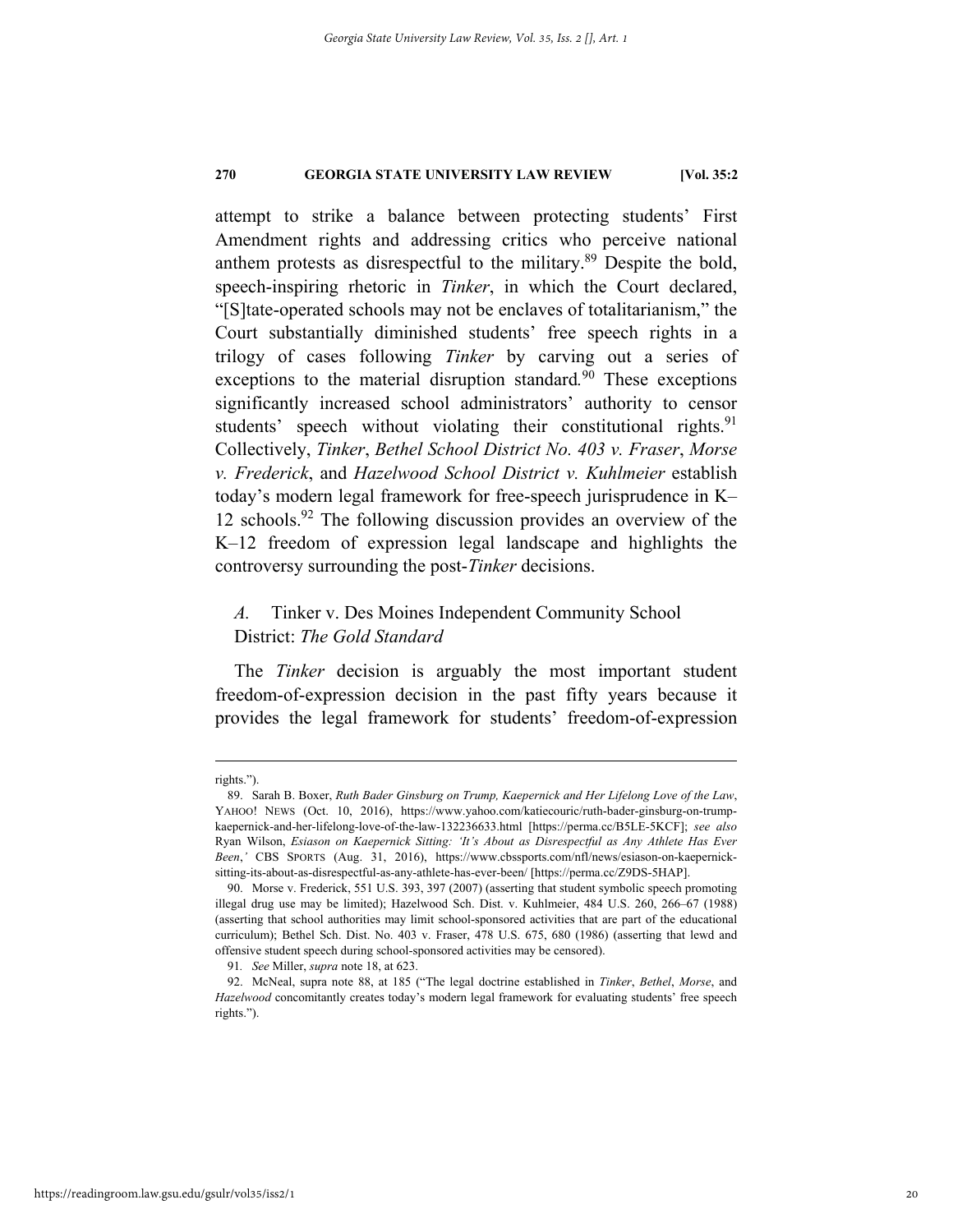rights in K–12 schools.<sup>93</sup> This case resonates among many free speech advocates because it sends both a symbolic and substantive message to school leaders that students do not shed their constitutional rights at the schoolhouse door and school authorities may not engage in viewpoint discrimination by preemptively limiting those rights due to apprehension about invoking discomfort or unpleasantness among others.<sup>94</sup> Thus, *Tinker* solidified the notion that "First Amendment rights, applied in light of the special characteristics of the school environment, are available to teachers and students."<sup>95</sup>

The facts in *Tinker* centered around two students' plans to wear black armbands to school in protest of the Vietnam War.<sup>96</sup> The principals of the schools became aware of the planned protests and preemptively implemented a policy banning the wearing of armbands.97 Under the new policy, students who wore armbands to school would be asked to remove the armbands or be suspended from school until they returned in compliance with the school policy.<sup>98</sup> The protesting students were aware of the school policy banning armbands, but proceeded with their planned protest and, thus, were all suspended from school.<sup>99</sup> The parents of the petitioners filed a complaint on behalf of the students in district court alleging that the principals' actions violated the students' First Amendment freedomof-expression rights and requested an injunction to stop any school disciplinary action.<sup>100</sup> The district court dismissed the case, finding that the principals' actions were justifiable to prevent a disruption to the school environment.<sup>101</sup> The district court expressly declined to follow the Fifth Circuit's ruling in a similar case, which asserted that

100*. Id.*

 <sup>93</sup>*. Id.* at 166, 170.

<sup>94</sup>*. Id.* at 170, 187.

 <sup>95.</sup> Tinker v. Des Moines Indep. Cmty. Sch. Dist., 393 U.S. 503, 506 (1969).

<sup>96</sup>*. Id.* at 504.

<sup>97</sup>*. Id.*

<sup>98</sup>*. Id.*

<sup>99</sup>*. Id.*

<sup>101</sup>*. Tinker*, 393 U.S. at 504–05.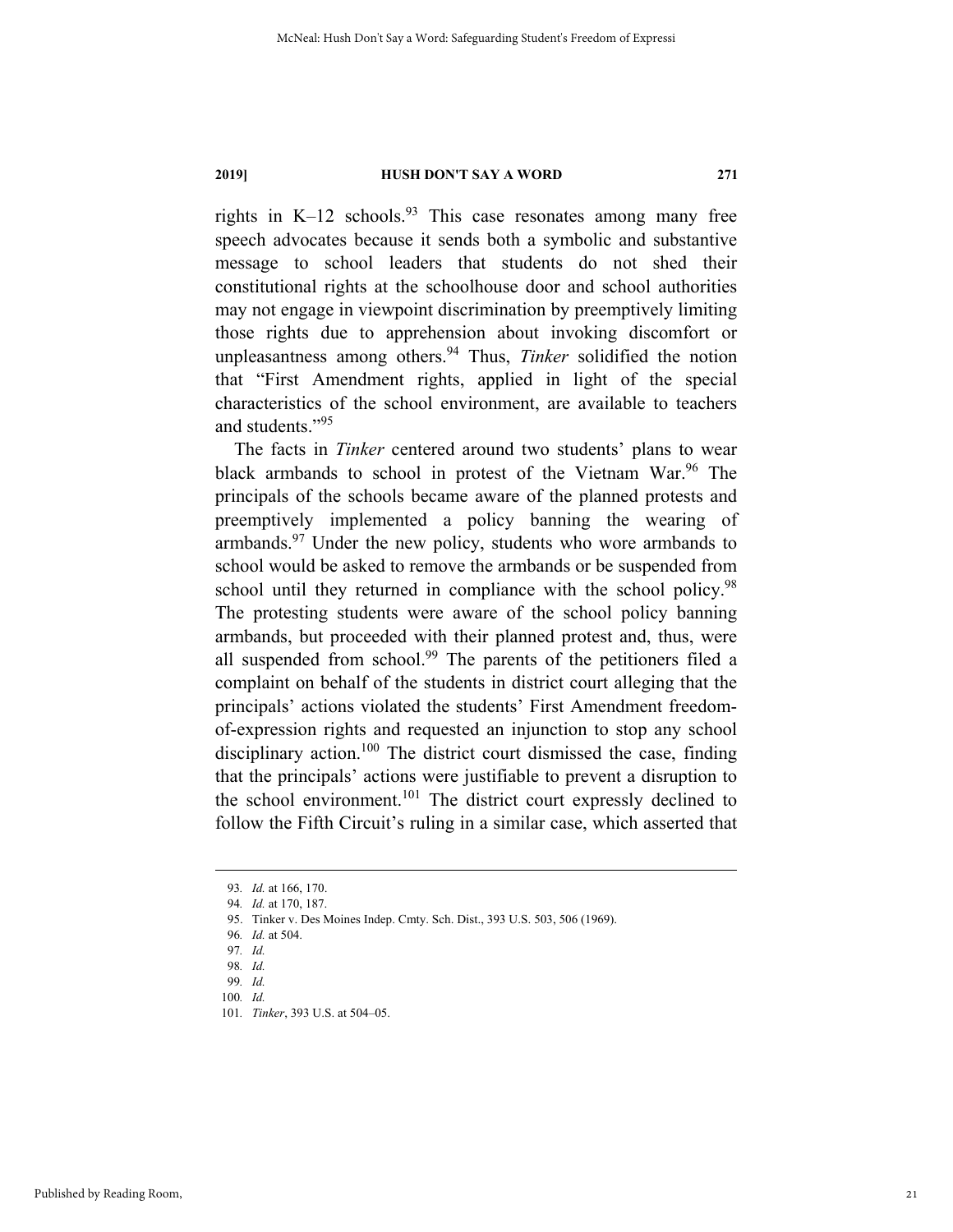school leaders may not infringe on students' freedom-of-expression rights unless the students' conduct caused a material and substantial disruption with school discipline and the operation of the school.<sup>102</sup> On appeal, the Eighth Circuit affirmed the district court's decision without an opinion.<sup>103</sup> The parents of the petitioners appealed the lower courts' decisions all the way to the Supreme Court. The Supreme Court granted certiorari and clarified students' freedom-ofexpression rights in K–12 public schools.<sup>104</sup>

In a 7–2 decision, the Supreme Court reversed the lower court decision, holding that school leaders may not limit students' freedom-of-expression rights unless the conduct in question materially or substantially disrupts the operation of the school.<sup>105</sup> In the majority opinion, Justice Fortas emphasized that disciplining the students was inappropriate because the students' armband protest did not interfere with the schools' work or the rights of other students.<sup>106</sup> To the contrary, only a few students out of the 18,000-student population participated in the protests, and there were no reported threats or acts of violence.<sup>107</sup> The Court further reasoned that the students' symbolic act constituted pure speech and, thus, was protected under the First Amendment.<sup>108</sup> Therefore, school leaders are prohibited from restricting symbolic speech simply because it expresses an unpopular viewpoint or invokes feelings of "discomfort or unpleasantness" in others.<sup>109</sup> The Court also emphasized that not only did the facts not warrant school authorities to reasonably

 <sup>102</sup>*. Id.* (quoting Brunside v. Byars, 363 F.2d 744, 749 (5th Cir. 1966)) (noting that the lower court "expressly declined to follow the Fifth Circuit's holding in a similar case that the wearing of symbols like the armbands cannot be prohibited unless it 'materially and substantially interferes with the requirements of appropriate discipline in the operation of the school'"); *see also Brunside*, 363 F.2d at 748–49 (holding that "the regulation forbidding the wearing of 'freedom buttons' on school grounds is arbitrary and unreasonable, and an unnecessary infringement on the students' protected right of free expression in the circumstances revealed by the record.").

<sup>103</sup>*. Tinker*, 393 U.S. at 504–05.

<sup>104</sup>*. Id.*

<sup>105</sup>*. Id.* at 513.

<sup>106</sup>*. Id.* at 508. 107*. Id.*

<sup>108</sup>*. Id.*

<sup>109</sup>*. Tinker*, 393 U.S. at 509.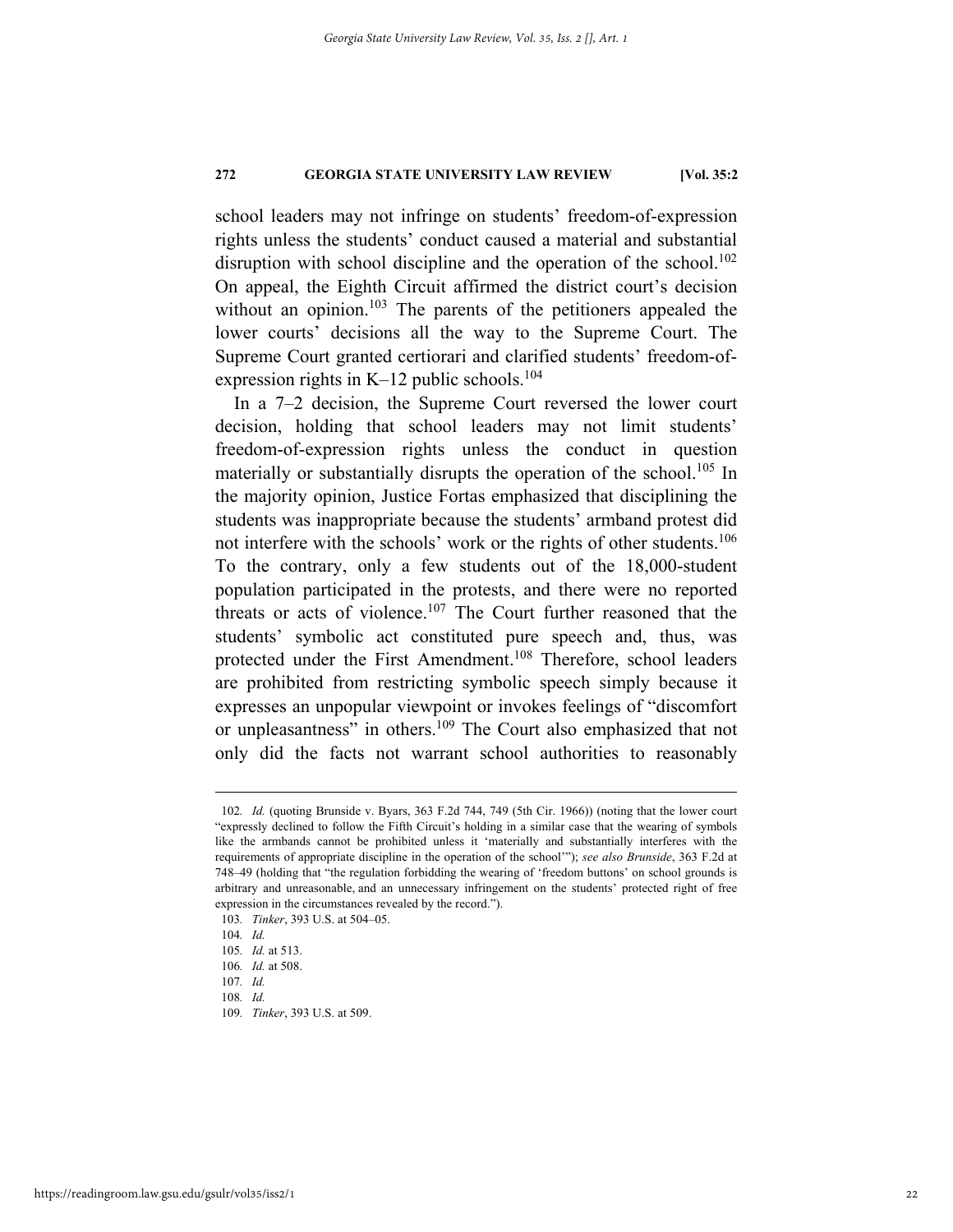forecast substantial or material disruption to the school activities but that no such disruptions ever occurred.<sup>110</sup>

Although it has been almost fifty years since the landmark *Tinker* decision, the critiques of the *Tinker* Court's expansive approach to students' freedom-of-expression rights have varied.<sup>111</sup> For example, some scholars support the dissent's sentiments that *Tinker'*s material disruption standard undermines the ability of schools to maintain discipline and order by limiting the ability of school administrators to be in complete control of student conduct and expression.<sup>112</sup> Legal scholars that support this stance reject *Tinker*'s material disruption standard asserting that the authority to ascertain appropriate speech should be determined exclusively by school authorities because constitutional jurisprudence clearly establishes that students do not receive the full protections afforded to adults.<sup>113</sup> This notion is best captured in *Bethel*, in which the Court stated, "[T]he constitutional rights of students in public school are not automatically coextensive with the rights of adults in other settings."<sup>114</sup> However, another group of scholars takes an entirely different stance, arguing that the material

114*. Bethel Sch. Dist. No. 403*, 478 U.S. at 682.

 <sup>110</sup>*. Id*. at 514.

 <sup>111.</sup> David A. Diamond, *The First Amendment and Public Schools: The Case Against Judicial Intervention*, 59 TEX. L. REV. 477, 477 (1981).

<sup>112</sup>*. Id.* at 495 ("[T]he responsibility for making [judgments regarding factors related to students' rights] should lie with local educational authorities, not the courts.").

 <sup>113.</sup> Corder v. Lewis Palmer Sch. Dist. No. 38, 566 F.3d 1219, 1226–27 (10th Cir. 2009) (quoting Bethel Sch. Dist. No. 403 v. Fraser, 478 U.S. 675, 682 (1986)) (acknowledging the principle that the student's speech, if given, in a public forum outside of school would have been protected); Walker-Serrano *ex rel.* Walker v. Leonard, 325 F.3d 412, 414 (3d Cir. 2003) (suggesting that "at a certain point, a school child is so young that it might reasonably be presumed the First Amendment does not protect the kind of speech at issue here. Where that point falls is subject to reasonable debate"); Christi Cassel, Note, *Keep Out of Myspace!: Protecting Students from Unconstitutional Suspensions and Expulsions*, 49 WM. & MARY L. REV. 643, 651–52 (2007) ("Under the United States Constitution, students are considered persons who possess fundamental rights that the state must respect."); LoMonte, *supra* note 76, at 1339 (quoting *Tinker*, 393 U.S. at 511); Patrick E. McDonough, Note, *Where Good Intentions Go Bad: Redrafting the Massachusetts Cyberbullying Statute to Protect Student Speech*, 46 SUFFOLK U.L. REV. 627, 667 (2013) ("Before proposing changes to section 37O, we must recognize the following four truths when determining the scope of school administrators' authority regarding student speech: First, students are considered persons who possess the full panoply of constitutional rights afforded free expression, and students do not check these constitutional rights at the schoolhouse gates."). Although only considered dicta, the Third Circuit noted that "if third graders enjoy rights under *Tinker,* [sic] those rights will necessarily be very limited." *Walker-Serrano ex rel. Walker*, 325 F.3d at 417.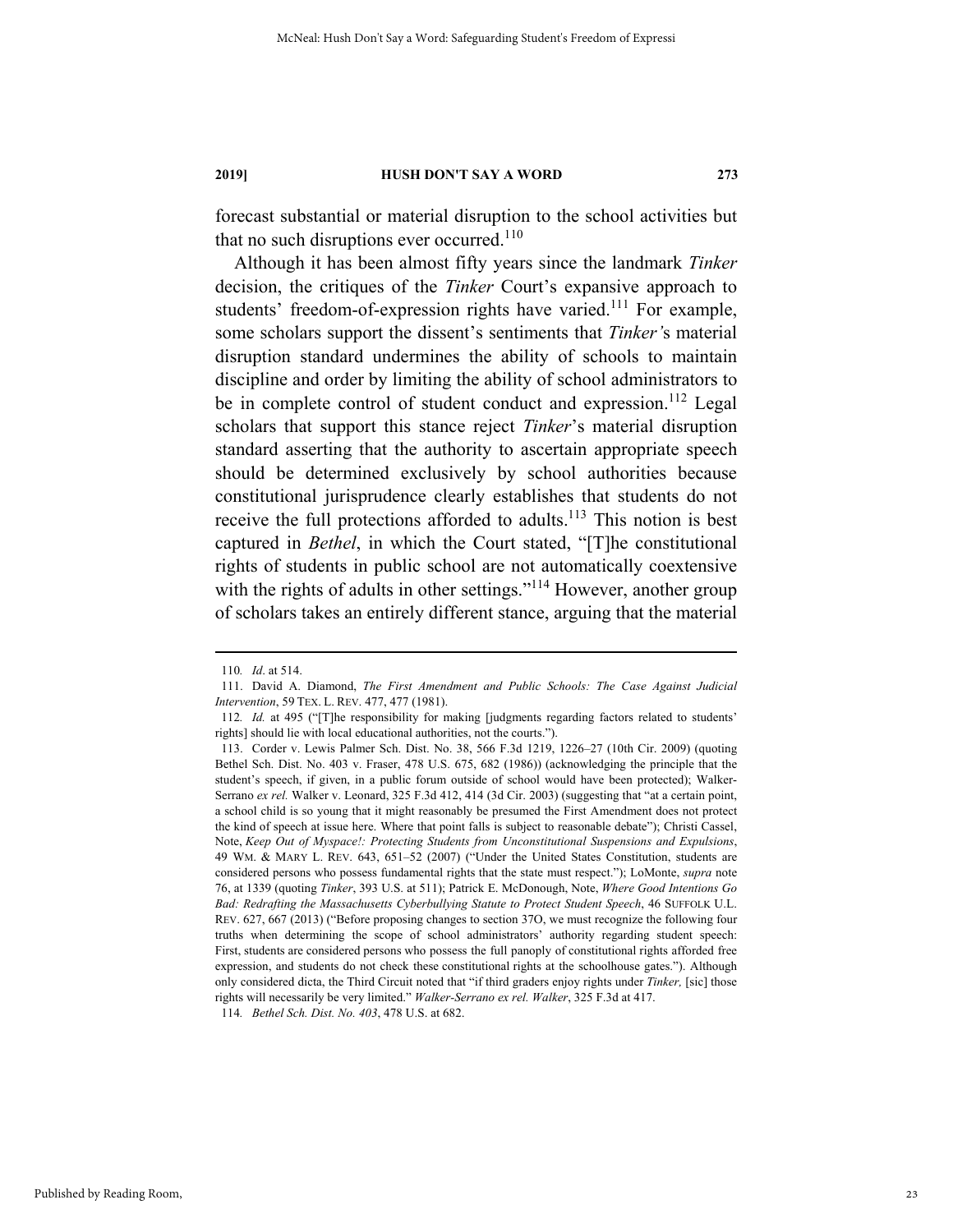disruption standard fails to adequately protect students' free speech rights by giving too much deference to school authorities.<sup>115</sup> These divergent perspectives regarding the scope of students' free speech rights in K–12 schools illustrate the challenges courts face as they attempt to balance students' rights with deference to school authorities to maintain safe and orderly schools.

#### *B.* Bethel School District No. 403 v. Fraser*: Lewd Speech*

The *Bethel* case makes a significant contribution to free speech jurisprudence in K–12 schools by clarifying whether school authorities can censor lewd and offensive speech without violating students' freedom of expression rights.116 Prior to the *Bethel* decision, there was a great deal of ambiguity among lower courts regarding whether students may be disciplined for speech that does not cause a material disruption but violates a school rule.117 It is important to note that although *Bethel* did not overturn the *Tinker* decision, it did carve out a narrow exception for allowing school authorities to censor lewd and offensive speech without violating students' freedom of expression rights.<sup>118</sup>

118*. Bethel Sch. Dist. No. 403*, 478 U.S. at 686.

 <sup>115.</sup> Sean R. Nuttall, Symposium, *Rethinking the Narrative on Judicial Deference in Student Speech Cases*, 83 N.Y.U. L. REV. 1282, 1282 (2008) ("[T]his Note argues that *Tinker*, while employing strongly speech-protective rhetoric, nonetheless requires courts to defer to educators' reasonable determinations of what speech may cause a substantial disruption and provides only very modest protection for student speech.").

<sup>116</sup>*. Bethel Sch. Dist. No. 403*, 478 U.S. at 686.

<sup>117</sup>*. Compare* Karp v. Becken, 477 F.2d 171, 176 (9th Cir. 1976) (prohibiting suspending students for handing out signs to be used in protests, despite the likelihood of disruption, acknowledging "that school officials may curtail the exercise of First Amendment rights when they can reasonably forecast material interference or substantial disruption . . . [but,] for discipline resulting from the use of pure speech to pass muster under the First Amendment, the school officials have the burden to show justification for their action[;] . . . [a]bsent justification, such as a violation of a statute or school rule, they cannot discipline a student for exercising those rights"), *with* Dodd v. Rambis, 535 F. Supp. 23, 29–30 (S.D. Ind. 1981) ("The First Amendment does not require school officials to forestall action until disruption of the educational system actually occurs . . . . [T]he Court concludes that the forecast on the part of the defendant that the distribution of the leaflets by the plaintiffs would result in a substantial disruption of or material interference with the activities of the school unless appropriate action was taken was not unreasonable.").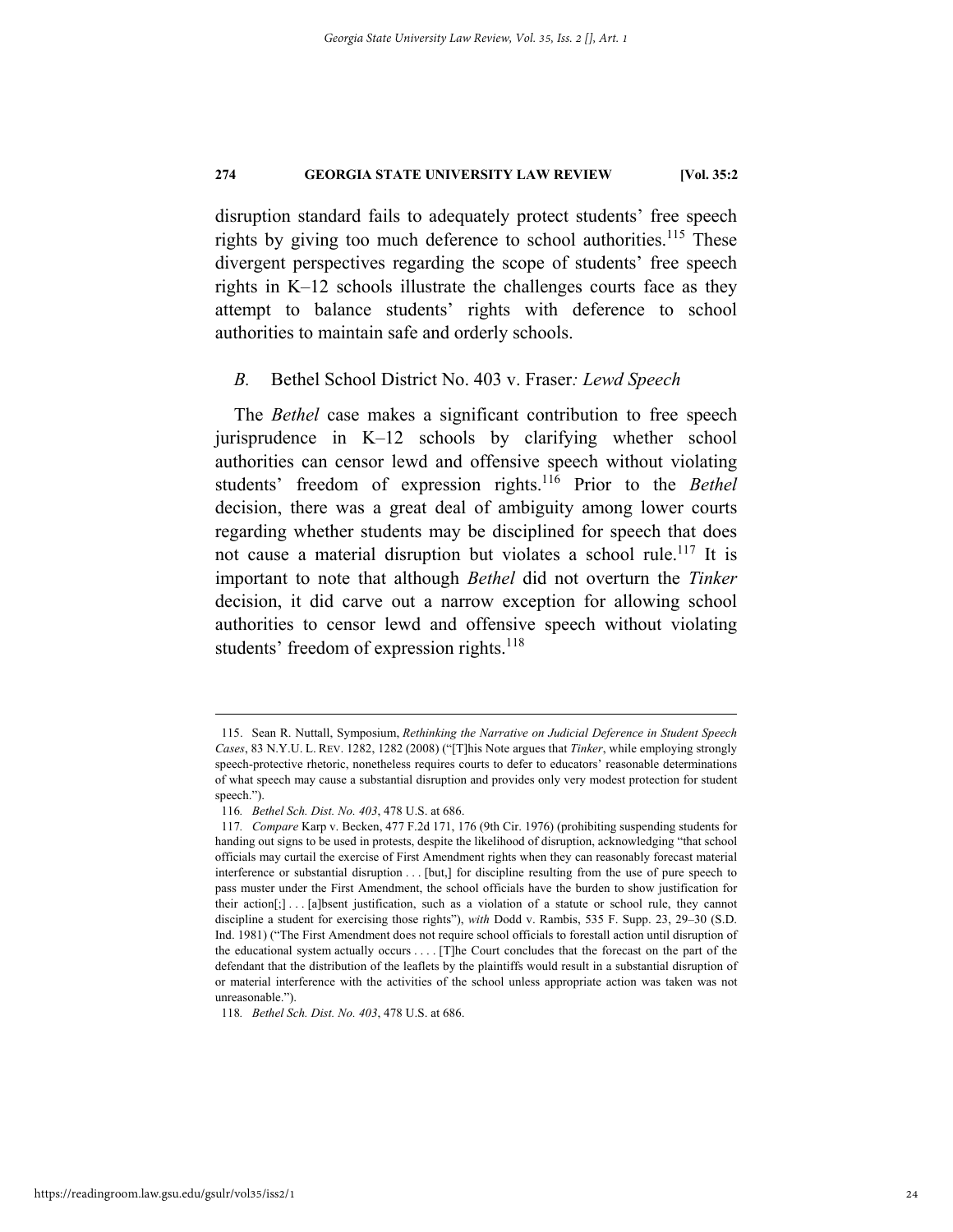In *Bethel,* a high school student, Fraser, was suspended from school for three days for lewd and offensive comments he made during a speech he gave at a school assembly while nominating a classmate for student office.<sup>119</sup> Bethel High School's policy governing inappropriate speech explicitly prohibited any conduct that disrupts the educational learning environment, which included obscene or profane language or gestures.120 Despite being forewarned by his teachers that he would receive disciplinary action if he delivered his speech without making the necessary changes to comply with the school's offensive speech policy, Fraser chose to deliver the speech as planned.<sup>121</sup> Fraser challenged the three-day suspension he received for violating the school's offensive speech policy through the school district's grievance process.<sup>122</sup> The hearing officer upheld the school's disciplinary action finding that the sexual innuendos in the speech were "indecent, lewd, and offensive to the modesty and decency of many of the students and faculty in attendance" and, thus, were in violation of the school policy.<sup>123</sup> Fraser's father filed suit on his son's behalf in the Western District of Washington alleging that the school's disciplinary action for Fraser's speech violated his First Amendment freedom of speech rights.<sup>124</sup> The district court ruled in favor of Fraser asserting that the school district's offensive speech policy was unconstitutionally vague and overbroad and, therefore, violated Fraser's freedom of speech rights.125 The Ninth Circuit Court of Appeals affirmed the district court's decision and rejected the school district's claim that Fraser's lewd and offensive speech caused a material disruption to the school learning environment and that the censorship was necessary to protect a captive audience of minors from inappropriate speech.<sup>126</sup>

124*. Bethel Sch. Dist. No. 403*, 478 U.S. at 679.

 <sup>119</sup>*. Id.* at 677–78.

<sup>120</sup>*. Id.* at 678.

<sup>121</sup>*. Id.*

<sup>122</sup>*. Id.*

<sup>123</sup>*. Id.* at 678–79.

<sup>125</sup>*. Id.*

<sup>126</sup>*. Id.* at 679–80.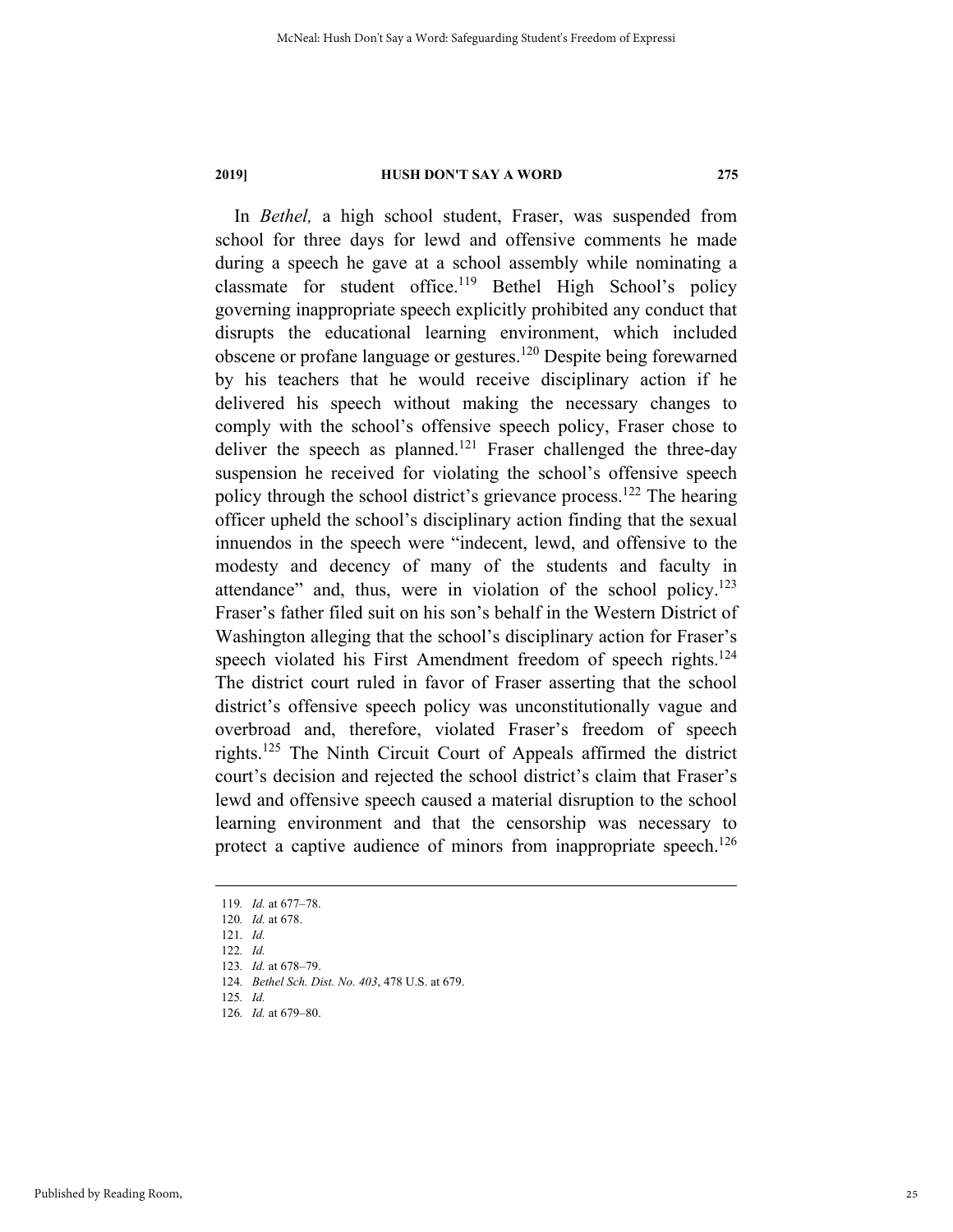The Supreme Court, however, disagreed with the lower courts' rulings and held that schools may discipline students for lewd and offensive speech.127 The Court delineated between the political speech at issue in *Tinker*, which was protected, and the lewd and indecent speech in *Bethel*, which was unrelated to any political viewpoint.<sup>128</sup> The Court reasoned that it is constitutionally permissible for school authorities to censor sexually-explicit speech because it adheres to one of the fundamental purposes of schools, which is to teach students socially-appropriate behavior.<sup>129</sup>

Scholarly critiques of *Bethel* focus on the ambiguity regarding the scope of its reach and the Court's departure from *Tinker*'s speechprotective jurisprudence.130 Some legal scholars posit that the *Bethel*  decision will have a "chilling effect" on students' free speech rights due to the increased deference given to school administrators.<sup>131</sup> Whereas, other scholars applaud the Court's decision for recognizing the importance of affording school authorities the discretionary power to maintain an orderly school learning environment.<sup>132</sup> The divergent views on the Court's stance in *Bethel* are reflective of the endemic challenges courts face as they attempt to strike a balance between preserving students' First Amendment rights and ensuring

 132. Bruce C. Hafen, Comment, Hazelwood School District *and the Role of First Amendment Institutions*, 1988 DUKE L.J. 685, 704–05 (1988).

 <sup>127</sup>*. Id.* at 685.

<sup>128</sup>*. Id.* ("Unlike the sanctions imposed on the students wearing armbands in *Tinker,* [sic] the penalties imposed in this case were unrelated to any political viewpoint. The First Amendment does not prevent school officials from determining that to permit a vulgar and lewd speech such as respondent's would undermine the school's basic educational mission.").

<sup>129</sup>*. Id.* at 685–86.

<sup>130</sup>*. See* Nina Zollo, Case Comment, *Constitutional Law: School Has Broad Discretion to Prohibit Offensive Student Speech*, 39 U. FLA. L. REV. 193, 202–03 (1987).

<sup>131</sup>*. Id.* at 203 ("By giving schools broad discretion, the instant Court ignores its own warnings of the chilling effects inherent in prohibiting speech offensive to some members of society."); *see also* Phoebe Graubard, Note, *The Expanded Role of School Administrators and Governing Boards in First Amendment Student Speech Disputes:* Bethel School District No. 403 v. Fraser, 17 GOLDEN GATE U. L. REV. 257, 271 (1987) (highlighting *Bethel Sch. Dist. No. 403*'s departure from *Tinker*'s expansive student free speech rights); Therese Thibodeaux, Note, Bethel School District No. 403 v. Fraser*: The Supreme Court Supports School in Sanctioning Student for Sexual Innuendo in Speech*, 33 LOY. L. REV. 516, 525 (1987) (noting that the *Bethel Sch. Dist. No. 403* decision represents a retreat from the Court's "progressive stance" to the pre-*Tinker* ideology of allowing school authorities unbridled deference supporting the *in loco parentis* role of schools).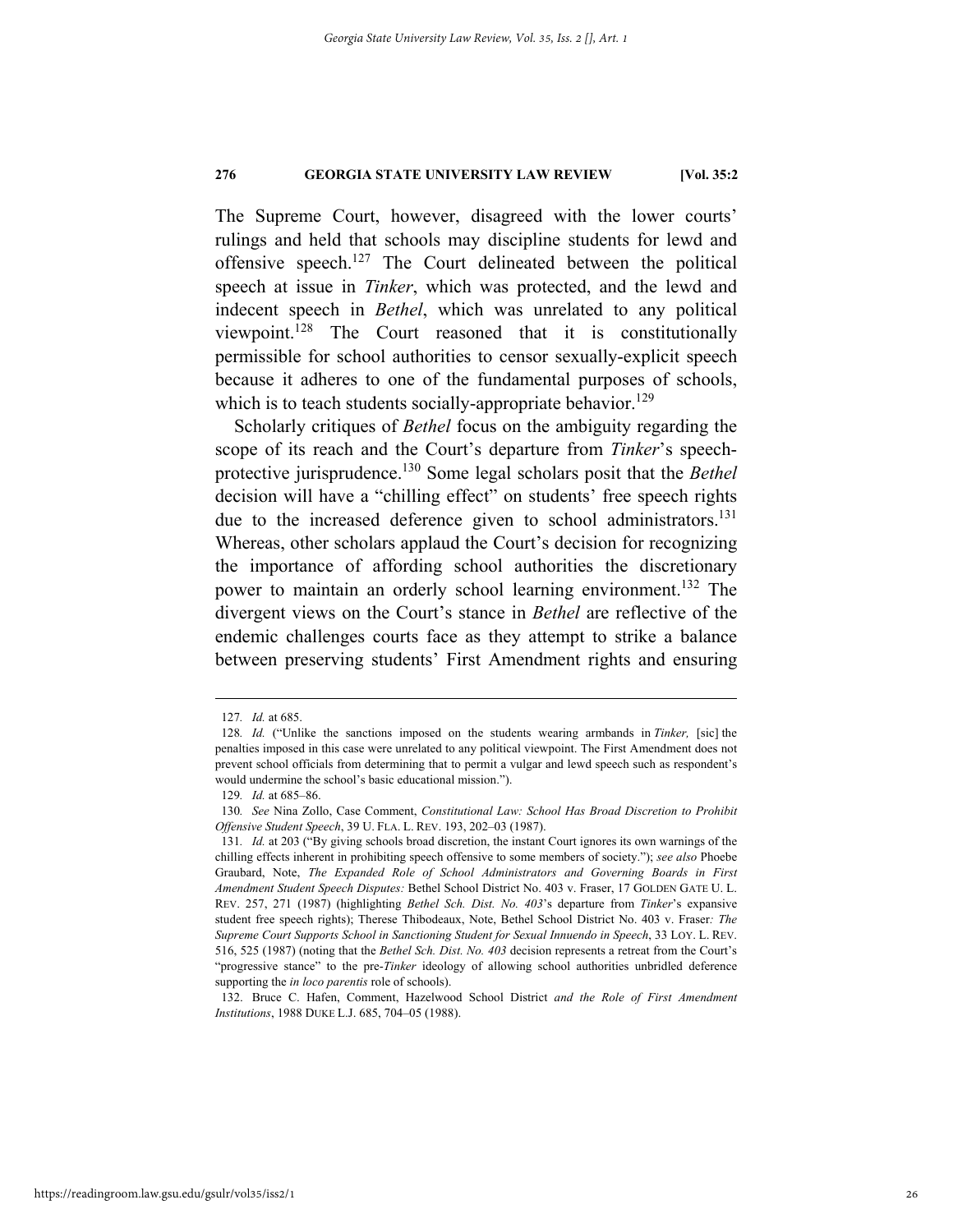that school administrators have the authority to maintain a safe and disciplined learning environment. This dichotomy continues in the *Morse v. Frederick* case.<sup>133</sup>

#### *C.* Morse v. Frederick*: Deterring Illegal Drug Use*

The *Morse* decision makes another contribution to the Court's attempt to strike a balance between students' First Amendment rights and the authority of schools to limit student speech to maintain a safe and appropriate learning environment.<sup>134</sup> The Court examined whether it is constitutionally permissible for school authorities to discipline students for expression that promotes illegal drug use in violation of a school policy during a school-supervised event.<sup>135</sup> The controversy surrounding this case involved Joseph Frederick, a senior at Juneau-Douglas High School, who was suspended from school for violating an established school policy that strictly prohibited "'any assembly or public expression that ... advocates the use of substances that are illegal to minors."<sup>136</sup> The incident occurred during a school-sponsored event in which students were permitted to watch the Olympic Torch Relay scheduled to proceed along the street across from the high school.<sup>137</sup> This was a historic event because it was the first time the Olympic Torch Relay had passed through Alaska.138 The controversy ensued when the plaintiff, Joseph Frederick, and his friends unveiled a fourteen-foot banner, which read "BONG HITS 4 JESUS," as the torchbearer and media passed in front of them.139 The school principal demanded that the students take the banner down immediately because it advocated for illegal drug use in violation of an established school policy.<sup>140</sup> All of the

 <sup>133</sup>*. See generally* Morse v. Frederick, 551 U.S. 393 (2007).

 <sup>134.</sup> Piotr Banasiak, Morse v. Frederick*: Why Content-Based Exceptions, Deference, and Confusion Are Swallowing* Tinker, 39 SETON HALL L. REV. 1059, 1059 (2009).

<sup>135</sup>*. See Morse*, 551 U.S. at 397.

<sup>136</sup>*. Id.* at 398.

<sup>137</sup>*. Id.* at 397.

<sup>138</sup>*. Id.*

<sup>139</sup>*. Id.*

<sup>140</sup>*. Id.*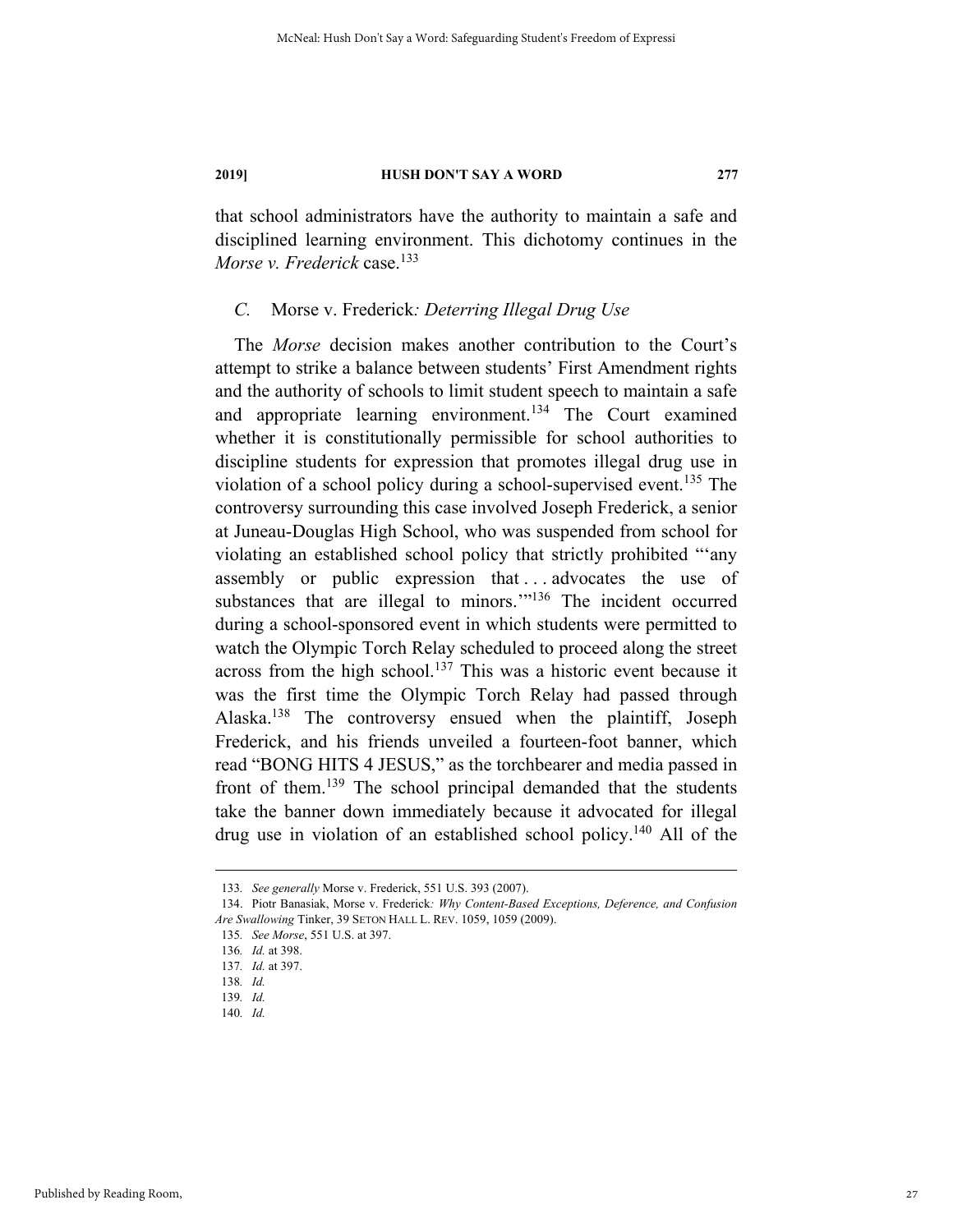students complied with the principal's orders except for Frederick.<sup>141</sup> The school principal confiscated the banner and suspended Frederick for ten days for violating the school's policy against promoting illegal drug use.<sup>142</sup> Frederick challenged the disciplinary action against him through the school district's appeal process but to no  $a$ vail.<sup>143</sup>

Frederick filed suit in the District Court of Alaska alleging that the principal's disciplinary actions against Frederick's symbolic speech violated his First Amendment rights.<sup>144</sup> The district court ruled in favor of the principal and school district reasoning that the principal's interpretation of the "BONG HITS 4 JESUS" banner as speech promoting illegal drug use was reasonable.<sup>145</sup> Therefore, based on the district court's assessment, the principal's disciplinary action was warranted because Frederick violated the school's antidrug policy during a school-sponsored event.<sup>146</sup> The Ninth Circuit reversed the district court's decision holding that the suspension violated Frederick's First Amendment rights.147 In applying *Tinker*'s material disruption standard, the circuit court found that Frederick's speech was constitutionally protected because there was no substantial disruption to the school environment.<sup>148</sup> The Supreme Court, however, reached a very different conclusion. In reaching its decision, the Supreme Court emphasized the key role schools play in deterring illegal drug use stating, "[D]eterring drug use by schoolchildren is a valid and terribly important interest" that should be protected.<sup>149</sup> The Court further reasoned that schools should not be required to turn a blind eye to the promotion of illegal drug use under the auspices of First Amendment freedom of expression rights.<sup>150</sup>

- 141*. Morse*, 551 U.S. at 397–98.
- 142*. Id.* at 398.
- 143*. Id.*
- 144*. Id.* at 399.
- 145*. Id.*
- 146*. Id.*

- 148*. Id.*
- 149*. Id.* at 407.
- 150*. Id.* at 410.

<sup>147</sup>*. Morse*, 551 U.S. at 669.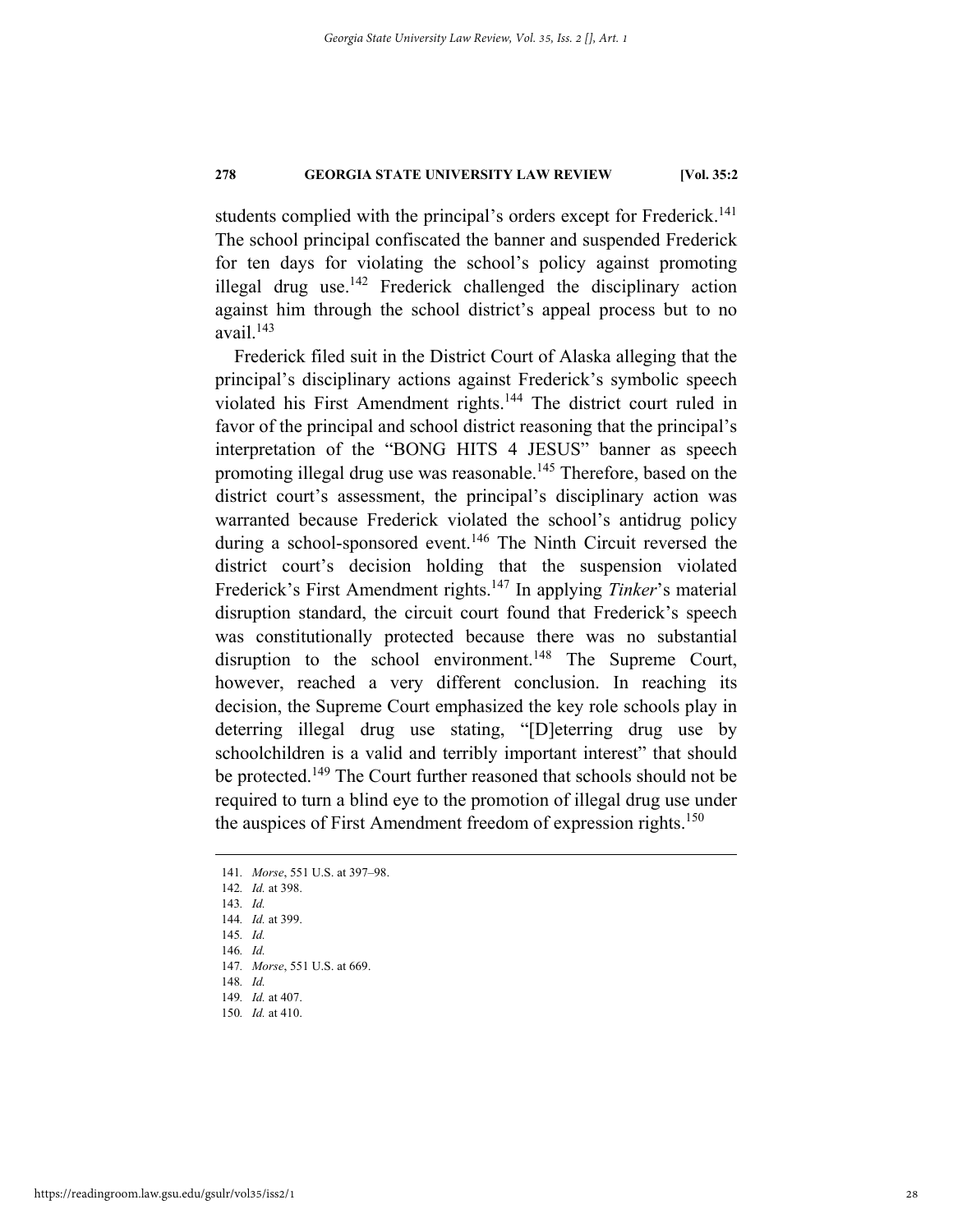The *Morse* decision made a significant impact on free speech jurisprudence by establishing a third exception to *Tinker*'s material disruption standard by allowing school authorities to restrict student speech that promotes illegal drug use.<sup>151</sup> Despite the Court's laudable goal of discouraging drug use, the *Morse* decision continued the disturbing post-*Tinker* trend of eroding students' free speech rights by expanding the state's discretionary power to censor student speech.152 The retreat from *Tinker*'s expansive free speech protections continued in the *Hazelwood* decision.<sup>153</sup>

## *D. Hazelwood School District v. Kuhlmeier: School-Sponsored Speech*

The Court's retreat from *Tinker* is further represented in the *Hazelwood* decision, which carved out another exception to *Tinker*'s material disruption standard.154 In *Hazelwood,* the Court established that school authorities can exercise editorial control over schoolsponsored expressive activities as long as their actions are "related to legitimate pedagogical concerns."155 The controversy surrounding the *Hazelwood* case involved a group of high school journalism students alleging that school authorities violated their First Amendment rights by censoring articles published in the student newspaper, the Spectrum.<sup>156</sup> Students in the school's journalism class were responsible for writing articles for publication in the *Spectrum* newspaper as part of the school's educational curriculum.<sup>157</sup> All student articles had to receive approval from the principal prior to publication to ensure that the content was appropriate for school-age children.158 The principal reviewed the page proofs and rejected two

 <sup>151.</sup> Banasiak, *supra* note 134, at 1060.

<sup>152</sup>*. Id.*

<sup>153</sup>*. Id.*

<sup>154</sup>*. Id.*

 <sup>155.</sup> Hazelwood Sch. Dist. v. Kuhlmeier, 484 U.S. 260, 273 (1988).

<sup>156</sup>*. Id.* 

<sup>157</sup>*. Id.* at 262.

<sup>158</sup>*. Id.* at 263.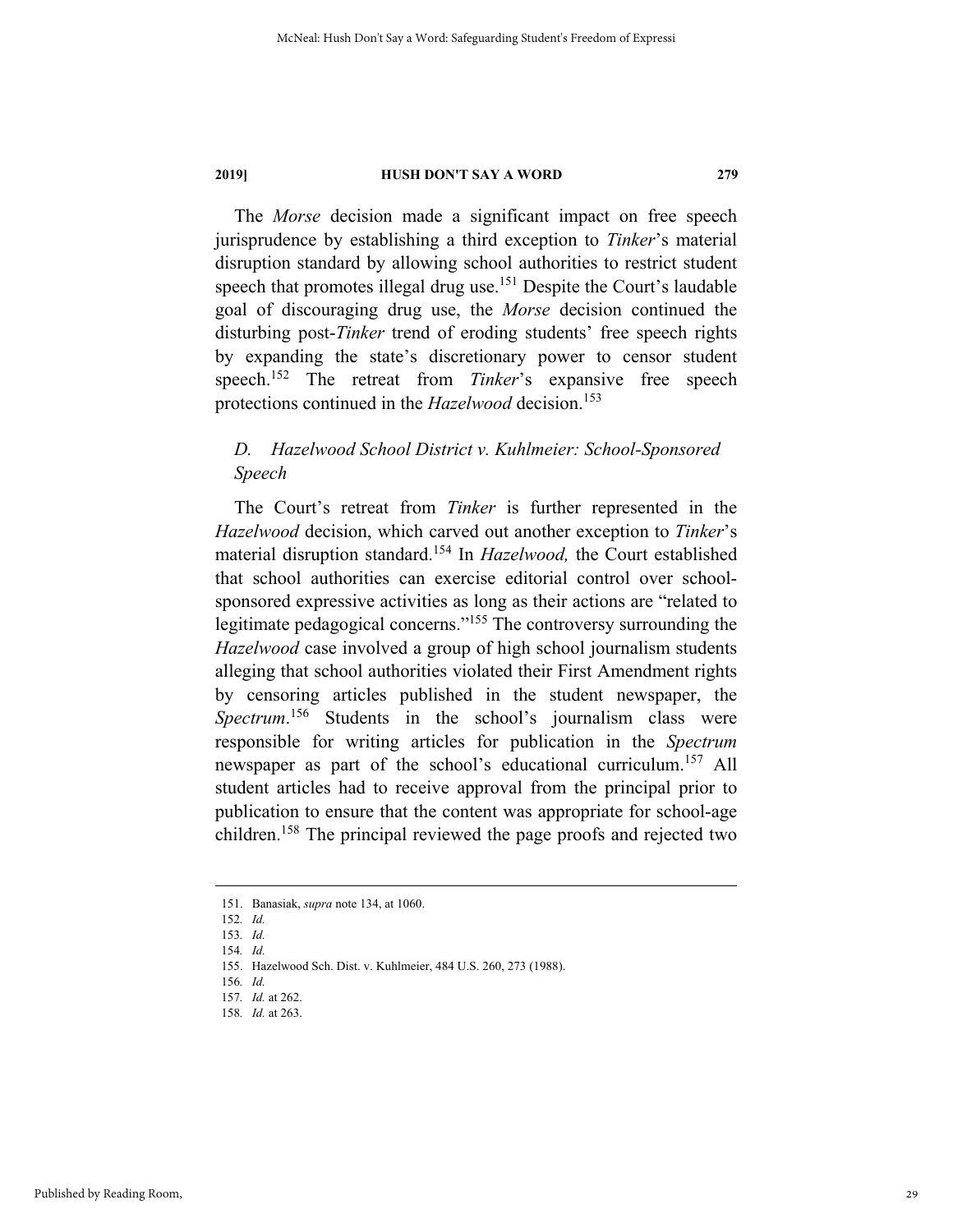of the articles for publication.<sup>159</sup> The first article, which discussed divorce and how it impacts students, included a student's criticism of his father for not being around enough and for using disrespectful language towards his mother.<sup>160</sup> The principal reasoned that, to publish the article, they would have to obtain the parents' permission to publish and would also have to give the parents the opportunity to respond to their son's claims.<sup>161</sup> The principal rejected the second article, which discussed teenage pregnancy, due to privacy concerns that the student featured in the article may be identified.<sup>162</sup> To meet the tight publication deadline, the principal allowed the school newspaper to go to print without the two controversial articles.<sup>163</sup> The journalism students filed suit alleging the principal's censorship of the student newspaper violated their First Amendment freedom of expression rights. $164$ 

This case is significant in the K–12 legal milieu because it is the first time the Supreme Court addressed students' free speech rights in the context of school-sponsored activities.<sup>165</sup> The Court ruled that the principal's censorship of the school newspaper did not violate students' free speech rights.<sup>166</sup> Relying on a public-forum analysis, the Court reasoned that the school newspaper was clearly part of the educational curriculum and, thus, could not be categorized as a public forum for free expression.<sup>167</sup> The Court distinguished the speech at

 <sup>159</sup>*. Id.* at 264.

<sup>160</sup>*. Id*. at 263.

<sup>161</sup>*. Hazelwood Sch. Dist.*, 484 U.S. at 263.

<sup>162</sup>*. Id.*

<sup>163</sup>*. Id.* at 264.

<sup>164</sup>*. Id.*

<sup>165</sup>*. Id.* at 270–71.

<sup>166</sup>*. Id.* at 273.

<sup>167</sup>*. Hazelwood Sch. Dist.*, 484 U.S. at 270; *see generally* Alan Brownstein, *The Nonforum as a First Amendment Category: Bringing Order Out of the Chaos of Free Speech Cases Involving School-Sponsored Activities*, 42 U.C. DAVIS L. REV. 717, 722 (2009) (noting that the traditional public forum doctrine content-based speech restrictions in a designated public forum are subject to strict scrutiny); William M. Howard, Annotation, *Constitutionality of Restricting Public Speech in Street, Sidewalk, Park, or Other Public Forum—Manner of Restriction*, 71 A.L.R.6TH 471, 471 (2012). It is well established in constitutional jurisprudence that content-based restrictions that occur in traditional public forums are subject to strict scrutiny. *See* Howard, *supra*. The government can normally impose only content-neutral time, place, and manner restrictions on speech in a public forum. *See id.* Examples of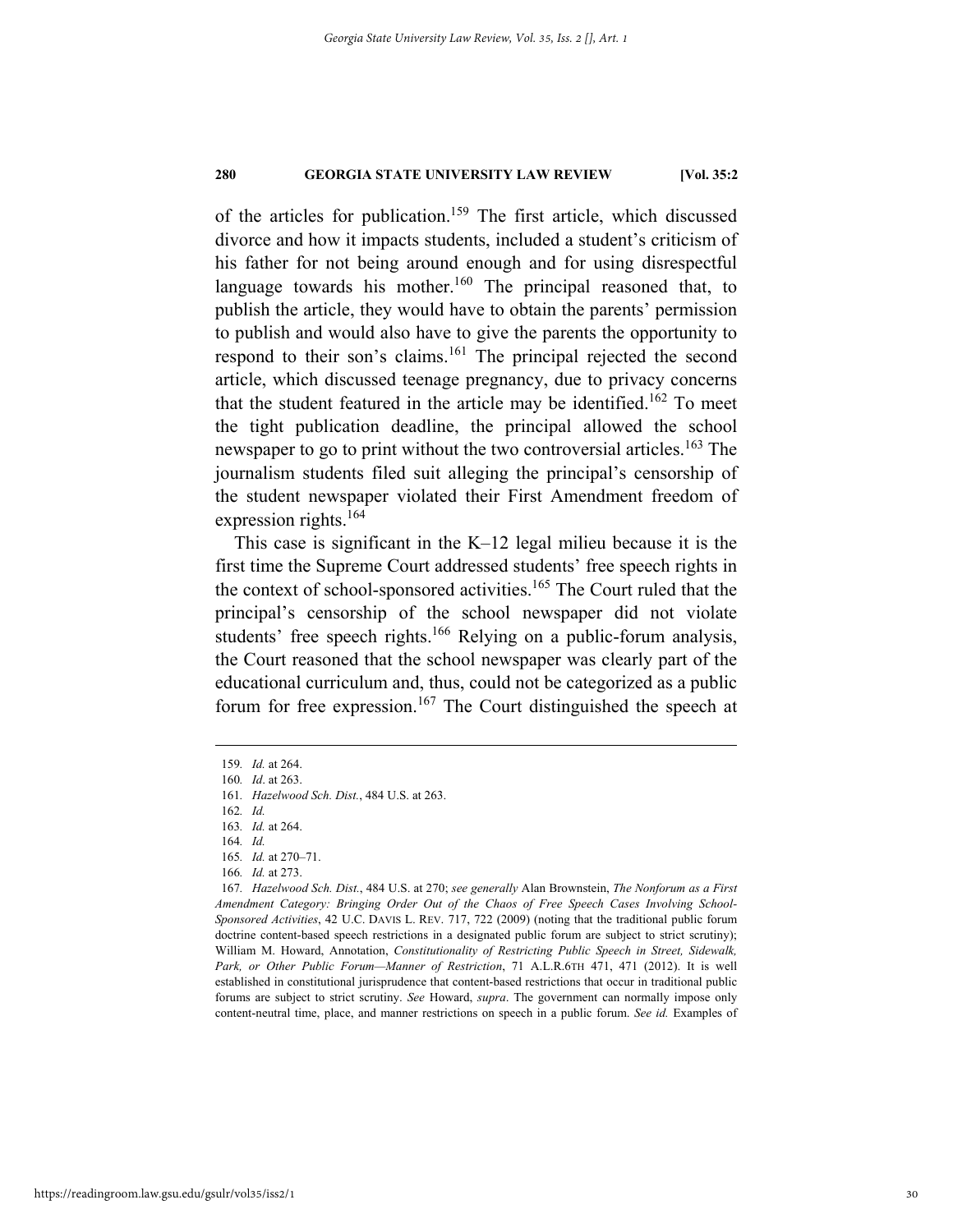issue in this case—school-sponsored speech—from the political speech in *Tinker*. 168 Specifically, the speech in controversy in *Tinker*  was a student's individual expression that occurred in the school environment; whereas, in *Hazelwood*, the speech was considered a school-sponsored expressive activity and, thus, could reasonably be perceived as bearing the "imprimatur of the school."169 For these reasons, the Court held it was constitutionally permissible for educators to censor students' free speech that is part of the educational curriculum to ensure that speech is appropriate for students' particular developmental stage and supports the targetedlearning outcomes.<sup>170</sup>

The Court's decision in *Hazelwood*<sup>171</sup> made a significant change to K–12 free speech jurisprudence through the creation of a new category of student speech: "school-sponsored expressive activities."172 The *Hazelwood* decision explicitly granted fewer constitutional protections for students by permitting school authorities to exercise extensive editorial control over schoolsponsored expressive activities as long as such activities are part of the educational curriculum.<sup>173</sup>

A critique of the existing K–12 free speech jurisprudence reveals two prevailing themes that undermine students' First Amendment rights. First, the current legal framework creates barriers to social activism in schools because the free speech doctrine established in *Tinker*, *Bethel*, *Morse*, and *Hazelwood* is too subjective.174 Specifically, *Tinker*'s material disruption standard and *Bethel*'s exception for lewd and offensive speech are heavily dependent upon each school official's interpretation of the student's speech.<sup>175</sup> For

public forums are city parks and sidewalks. *See* Brownstein, *supra*.

<sup>168</sup>*. Hazelwood Sch. Dist.*, 484 U.S. at 270–71.

<sup>169</sup>*. Id.* at 271.

<sup>170</sup>*. Id.* at 273.

<sup>171</sup>*. Id.* 

 <sup>172.</sup> Hafen, *supra* note 132, at 685.

 <sup>173.</sup> Robert R. Verchick, *Engaging the Spectrum: Civic Virtue and the Protection of Student Voice in School-Sponsored Forums*, 24 J. MARSHALL L. REV. 339, 339 (1991).

<sup>174</sup>*. See* Nuttall, *supra* note 115, at 1313, 1318.

<sup>175</sup>*. See* R. George Wright, Symposium, *Doubtful Threats and the Limits of Student Speech Rights*,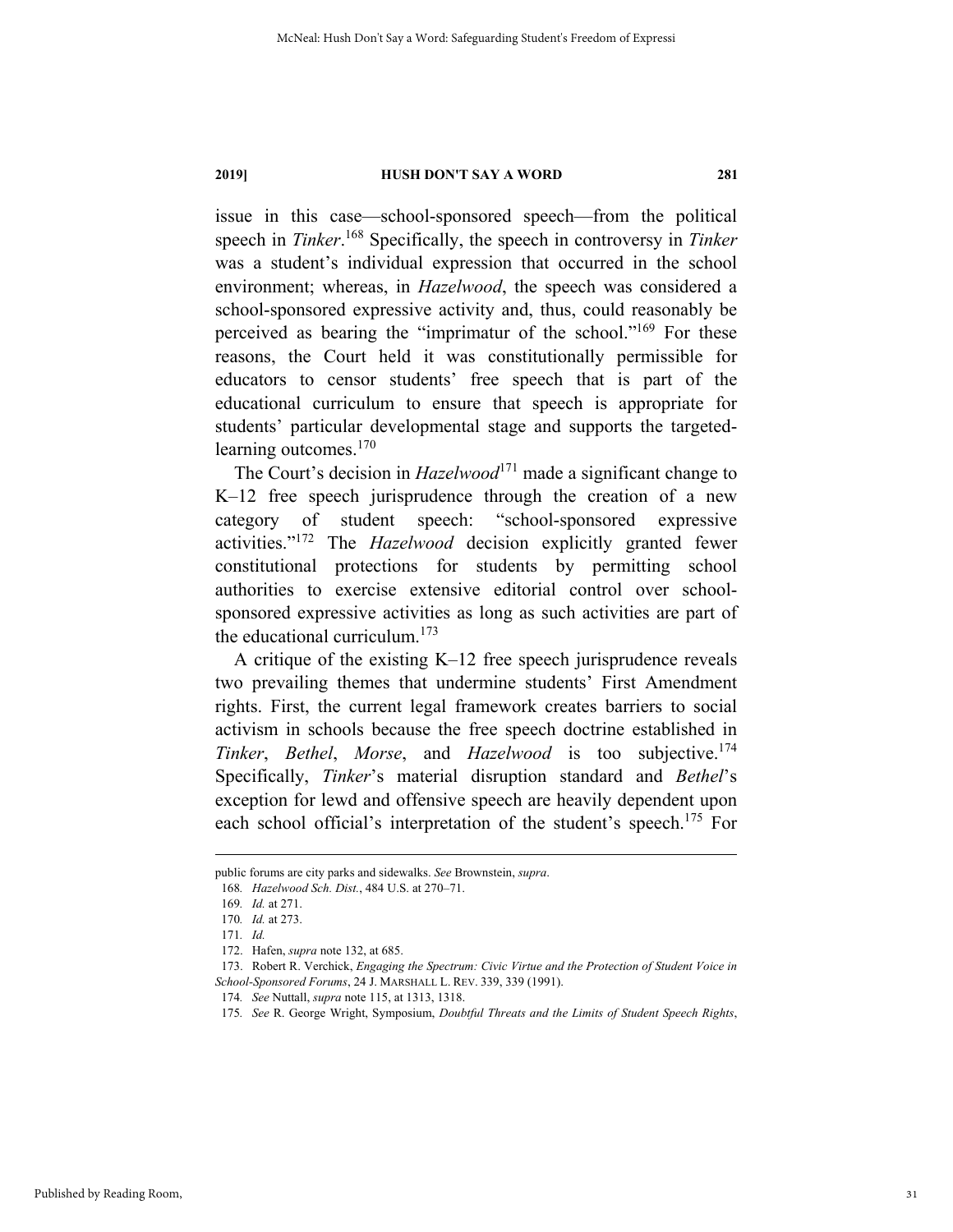instance, historically, school officials in more conservative areas such as the "Bible Belt" are more likely to perceive language related to a controversial issue as offensive or disruptive than school officials in more geographically-liberal regions such as California.176 It is this level of subjectivity that undermines social activism in schools because the existing free speech doctrine fails to adequately protect students' voices from being silenced by school officials in opposition to the message.177 It is difficult to successfully challenge a school official's perception of a student's expressive conduct when there is so much subjectivity embedded within those decisions.<sup>178</sup> Another prevalent theme emerging from existing K–12 free speech jurisprudence is the Court's restrictive—as opposed to expansive approach to students' First Amendment rights.<sup>179</sup> The Court's stance in *Tinker* and the subsequent free speech decisions all limit—as opposed to expand—students' free speech rights by giving public school officials more discretionary power to censor student speech by creating exceptions for lewd speech, speech that endorses illegal drug use, and speech related to the education curriculum.<sup>180</sup> The two aforementioned themes illuminate the judiciary's failure to adequately safeguard students' free speech rights. Many states pursued a statutory solution to address the Court's failure to protect students from unwarranted censorship.<sup>181</sup>

 <sup>42</sup> U.C. DAVIS L. REV. 679, 691, 708–09 (2009).

<sup>176</sup>*. See* Thibodeaux, *supra* note 131, at 525.

<sup>177</sup>*. See* Zollo, *supra* note 130, at 198*.*

 <sup>178.</sup> Wright, *supra* note 173, at 691.

<sup>179</sup>*. Id.*

<sup>180</sup>*. Id.* at 707–08.

 <sup>181.</sup> Demi Vitkute, *A Nationwide Movement Protecting the Student Press from Censorship Gains Momentum*, REPS. COMMITTEE FOR FREEDOM OF THE PRESS (Sept. 8, 2017), https://www.rcfp.org/browse-media-law-resources/news/nationwide-movement-protecting-studentpress-censorship-gains-moment [https://perma.cc/MMZ6-QLEL].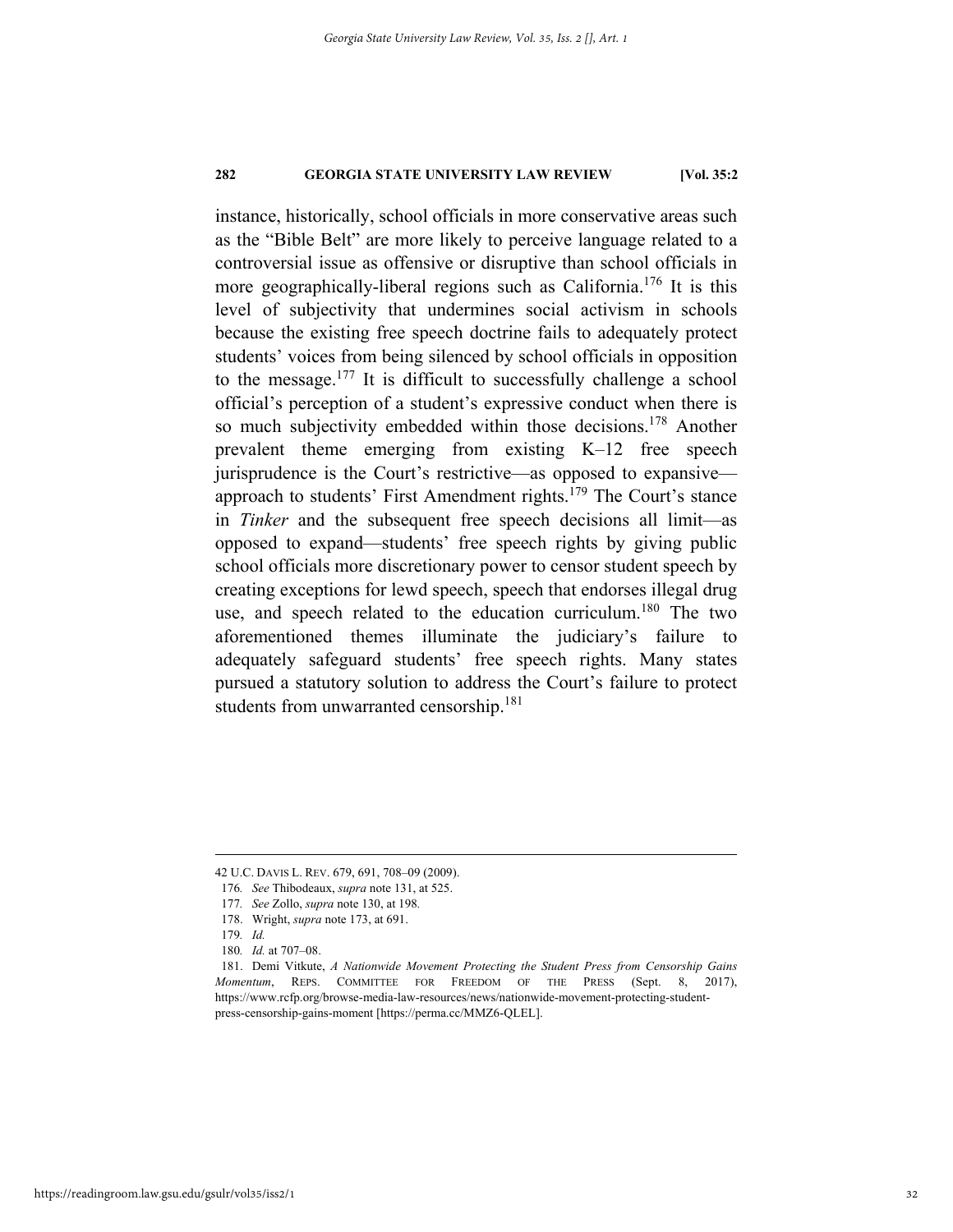# *III. States' Responses to Abridgement of Student Speech: The Birth of Anti-Hazelwood statutes*

The Constitution expressly provides that states and the legislative body may not abridge the right to free speech.<sup>182</sup> To this end, the Court established a legal framework, *Tinker*'s material disruption standard, to help safeguard students' free speech rights in K–12 schools.183 However, as previously highlighted, despite *Tinker'*s speech-protective rhetoric, in practice the material disruption standard provides students with limited free speech protections due to the series of exceptions imposed by the trilogy of cases following the *Tinker* decision.184 Collectively, the Court's decisions in *Bethel*, *Hazelwood*, and *Morse* have undermined *Tinker*'s expansive approach to safeguarding students' freedom-of-speech rights and afforded school administrators too much discretion in determining when censoring student speech is constitutionally permissible.<sup>185</sup>

The Supreme Court's departure from the lower courts' reliance on *Tinker*'s material disruption standard marked a significant shift in K– 12 free speech jurisprudence and laid the foundation for states to respond with the passage of anti-*Hazelwood* legislation to safeguard students' free speech rights in  $K-12$  schools.<sup>186</sup> The purpose of anti-*Hazelwood* statutes was to reverse the effects of the *Hazelwood*  decision to the greatest extent possible by restoring *Tinker*'s broad speech-protective stance to student publications and, in some states, other forms of expression as well.187 It is well-established

 <sup>182.</sup> Tinker v. Des Moines Indep. Cmty. Sch. Dist., 393 U.S. 503, 514 (1969).

<sup>183</sup>*. See* Nuttall, *supra* note 115, at 1285.

<sup>184</sup>*. Id.* at 1282, 1293 ("Scholars view *Tinker v. Des Moines Independent Community School District* as the high-water mark of student speech protection and the Supreme Court's subsequent decisions, *Bethel School District No. 403 v. Fraser*, *Hazelwood School District v. Kuhlmeier*, and *Morse v. Frederick* (the *Bong Hits* case) as a considerable retreat from this mark.").

<sup>185</sup>*. Id.* at 1288–89.

 <sup>186.</sup> Chris Sanders, *Censorship 101: Anti-Hazelwood Laws and the Preservation of Free Speech at Colleges and Universities*, 58 ALA. L. REV. 159, 168 (2006).

 <sup>187.</sup> Tyler J. Buller, *The State Response to* Hazelwood v. Kuhlmeier, 66 ME. L. REV. 89, 116 (2013) ("In short, the data demonstrate that anti-Hazelwood statutes are, at least in large part, fulfilling their purpose. The increased criticism of school officials and larger number of controversial editorials in Tinker states both indicate the student press is better able to fulfill its watchdog function, develop today's students into tomorrow's engaged citizens, and promote the free flow of student ideas when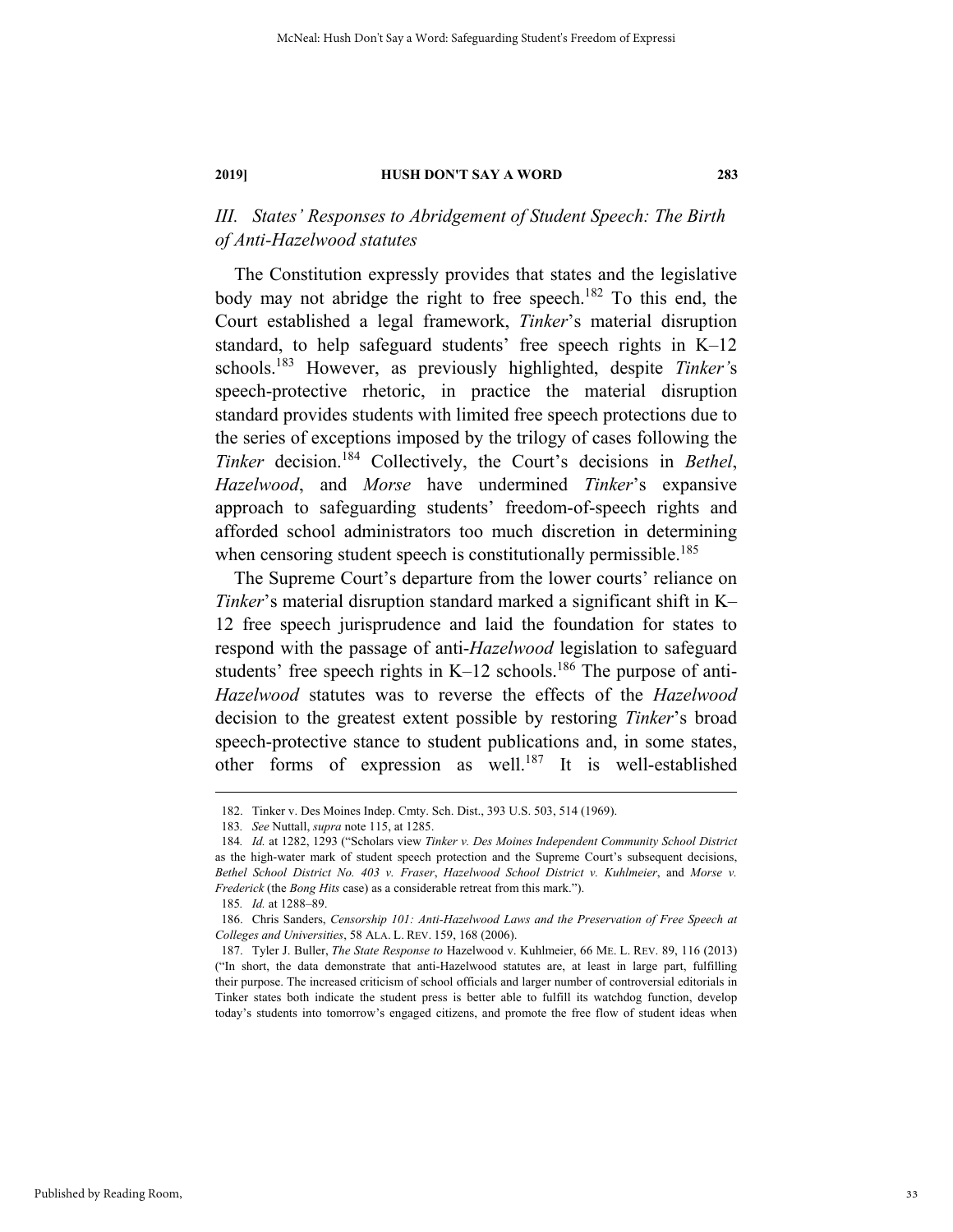constitutional jurisprudence that, although states may not restrict one's constitutional rights, they may expand those rights through state legislation, such as anti-*Hazelwood* statutes.<sup>188</sup> Support for states' collective resistance to the *Hazelwood* decision included student journalists and free speech advocates who argued that the *Hazelwood* decision gave school authorities free reign to usurp students' free speech rights and, thus, was contrary to the spirit and purpose of the First Amendment.<sup>189</sup>

Although the number of anti-*Hazelwood* statutes passed has increased over the years, not every state has passed a law.<sup>190</sup> Currently, there are sixteen states that have adopted anti-*Hazelwood* statutes.<sup>191</sup> Other states' attempts to pass student free speech laws have either failed to progress through the political process or after a gubernatorial veto.192 The majority of states with anti-*Hazelwood* statutes have modeled their statutes after the California Student Free Press Freedom Act.<sup>193</sup> The California-style laws empower students with the right to decide what content merits publication and restore *Tinker*'s expansive approach to protecting any form of free speech that does not cause a material disruption to the school learning environment.<sup>194</sup> Section 48950 of the California Student Free Press Freedom Act provides:

(a) A school district operating one or more high schools, a charter school, or a private secondary school shall not make or enforce a rule subjecting a high school pupil to

protected from administrative censorship.").

 <sup>188.</sup> Bruce L. Plopper, *A Synthesis Model for Passing State Student Press Legislation*, 51 JOURNALISM & MASS COMM. EDUCATOR 61, 61 (1996).

<sup>189</sup>*. Id.*

<sup>190</sup>*. Id.*

<sup>191</sup>*. See* Arkansas Student Publications Act, ARK. CODE ANN. §§ 6-18-1201 to -1204 (West 2018); CAL. EDUC. CODE §§ 48907, 48950, 66301, 94367 (West 2018) (prohibiting administrators within the University of California system from disciplining students solely on the basis of their speech); COLO. REV. STAT. ANN. § 22-1-120 (West 2018); IOWA CODE § 280.22 (West 2018); KAN. STAT. ANN. §§ 72-1504 to -1506 (West 2018); MASS. GEN. LAWS ANN. ch. 71, § 82 (West 2018).

 <sup>192.</sup> Plopper, *supra* note 186, at 63–64.

 <sup>193.</sup> Sanders, *supra* note 184, at 174.

<sup>194</sup>*. Id.*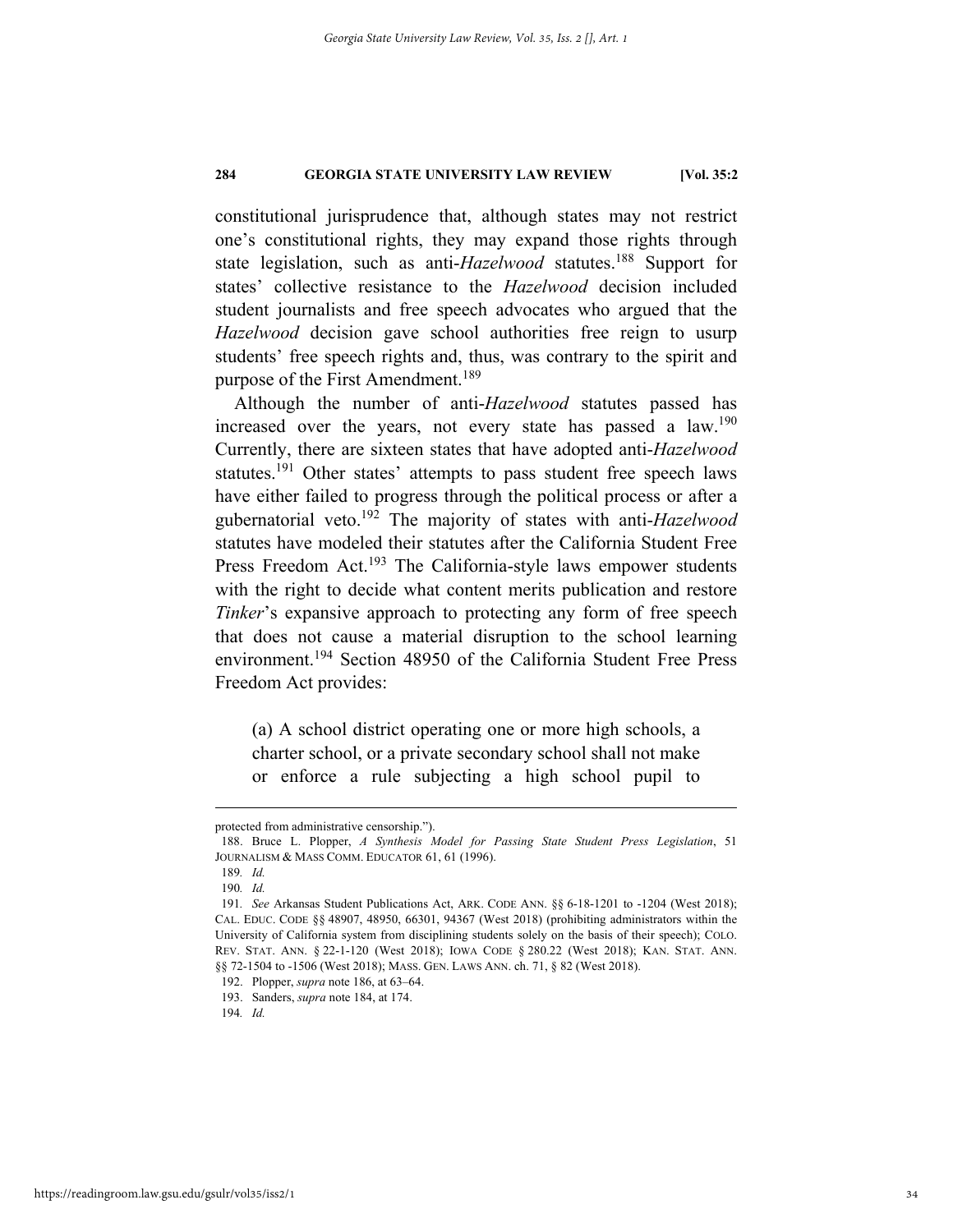disciplinary sanctions solely on the basis of conduct that is speech or other communication that, when engaged in outside of the campus, is protected from governmental restriction by the First Amendment to the United States Constitution or Section 2 of Article I of the California Constitution.

(b) A pupil who is enrolled in a school at the time that the school has made or enforced a rule in violation of subdivision (a) may commence a civil action to obtain appropriate injunctive and declaratory relief as determined by the court. Upon motion, a court may award attorney's fees to a prevailing plaintiff in a civil action pursuant to this section.<sup>195</sup>

This Act attempts not only to protect students' free speech rights but also to shield them from disciplinary action by school authorities who disapprove of their speech.<sup>196</sup> Additionally, the Act serves to deter unlawful violations of students' freedom-of-expression rights by explicitly providing students with legal redress for any harm or injury caused.197 Although most states model their anti-*Hazelwood*  legislation after California's Student Free Press Freedom Act, it is important to note that these types of statutes are not universal and, thus, vary from state to state.198 Some statutes provide protections to student expression in general, whereas others are narrowly tailored to apply only to student journalists.<sup>199</sup> For example, the Massachusetts statute applies *Tinker*'s broad protective stance to all forms of students' freedom of expression.<sup>200</sup> It provides: "The right of students to freedom of expression in the public schools of the commonwealth shall not be abridged, provided that such right shall not cause any

 <sup>195</sup>*. See* CAL. EDUC. CODE §§ 48907, 48950.

 <sup>196.</sup> CAL. EDUC. CODE §§ 48907, 48950.

 <sup>197.</sup> CAL. EDUC. CODE § 48950.

 <sup>198.</sup> Sanders, *supra* note 191, at 174.

<sup>199</sup>*. Id.* at 175.

<sup>200</sup>*. Id.*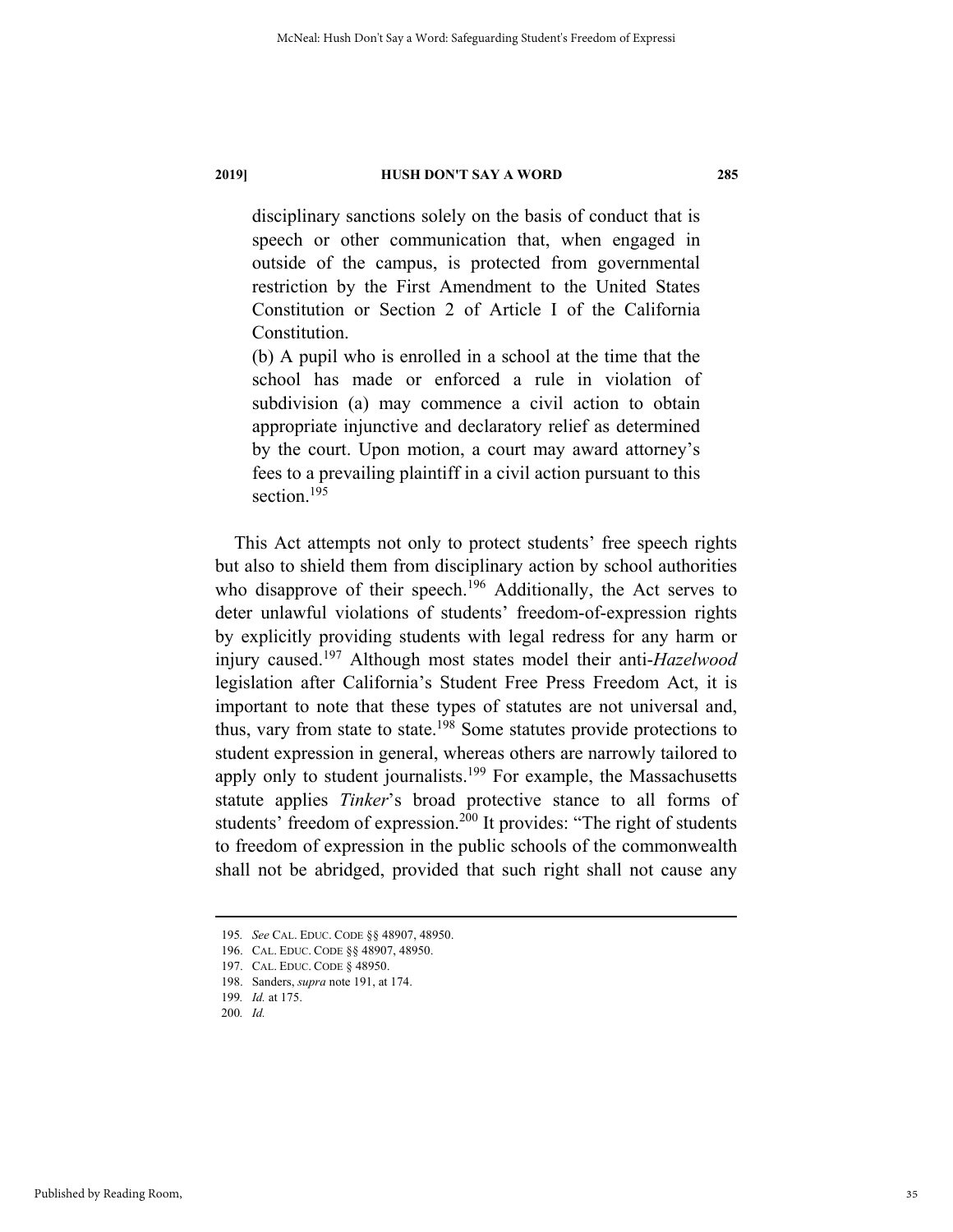disruption or disorder within the school."201 Likewise, Vermont's anti-*Hazelwood* statute ensures "free speech and free press protections for both public school students and students at public institutions of higher education in this [s]tate in order to encourage students to become educated, informed, and responsible members of society."<sup>202</sup> However, the Arkansas Student Publications Act only applies to student publications.<sup>203</sup> It provides that the following are unauthorized publications:

(1) Publications that are obscene as to minors, as defined by state law;

(2) Publications that are libelous or slanderous, as defined by state law;

(3) Publications that constitute an unwarranted invasion of privacy, as defined by state law; or

(4) Publications that so incite students as to create:

(A) A clear and present danger of the commission of unlawful acts on school premises;

(B) The violation of lawful school regulations; or

(C) The material and substantial disruption of the orderly operation of the school.204

Similarly, Maryland's Student New Voices Act only expands student free speech protections to cover school-sponsored student publications.205 It states, "A student journalist may exercise freedom of speech and freedom of the press in school-sponsored media."<sup>206</sup>

Although anti-*Hazelwood* statutes vary regarding the level and type of protections afforded to students, they all share the underlying premise, which is to shield students from unlawful infringements of

 <sup>201.</sup> MASS. GEN. LAWS ANN. ch. 71, § 82 (West 2018).

 <sup>202.</sup> VT. STAT. ANN. tit. 16, § 180 (West 2018).

 <sup>203.</sup> Arkansas Student Publications Act, ARK. CODE ANN. § 6-18-1204 (West 2018).

<sup>204</sup>*. Id.* 205*. Id.*

 <sup>206.</sup> MD. CODE ANN., EDUC. § 7-121 (West 2018).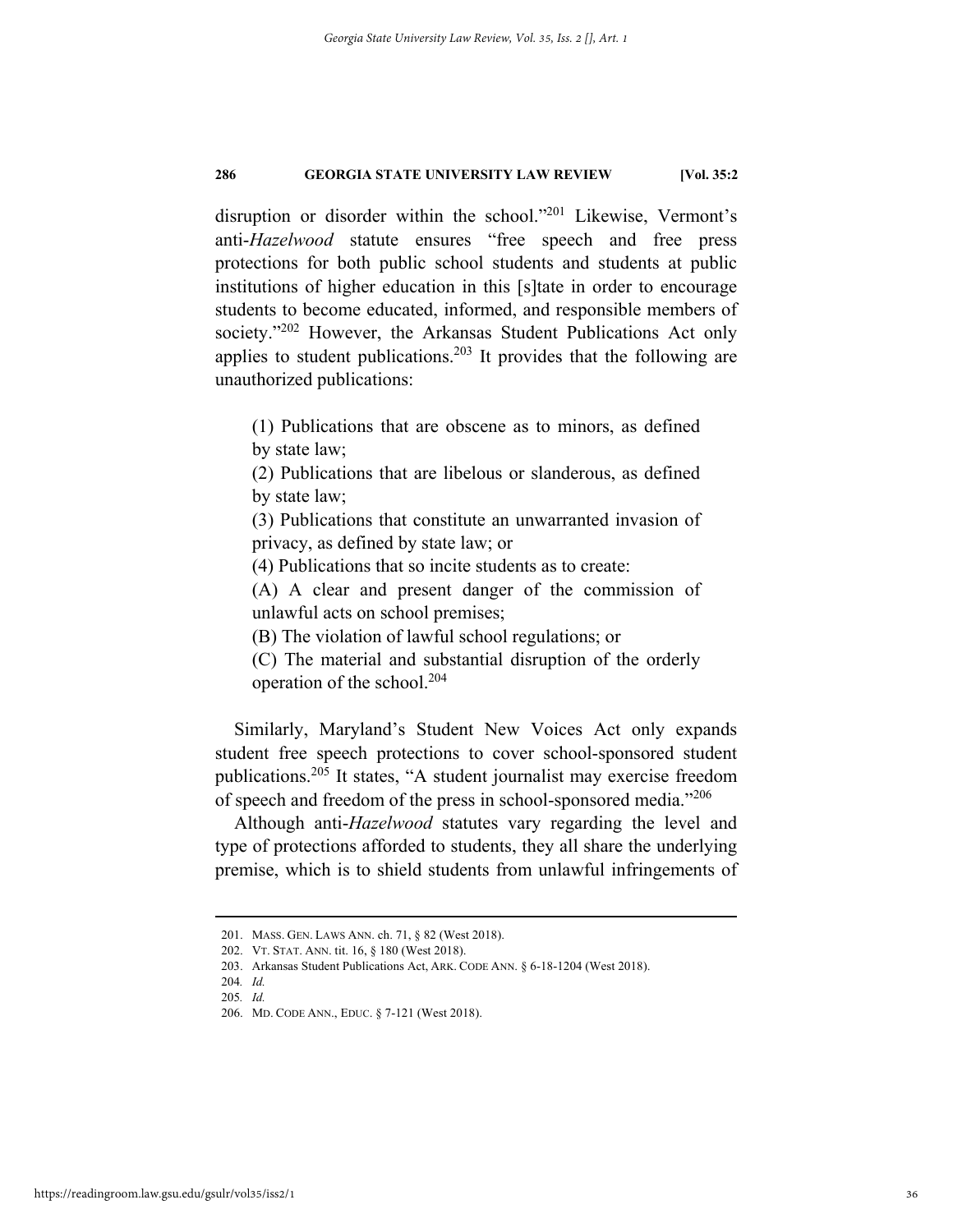their free speech rights.207 Anti-*Hazelwood* statutes, such as the one enacted in Massachusetts that reinstates *Tinker's* broad protective stance, provide the best statutory protections for unlawful censorship of students' expressive activities, political speech, and symbolic speech because they minimize the discretionary power of school officials.208 However, restrictive anti-*Hazelwood* statutes, like those enacted in Arkansas and Maryland, fail to adequately protect students due to their limited approach, which only expands students' free speech rights regarding school-sponsored student publications.<sup>209</sup> All other forms of student expression may be subject to censorship.<sup>210</sup> Thus, students who attend public schools in states with restrictive anti-*Hazelwood* statutes leave the fate of their free speech protections to the whims of capricious school officials.211 Despite the aforementioned shortcomings of some of the narrower anti-*Hazelwood* statutes, the evolution of this innovative statutory solution to expanding students' free speech rights provides a substantive path to addressing the current wave of unlawful censorship experienced by students attempting to engage in social activism in K–12 schools.

# *IV. A Statutory Solution to Safeguarding Students' Free Speech Rights*

The current K–12 free speech jurisprudence established in *Tinker*, *Bethel*, *Morse*, and *Hazelwood* fails to adequately protect students' First Amendment freedom-of-expression rights to engage in political speech, expressive activities, and symbolic conduct. First, *Tinker*'s material disruption standard is too subjective because what one school authority may deem as disruptive, another may categorize as simply child's play.<sup>212</sup> The unbridled discretionary power wielded by

 <sup>207.</sup> Sanders, *supra* note 191, at 168.

<sup>208</sup>*. Id.* at 160–62. 209*. Id.* at 165.

<sup>210</sup>*. Id.*

<sup>211</sup>*. Id.* at 162, 165.

 <sup>212.</sup> Nuttal, *supra* note 115, at 1319.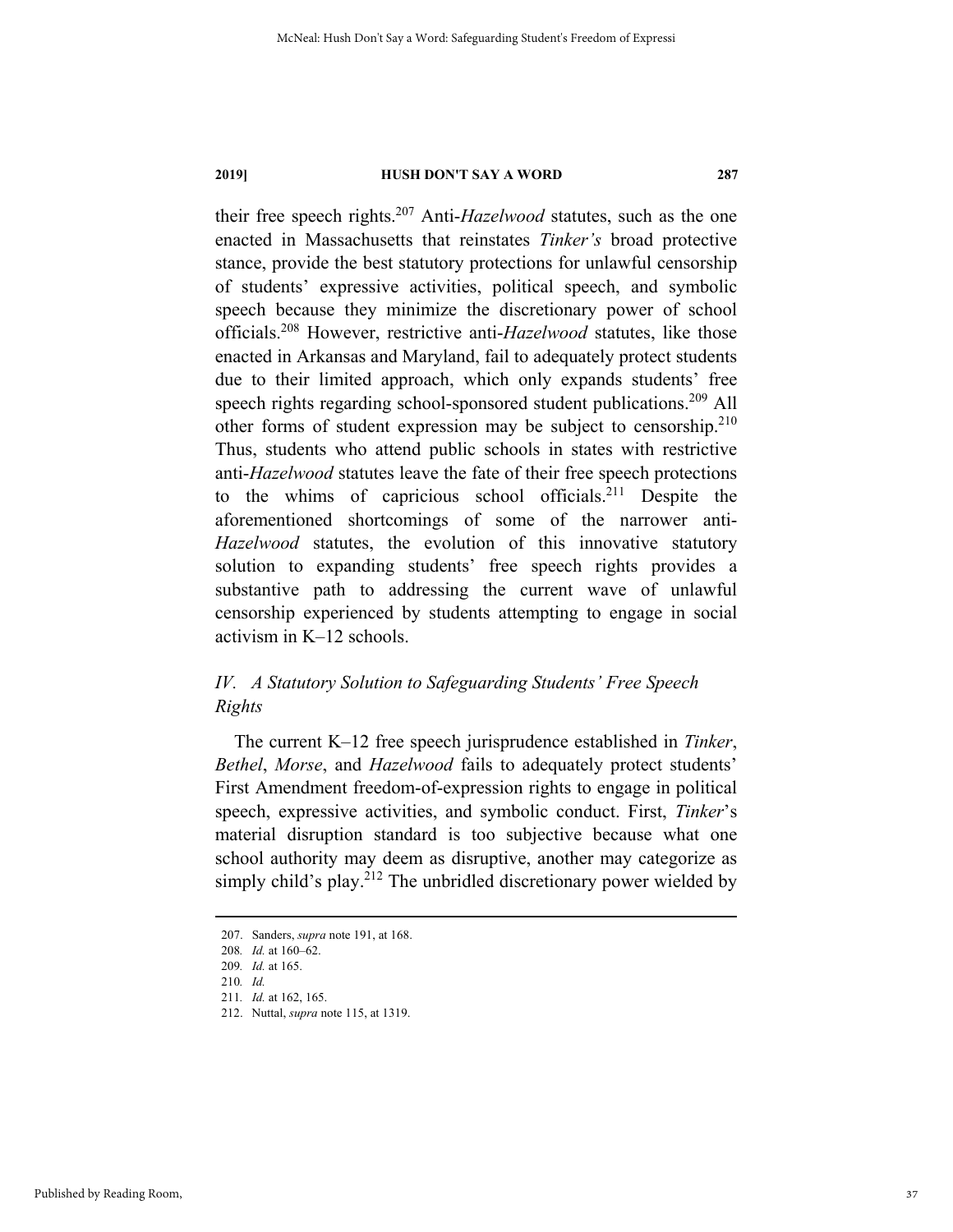school authorities to interpret what constitutes a material disruption has served as a catalyst for inequitable disciplinary practices throughout K-12 schools.<sup>213</sup> For example, a recent Oklahoma School District discipline audit revealed grave discrepancies regarding disciplinary sanctions within its school system.<sup>214</sup> The audit found that the average length of suspensions varied widely among schools for the same offense. $215$ 

Additionally, the audit found that certain schools were more likely to issue alternative education program referrals than others for the same infraction.<sup>216</sup> The results of the Oklahoma School District discipline audit are not an anomaly but rather reflect the larger issue of gross disparities in disciplinary sanctions in school districts across the country.217 A national report released by the U.S. Government Accountability Office found that disciplinary disparities were widespread and persistent regardless of the type of public school attended, level of school poverty, or type of school property.<sup>218</sup> Abuses of discretionary authority by school administrators due to the high subjectivity in determining what qualifies as a material disruption is perpetuating an inequitable disciplinary system that subjects students to arbitrary and capricious actions.<sup>219</sup>

Another harmful consequence of the establishment of a subjective—as opposed to objective—standard for *Tinker*'s material disruption standard is the increased likelihood of students' free speech rights being violated due to viewpoint discrimination.<sup>220</sup> The rise in instances of viewpoint discrimination in response to social activism in schools is highly problematic because viewpoint

 <sup>213</sup>*. See generally* Tim Willert, *Oklahoma City School District Audit Finds Widespread Discrepancies*, NEWSOK (Apr. 20, 2015), https://newsok.com/article/5412087/oklahoma-city-schooldistrict-discipline-audit-finds-widespread-discrepancies [https://perma.cc/RNU3-YEW2].

<sup>214</sup>*. Id.*

<sup>215</sup>*. Id.*

<sup>216</sup>*. Id.* 

 <sup>217.</sup> K–12 EDUCATION REPORT, *supra* note 69.

<sup>218</sup>*. Id.*

 <sup>219.</sup> Tinker v. Des Moines Indep. Cmty. Sch. Dist., 393 U.S. 503, 514 (1969); K–12 EDUCATION REPORT, *supra* note 69.

 <sup>220.</sup> John E. Taylor, *Tinker and Viewpoint Discrimination*, 77 UMKC L. REV. 569, 603 (2009).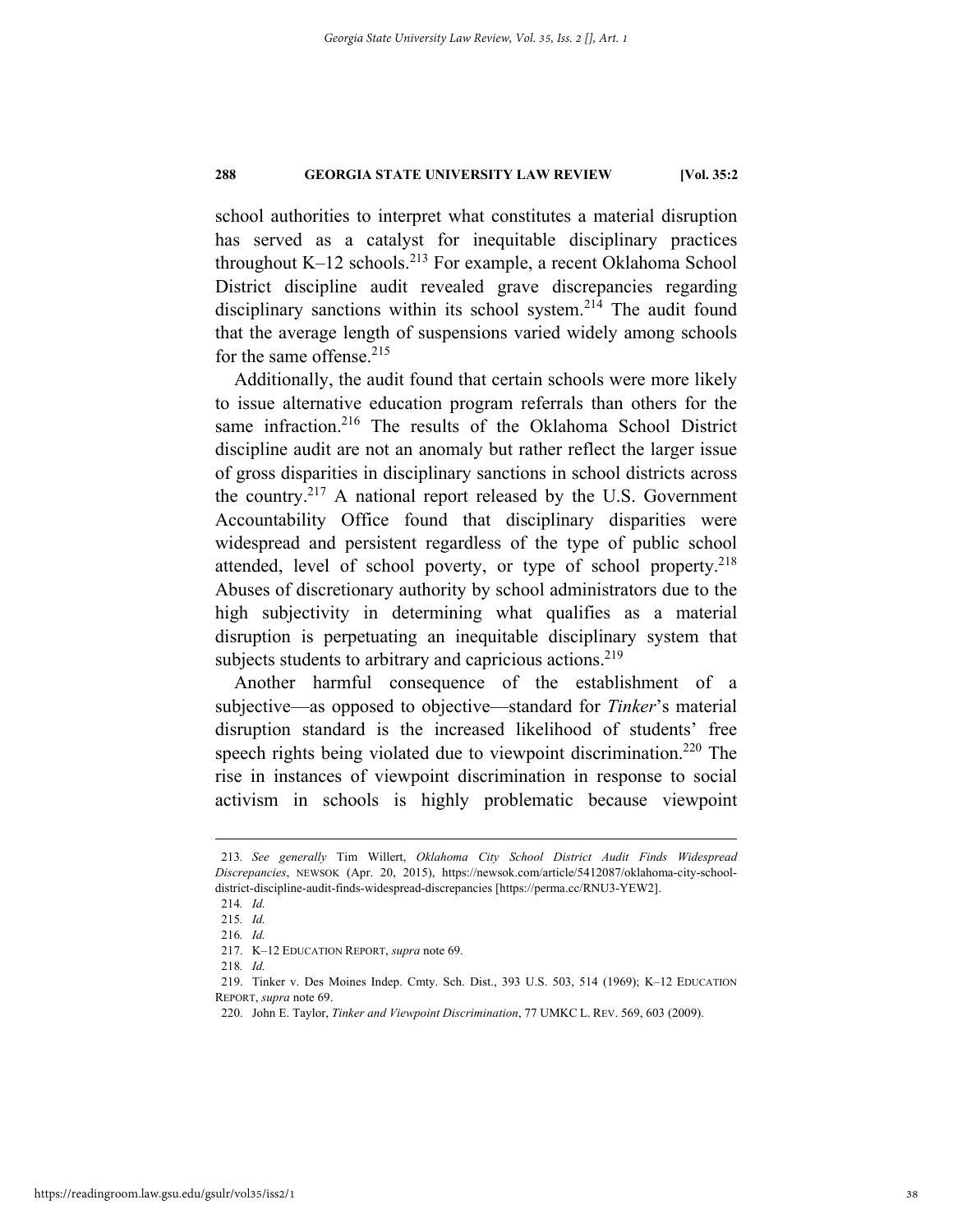neutrality is one of the core principles of First Amendment protections.221 The Court recognizes the important role viewpoint neutrality plays in preserving free speech protections. This is evident by the Court's application of strict scrutiny in evaluating viewpoint discrimination, as opposed to one of the lower standards of review. The significant role *Tinker*'s material disruption standard plays in creating an environment conducive to viewpoint discrimination must be addressed. It is evident by the inconsistency among school authorities' responses to student activism in schools—that some school leaders are limiting students' symbolic speech simply because they disagree with the content. For example, in Michigan a student who wore a shirt with the phrase "international terrorist" and a picture of President Bush in the background was forced to turn his shirt inside-out, even though the symbolic speech did not cause a material disruption.222 Similarly, a New York student was forced to remove a Palestinian flag pin from his shirt or be subjected to disciplinary sanctions, despite the fact that the symbolic expression did not cause any level of disruption to the educational environment.<sup>223</sup> This type of censorship based on the viewpoints of school authorities demonstrates that school administrators are not immune from allowing their moral convictions to influence their disciplinary actions. This type of viewpoint discrimination undermines one of the fundamental purposes of the First Amendment, which is to promote the uninhibited exchange of ideas.224 This notion was clearly expressed by the Court's opinion in

224*. See* Red Lion Broad. Co. v. FCC, 395 U.S. 367, 390 (1969) ("It is the purpose of the First Amendment to preserve an uninhibited marketplace of ideas in which truth will ultimately

 <sup>221.</sup> Joseph Blocher, *Viewpoint Neutrality and Government Speech*, 52 B.C. L. REV. 695, 702 (2011) ("Although there is very little agreement about the core 'purpose' of the First Amendment, there is near unanimity that *one* such purpose—and certainly a core function—is to protect private viewpoints from government regulation.").

 <sup>222.</sup> Tamar Lewin, *High School Tells Student to Remove Antiwar Shirt*, N.Y. TIMES (Feb. 26, 2003), https://www.nytimes.com/2003/02/26/us/high-school-tells-student-to-remove-antiwar-shirt.html

<sup>[</sup>https://perma.cc/JK4V-C3DL]. A federal judge subsequently ruled that the student could wear the Tshirt. Associated Press, *Student May Wear Bush 'Terrorist' Shirt*, FOXNEWS.COM (Oct. 2, 2003), http://www.foxnews.com/story/2003/10/02/student-may-wear-bush-terrorist-shirt.html [https://perma.cc/WS39-CC7P].

 <sup>223.</sup> Lewin, *supra* note 220.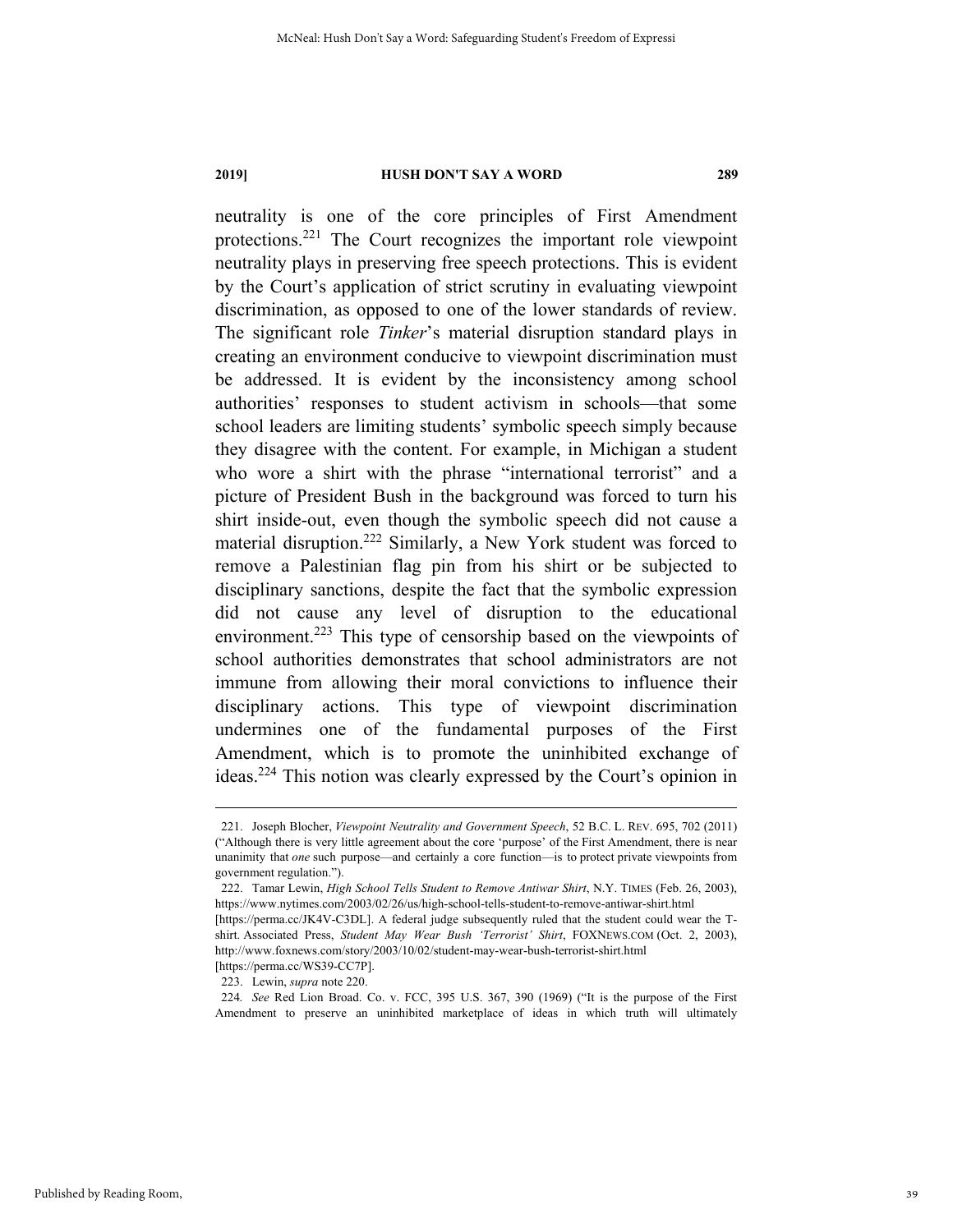*Shelton v. Tucker* that proclaimed, "The vigilant protection of constitutional freedoms is nowhere more vital than in the community of American schools."225 Therefore, schools should be a quintessential marketplace of ideas where students are trained on how to actively participate in democracy by creating an environment where the robust exchange of ideas that challenge and critique existing ideologies are not only welcomed but encouraged.

Furthermore, *Hazelwood*, *Bethel*, and *Morse* do not provide adequate constitutional protections for students who engage in symbolic conduct, political speech, and expressive activities. In all three cases, the Supreme Court carved out narrow exceptions that permit school authorities to censor student speech, none of which are applicable to the type of speech at issue in national anthem protests and school walkouts.<sup>226</sup> For example, the performance of students who play on school-sponsored sports teams are not part of the educational curriculum because their athletic performance is not used to assess their academic achievement.227 Likewise, the *Bethel*  exception for lewd and indecent speech is not applicable to school walkouts or national anthem protests because the speech is not lewd or indecent but rather political speech intended to communicate the need for controlling access to guns and addressing police brutality.<sup>228</sup> Lastly, the *Morse* standard, which established that school authorities may regulate student speech that promotes illegal drug use, is distinct from the symbolic speech conveyed through national anthem protests and school walkouts, which are completely unrelated to drug use.<sup>229</sup>

 $preval$  . . . . ").

 <sup>225.</sup> Shelton v. Tucker, 364 U.S. 479, 487 (1960).

<sup>226</sup>*. See* Morse v. Frederick, 551 U.S. 393, 410 (2007); Hazelwood Sch. Dist. v. Kuhlmeier, 484 U.S. 260, 273 (1988); Bethel Sch. Dist. No. 403 v. Fraser, 478 U.S. 675, 686 (1986).

 <sup>227.</sup> McNeal, *supra* note 88, at 186.

<sup>228</sup>*. Id.* at 174–75.

<sup>229</sup>*. Id.* at 185–85.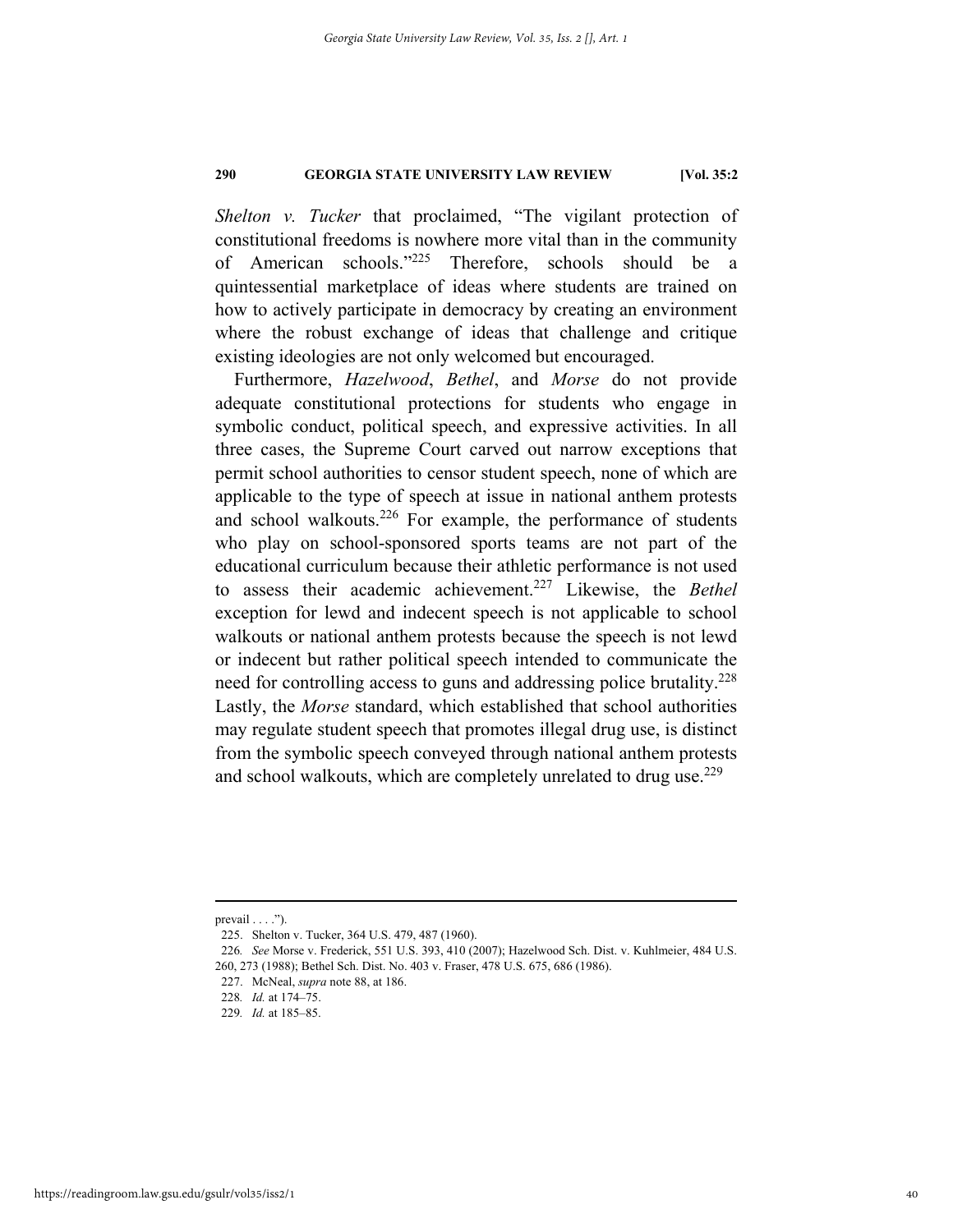# *A. A Legislative Solution to Safeguarding Students' Free Speech Rights*

The current legal framework governing free speech rights in  $K-12$ schools fails to protect students' symbolic conduct, political speech, and expressive activities in K–12 schools. The state should not be permitted to censor or prohibit students' speech to avoid the discomfort or unpleasantness that is often associated with an unpopular viewpoint.230 This article argues that anti-*Hazelwood*  statutes should be amended to include protections for students' free speech rights in K–12 schools. Because not all fifty states have passed anti-*Hazelwood* statutes,<sup>231</sup> it is imperative that states without anti-*Hazelwood* statutes pass this important legislation to safeguard students' free speech rights. The proposed legislative solution will fully restore *Tinker*'s broad free speech protections to students in K– 12 schools and address the current inconsistency in how school authorities interpret students' free speech rights. Under the proposed legislative solution, it is imperative that the suggested amendments explicitly prohibit viewpoint discrimination. The state can affirm students' rights to freedom of expression without having to endorse any particular viewpoint.<sup>232</sup> It is also imperative that amended statutes include disciplinary action for disruptive speech and provide students with legal redress for any harm or injury resulting from unlawful censorship. Lastly, the proposed amendments to anti-*Hazelwood* statutes should apply to *all* forms of student expression, not just school-sponsored media (i.e., school walkouts and national anthem protests). The proposed model anti-*Hazelwood* statute reads as follows:

The General Assembly finds that freedom of expression and freedom of the press are fundamental principles in our democratic

 <sup>230.</sup> Tinker v. Des Moines Indep. Cmty. Sch. Dist., 393 U.S. 503, 509 (1969) ("In order for the State in the person of school officials to justify prohibition of a particular expression of opinion, it must be able to show that its action was caused by something more than a mere desire to avoid the discomfort and unpleasantness that always accompany an unpopular viewpoint.").

 <sup>231.</sup> Sanders, *supra* note 184, at 168.

<sup>232</sup>*. Id.* at 166–67.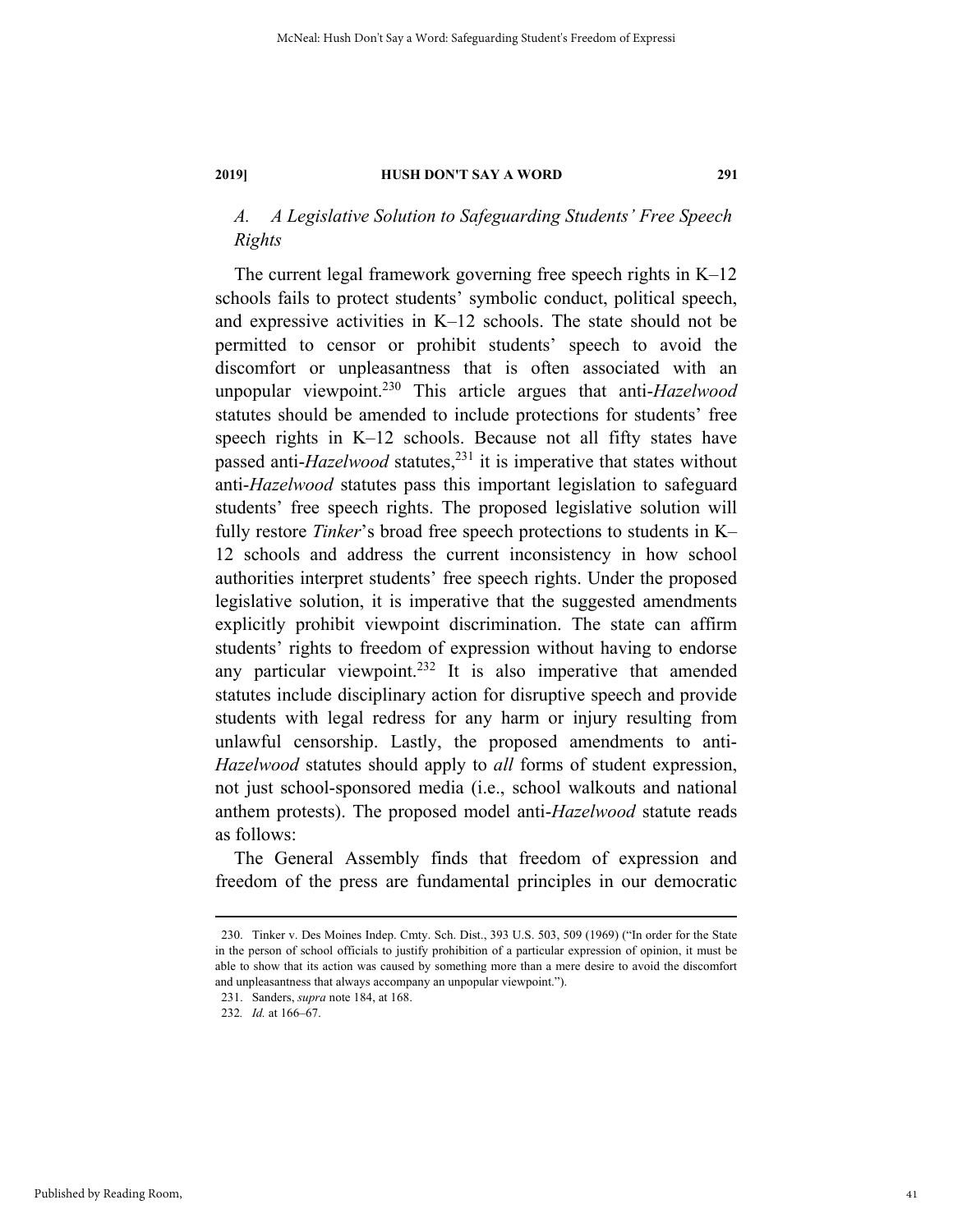society granted to every citizen of the nation by the First Amendment to the U.S. Constitution and to every resident of this State. These freedoms provide all citizens, including students, with the right to engage in robust and uninhibited discussion of issues.

(a) The right of students to freedom of expression in the public schools within this state shall not be abridged, provided that such right shall not cause any disruption or disorder within the school. Freedom of expression shall include, without limitation, the rights and responsibilities of students, collectively and individually, (a) to express their views through speech, symbols, and conduct; (b) to write, publish, and disseminate their views; and (c) to assemble peaceably on school property for the purpose of expressing their opinions.

(b) A school district operating one or more high schools, a charter school, or a private secondary school shall not make or enforce a rule subjecting a high school pupil to disciplinary sanctions solely on the basis of conduct that is speech or other communication that, when engaged in outside of the campus, is protected from governmental restriction by the First Amendment to the United States Constitution or state Constitution.

(c) A pupil who is enrolled in a school at the time that the school has made or enforced a rule in violation of subdivision (a) may commence a civil action to obtain appropriate injunctive and declaratory relief as determined by the court. Upon motion, a court may award attorney's fees to a prevailing plaintiff in a civil action pursuant to this section.

(d) This section does not apply to a private secondary school that is controlled by a religious organization, to the extent that the application of this section would not be consistent with the religious tenets of the organization.

(e) This section does not prohibit the imposition of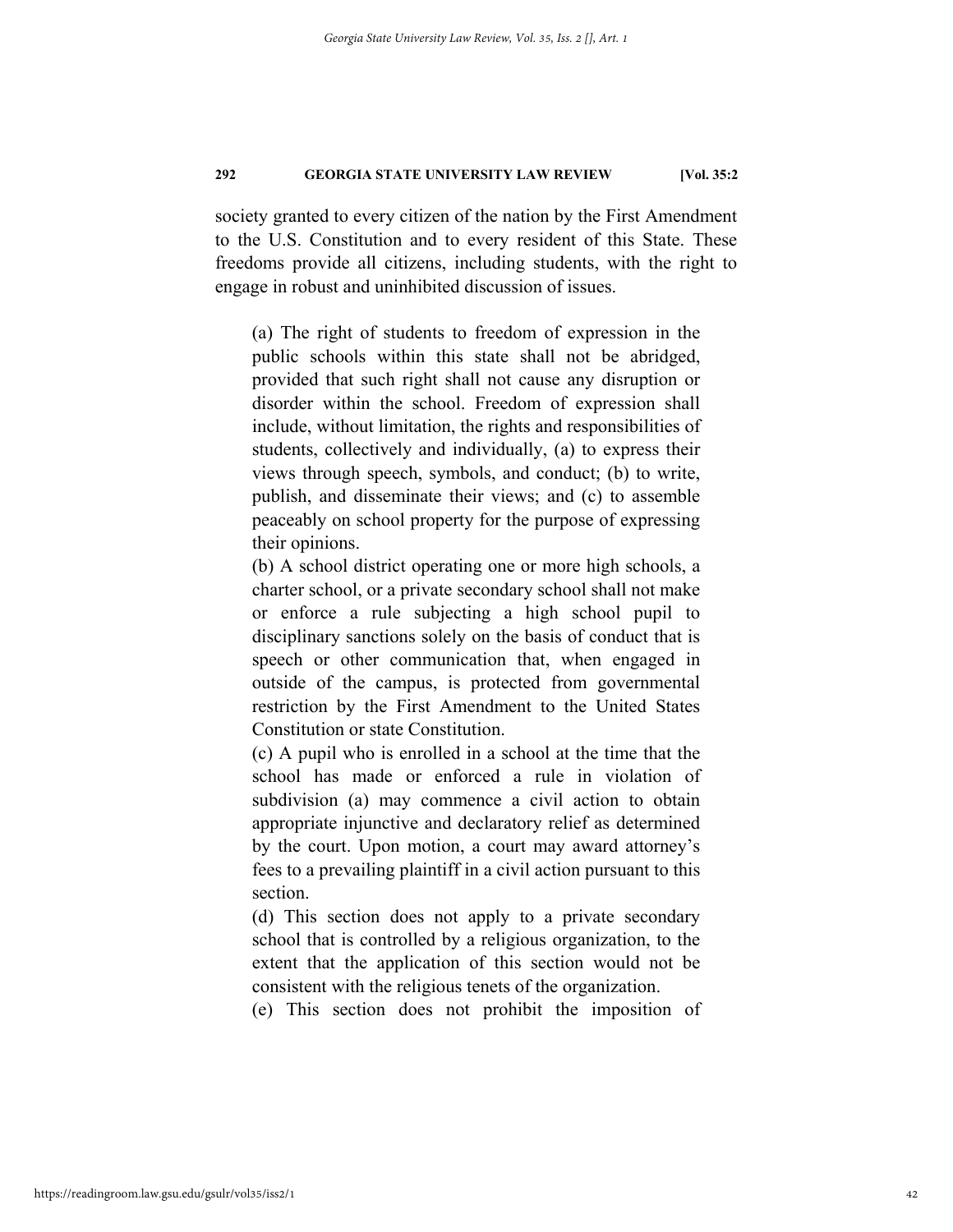discipline for harassment, threats, or intimidation, unless constitutionally protected.

The proposed amendment to anti-*Hazelwood* statutes should be implemented because students should be free to exercise their rights without interference from the state. Schools certainly can educate, but they cannot indoctrinate based upon a prescribed orthodoxy. As Justice Fortas eloquently stated in *Tinker*:

In our system, state-operated schools may not be enclaves of totalitarianism. School officials do not possess absolute authority over their students. Students in school as well as out of school are "persons" under our Constitution. They are possessed of fundamental rights which the State must respect, just as they themselves must respect their obligations to the State. In our system, students may not be regarded as closed-circuit recipients of only that which the State chooses to communicate.<sup>233</sup>

The proposed legislative solution helps solidify the key role schools play in protecting and advancing the values of the First Amendment by sending a symbolic and substantive message to school authorities that students do not shed their free speech rights at the schoolhouse door. Ideally, schools should teach students how to become civically-engaged citizens by affording them the opportunity to transcend their individual understanding of controversial issues such as gun control by exchanging ideas and perspectives with a diverse spectrum of voices within their schools and communities.<sup>234</sup> According to Henry Giroux and Peter McLaren, school environments must encourage critical evaluation and creative reasoning to equip students with the knowledge and skills to actively participate in

 <sup>233</sup>*. Tinker*, 393 U.S. at 506.

 <sup>234.</sup> Verchick, *supra* note 171, at 341.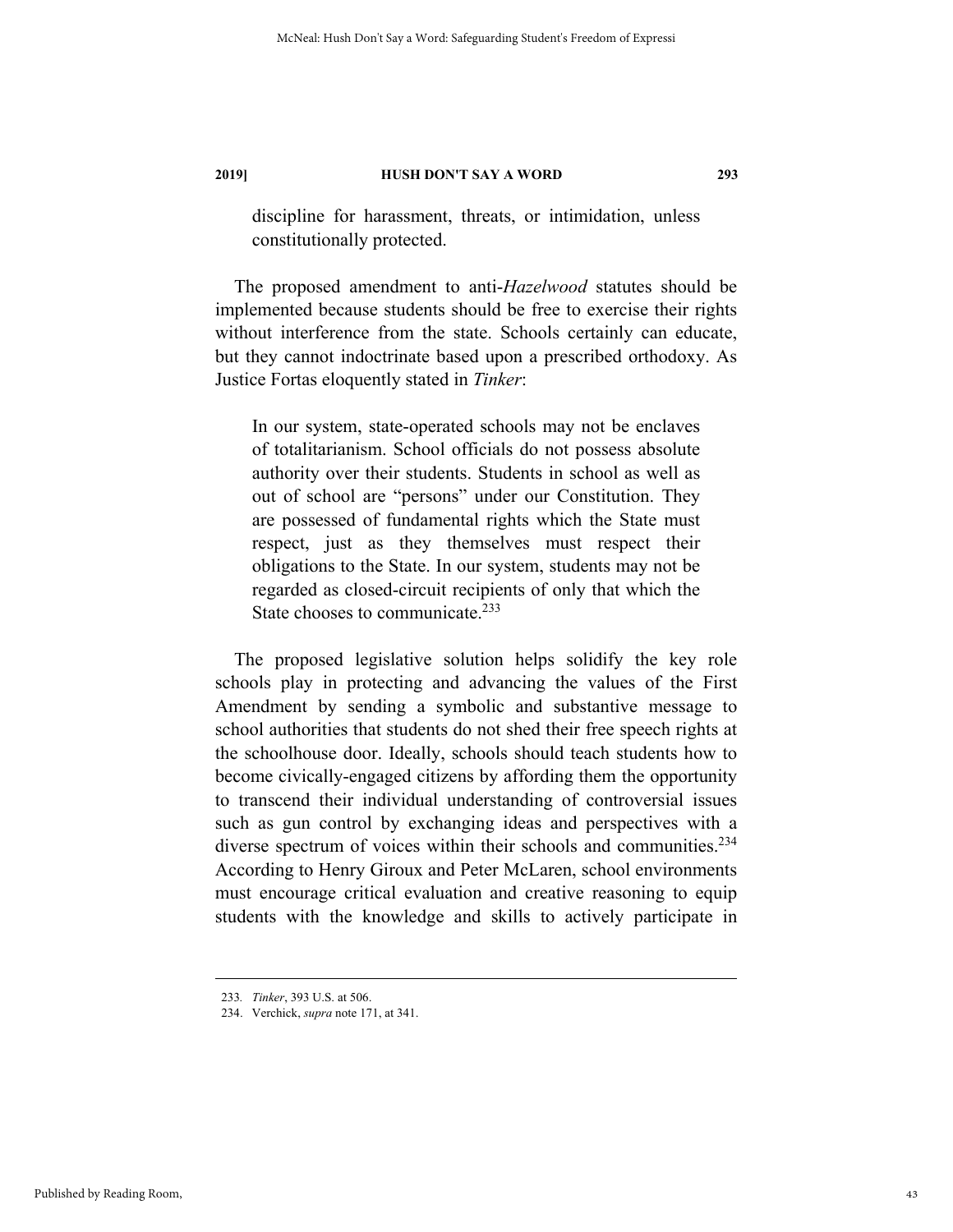democracy.235 To this end, anti-*Hazelwood* statutes support civic education by ensuring that students will be afforded the opportunity to not only learn about their freedom-of-expression rights but apply that knowledge in an encouraging environment.<sup>236</sup>

It is important to acknowledge that some legal scholars posit that we should pursue a judicial solution—the Supreme Court's explicit prohibition of viewpoint discrimination—as opposed to a legislative approach to protecting students' free speech rights in relation to school-sponsored speech.<sup>237</sup> The reasoning behind this approach is that eliminating viewpoint discrimination will indirectly shield students from infringements on their freedom-of-expression rights by school authorities who hold opposing views.<sup>238</sup> However, as one scholar illustrated, a judicial solution is not the most efficient path to protecting students from viewpoint discrimination considering that the Supreme Court has agreed to hear only four student free speech cases in the past forty years.239 In light of the widespread student activism permeating K–12 schools and the inconsistency with which school authorities are protecting students' free speech rights, we cannot afford to remain idle in hopes that the Court will choose to intervene by issuing a writ of certiorari in the near future. Each day that passes without a substantive legal solution in place to safeguard students' freedom-of-expression rights leaves students susceptible to unlawful censorship by school authorities. $240$  Therefore, the proposed legislative solution is better than a judicial solution because it offers the most expeditious path toward protecting students' free speech rights.

 <sup>235</sup>*. Id.* at 362.

<sup>236</sup>*. Id.*

 <sup>237.</sup> Evan Mayor, Note, *The "Bong Hits" Case and Viewpoint Discrimination: A State Law Answer to Protecting Unpopular Student Viewpoints*, 77 GEO. WASH. L. REV. 799, 816 (2009).

<sup>238</sup>*. Id.* at 812–13.

<sup>239</sup>*. Id.* at 816.

<sup>240</sup>*. Id.* at 817.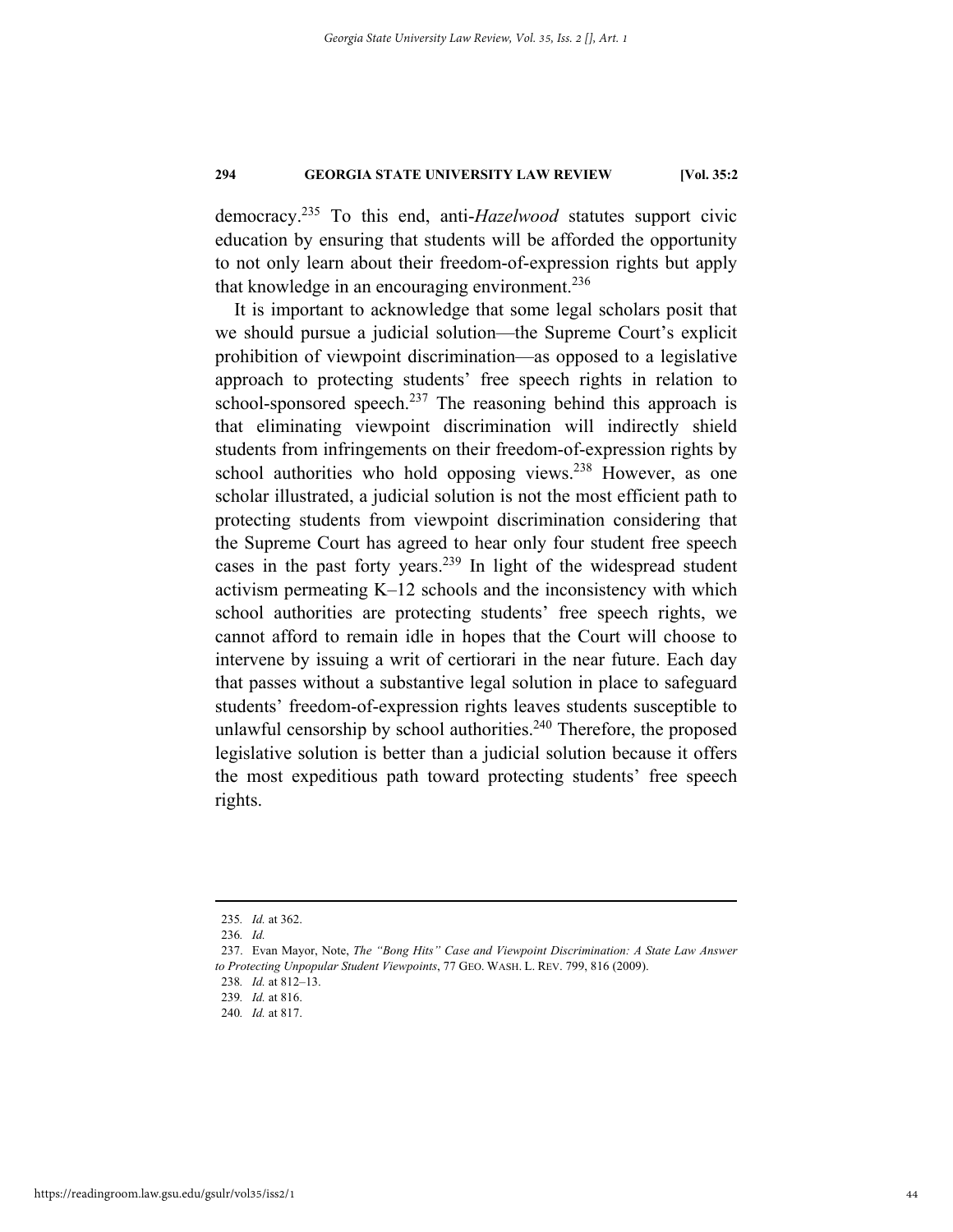### *B. Limitations of Proposed Solution*

Despite all of the potential benefits of the proposed amendment to existing anti-*Hazelwood* statutes, it is important to acknowledge the limitations and negative outcomes that may result. First, nearly all of the anti-*Hazelwood* statutes lack independent enforcement mechanisms to help ensure compliance.<sup>241</sup> Only one state's statute, Oregon, contains a penalty for violating the statute.<sup>242</sup> The penalty provisions allow students to pursue a direct cause of action that arises solely from the anti-*Hazelwood* statute.<sup>243</sup> The absence of an independent enforcement mechanism may send a symbolic and substantive message to school authorities that impermissible infringements on students' free speech rights will not be taken seriously. Second, this approach will not protect all students' free speech rights because not all fifty states currently have anti-*Hazelwood* statutes to enact the proposed amendments, and even those states with existing statutes may not be interested in making any additional changes.<sup>244</sup> Furthermore, those states in which free speech advocates attempt to garner the support to pass the proposed legislation will likely experience a great deal of challenges due to the current tumultuous political climate.<sup>245</sup>

Despite the aforementioned challenges, amending existing anti-*Hazelwood* statutes offers the best path toward safeguarding students' free speech rights. The existing practice of turning a blind eye to the inconsistent application of students' First Amendment rights is harmful to students and reduces them to second-class citizens.<sup>246</sup> We have a moral and ethical responsibility to ensure that students' rights to engage in symbolic conduct, political speech, and other expressive activities are not restricted by the state.

 <sup>241.</sup> Tyler J. Buller, *The State Response to* Hazelwood v. Kuhlmeier, 66 ME. L. REV. 89, 116 (2013).

<sup>242</sup>*. Id.* at 117.

<sup>243</sup>*. Id.*

<sup>244</sup>*. Id.* at 114–15.

 <sup>245.</sup> Angiesta, *supra* note 49.

 <sup>246.</sup> Mayor, *supra* note 235, at 817.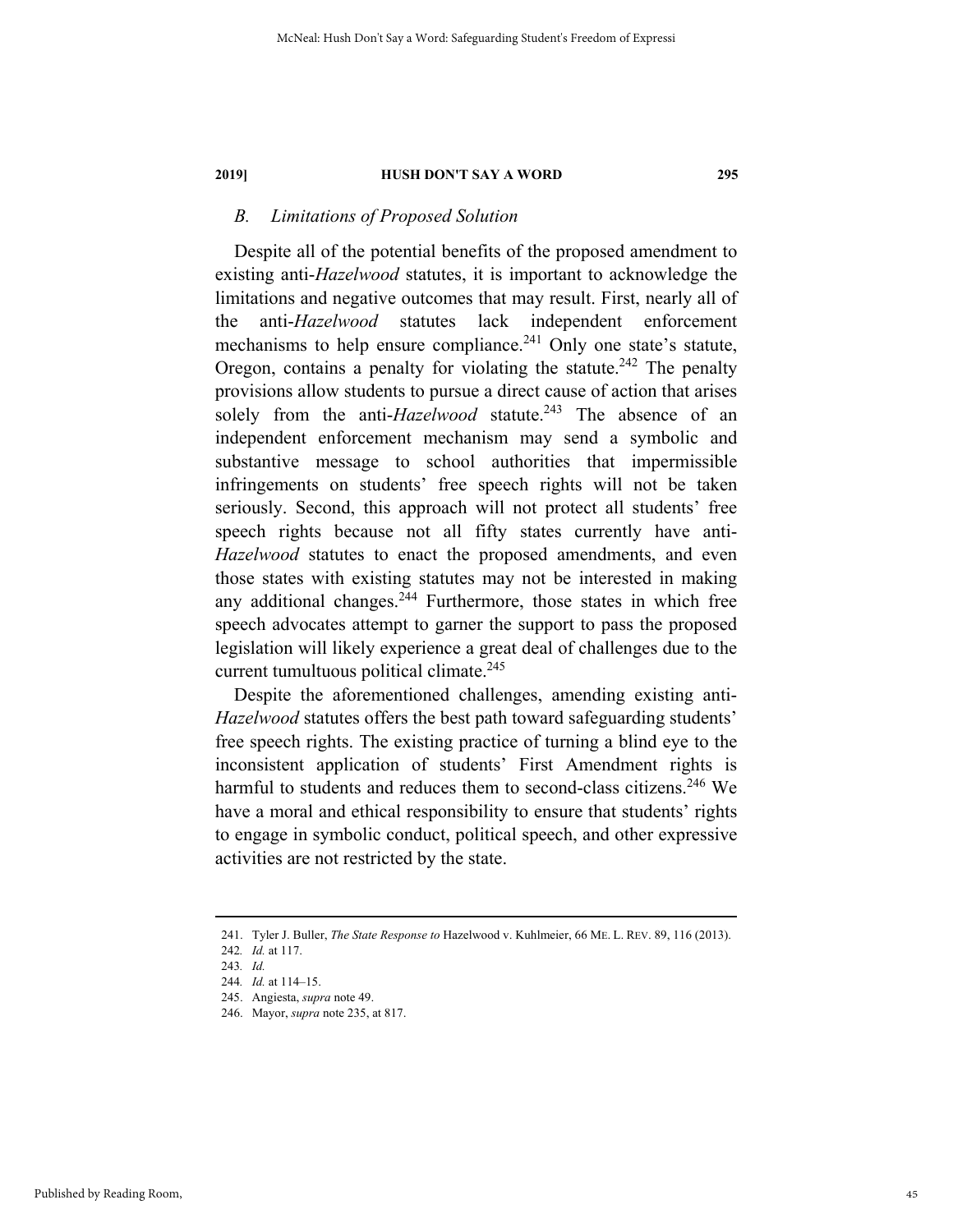#### **CONCLUSION**

Ideally, public schools should prepare children on how to live and fully participate in a democratic society. According to a well-known education theorist, one of the primary purposes of education is to promote democratic equality, and therefore, schools should be designed to prepare students for political roles and active citizenry.<sup>247</sup> This notion is further captured in a statement by Justice Brennan in *Keyishian v. Board of Regents of the University of New York*:

[T]he First Amendment . . . does not tolerate laws that cast a pall of orthodoxy over the classroom. "The vigilant protection of constitutional freedoms is nowhere more vital than in the community of American schools." . . . "No one should underestimate the vital role in a democracy that is played by those who guide and train our youth."248

Regardless of whether one agrees with President Trump's ideology, American citizens, which includes students, should not be bullied out of their constitutional freedoms nor should they be denied future opportunities for expressing an idea in a way that is unpopular or offensive to others. School authorities have a moral and ethical responsibility to stand in support of students' right to expression even if opposed to students' views on any particular issue. Any form of discipline for students' expressive activities, such as kneeling during the national anthem, constitutes viewpoint discrimination, which is strictly prohibited by the Constitution.<sup>249</sup> It is imperative that school authorities empower—as opposed to oppress—students' political speech, symbolic conduct, and expressive activities. We cannot continue to allow school authorities to circumvent students'

 <sup>247.</sup> David F. Labaree, *Public Goods, Private Goods: The American Struggle Over Educational Goals*, 34 AM. EDUC. RES. J. 39, 42 (1997).

 <sup>248.</sup> Keyishian v. Bd. of Regents, 385 U.S. 589, 603 (1967) (quoting Sweezy v. New Hampshire, 354 U.S. 234, 250 (1957)).

 <sup>249.</sup> Blocher, *supra* note 219, at 702.